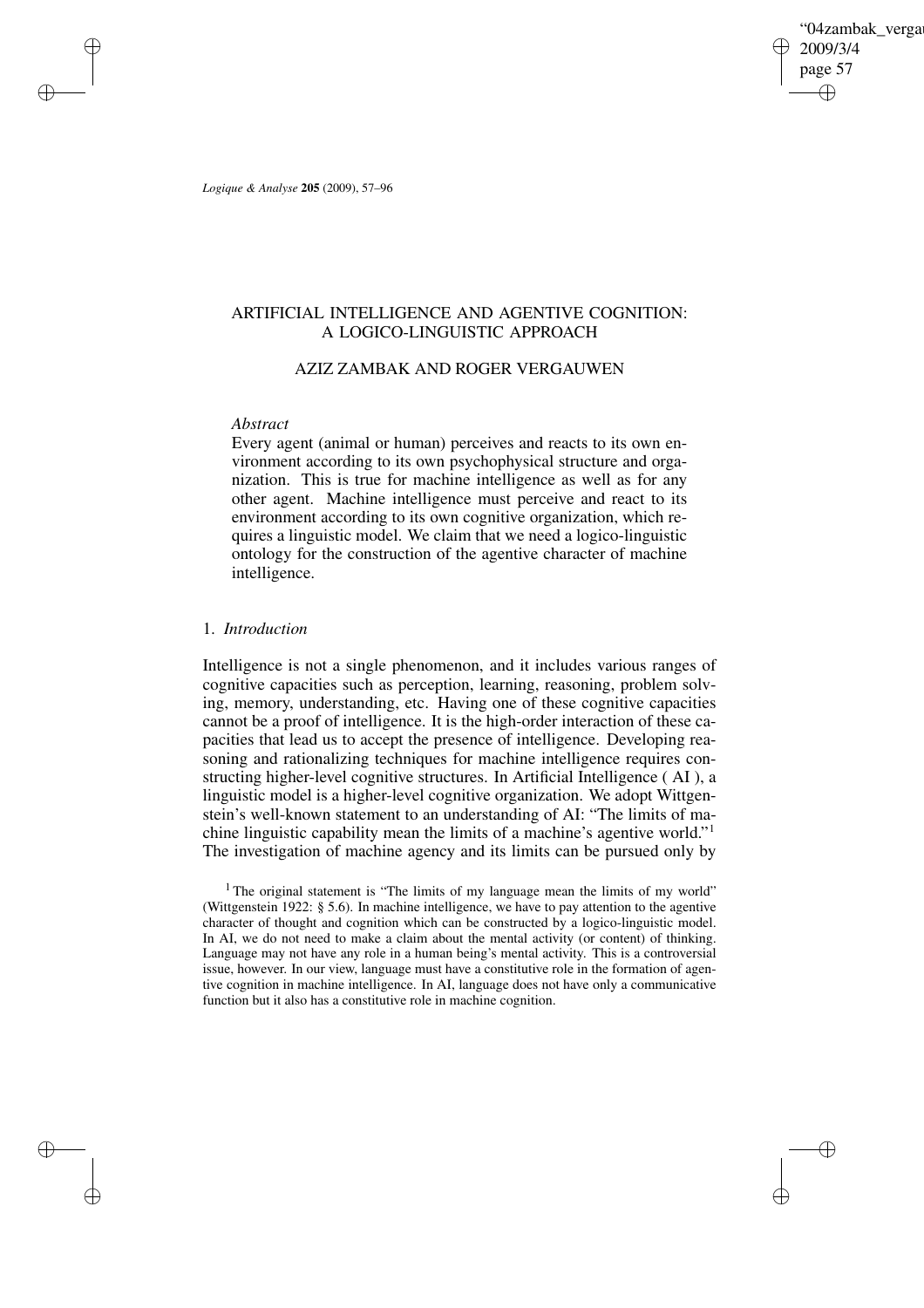04zambak verga 2009/3/4 page 58 ✐ ✐

✐

✐

#### 58 AZIZ ZAMBAK AND ROGER VERGAUWEN

paying attention to linguistic and logical models. All cognitive structures can be analyzed and described in terms of agency; and agency (in machine intelligence<sup>2</sup>) can be described in terms of a linguistic model. Therefore, language is regarded as an element of higher-level cognitive organization in which all environmental data can be situated in an agentive condition.

Cognition is the essential source of agency. Sense data, perception, learning, and memory are the basic elements of cognition. There are obviously structural and organizational differences between human and machine cognition. Because of these differences, we need to seek an alternative model to find a way to construct a relation between cognition and agency. A logicolinguistic model is a necessary constituent of machine cognition because only a logico-linguistic model can allow cognitive processes to be *agentified*. Language is the only means machine intelligence has to *objectify* (*agentify*) the external world. The way machine intelligence achieves this depends on the linguistic-based model. In AI, language is not a mere attachment of words to objects or ideas; rather, language enters into the cognitive process itself.

There is a correspondence between the logico-linguistic structure and machine cognition. Machine cognition should be considered in terms of three variables: environment, agent, and logico-linguistic structure. These variables form three kinds of interaction. Firstly, environment is what forms an agentive structure. Secondly, both agency and logico-linguistic structure are viewed as things that are formed by the environment. Thirdly, the logicolinguistic structure is considered to be something that is formed by the environment and something that determines the form of agency. As a result of these interactions, language is not a determined state, but an agentive activity. We split cognition into two natures, namely a *what* and a *how*. *What* an agent does and thinks depends on his cognitive potentialities and skills. However, the logico-linguistic structure is the agentive *how* of thought and cognition. For human beings, cognitive skills and thought may have inner forms (e.g., cognitive modules), but for machine intelligence, the logicolinguistic structure is the formal guide to thought and cognition. For instance, time, space, and matter are the most fundamental abstract notions that an agent uses in interpreting experiences. For human agents, these abstract notions can have inner sources (i.e. biologically-based structures or causal powers).<sup>3</sup> However, for machine intelligence, a logico-linguistic model can

 $2$  The term "machine intelligence" will be used in a 'robotic' sense viewed from an agentive perspective. For instance, when we use the term "the behavior of machine intelligence", we refer to agentive robotic performance.

 $3$  For instance, Searle (1997: 103) considers biological structure to be the source for the explanation of cognition: "What sorts of systematic explanation should we and can we seek in cognitive science for perception, rational action and other forms of cognition? In broad

✐

✐

✐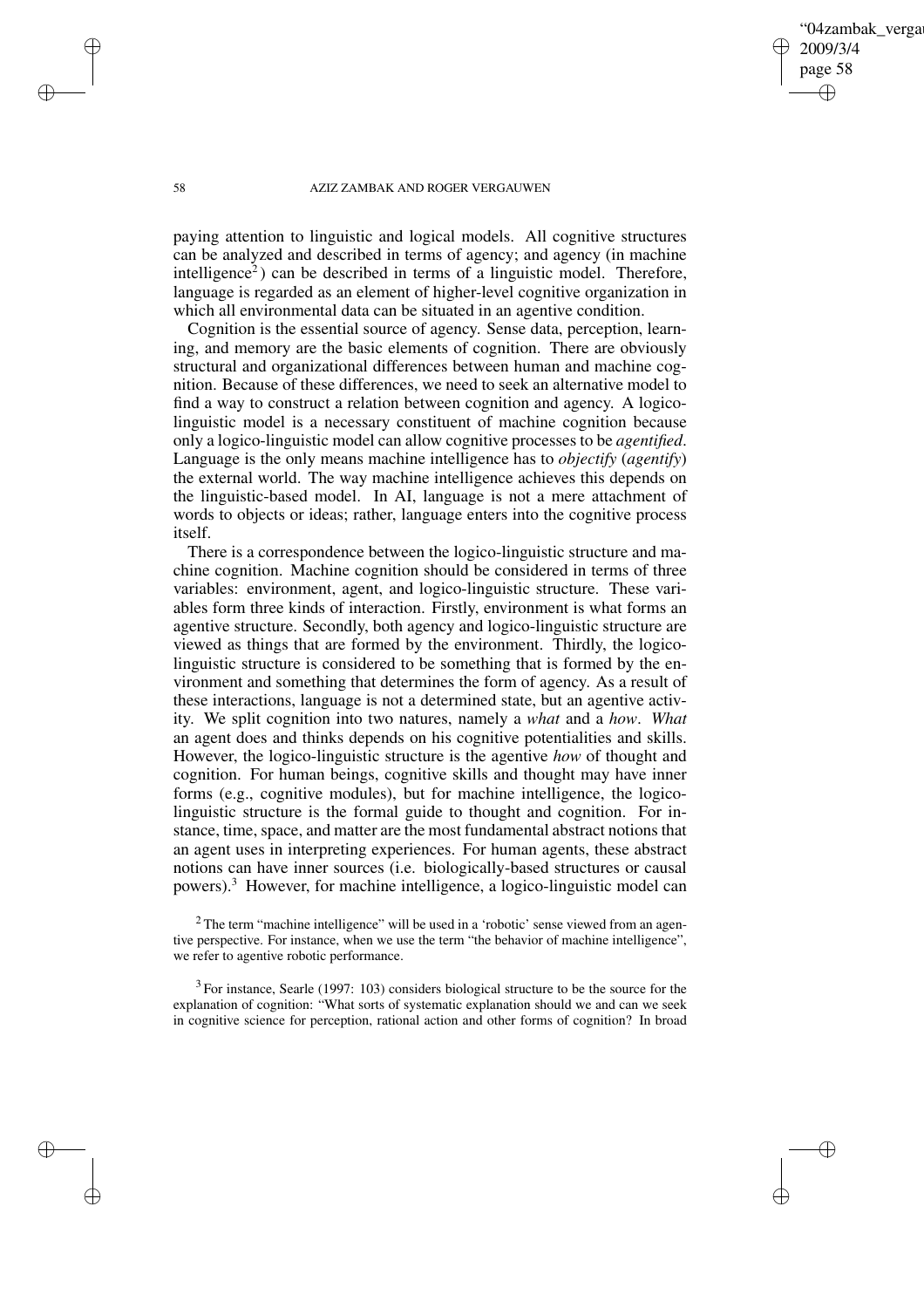✐

✐

✐

✐

2009/3/4 page 59 ✐ ✐

✐

✐

04zambak verga

be the only source for the construction of these abstract notions that bring about an agentive experience of the world because biologically-based structures cannot be the target system for modeling certain abstract notions such as time, space, and matter. In AI, the fundamental analysis of experience is not through direct statements about perception itself but rather through statements about how a logico-linguistic structure *functionalizes* experience in machine intelligence. In other words, a logico-linguistic model can bring agentive aspects of cognition into the interpretation of experience and show how these patterns can be traced in the *grammar* (logic). The forms of machine cognition are controlled by strict laws relating to the patterns that are an intricate systematization of the machine's logico-linguistic structure. Machine cognition follows a network of tracks laid down in a logico-linguistic model for machine intelligence.

For human beings, thought and language can be seen as two distinct systems and the relation between these systems can be gradual or relational.<sup>4</sup> But for machine intelligence, thought and cognition are systems in which a logico-linguistic model must be the basic constructive element. We do not claim that there is no pre-linguistic thought; but we do claim that all mental, cognitive, intelligent, and thoughtful activity of machine intelligence must depend on a logico-linguistic model. Therefore, there is no pre-linguistic mental and cognitive state in machine intelligence. That is to say, in AI, language is a logical structure, which has a supra-individual status. In AI, language and logic are studied, not as some sort of abstract phenomenon but as constitutive elements of agentive machine cognition. In other words, we are interested in the manner in which language is embodied in cognitive capabilities such as perception, memory, learning, and cognition. Language is a cognitive medium between machine intelligence and the environment. In AI, language can occupy a middle position between the sensation of objects and the perception of the environment because language is a mediatory tool for attributing a functional role to the sense data. When we study language in AI, we are not studying only words; we are also studying how certain data can be embodied in a logico-linguistic model in order to make statements about environmental factors. Every language structures cognition in its own way and thereby forms the elements of cognition that are specific to this given language because grammar has a determinative role in the formation of cognition. Cognition is not a mere mental state but must be relative to the

outline I think the answer is reasonable clear: We are looking for *causal explanations*, and our subject matter is *certain functions* of biological organ, the human and animal brain."

<sup>4</sup> For instance, ethno-linguistics is an academic field that studies the relational degree between language and thought.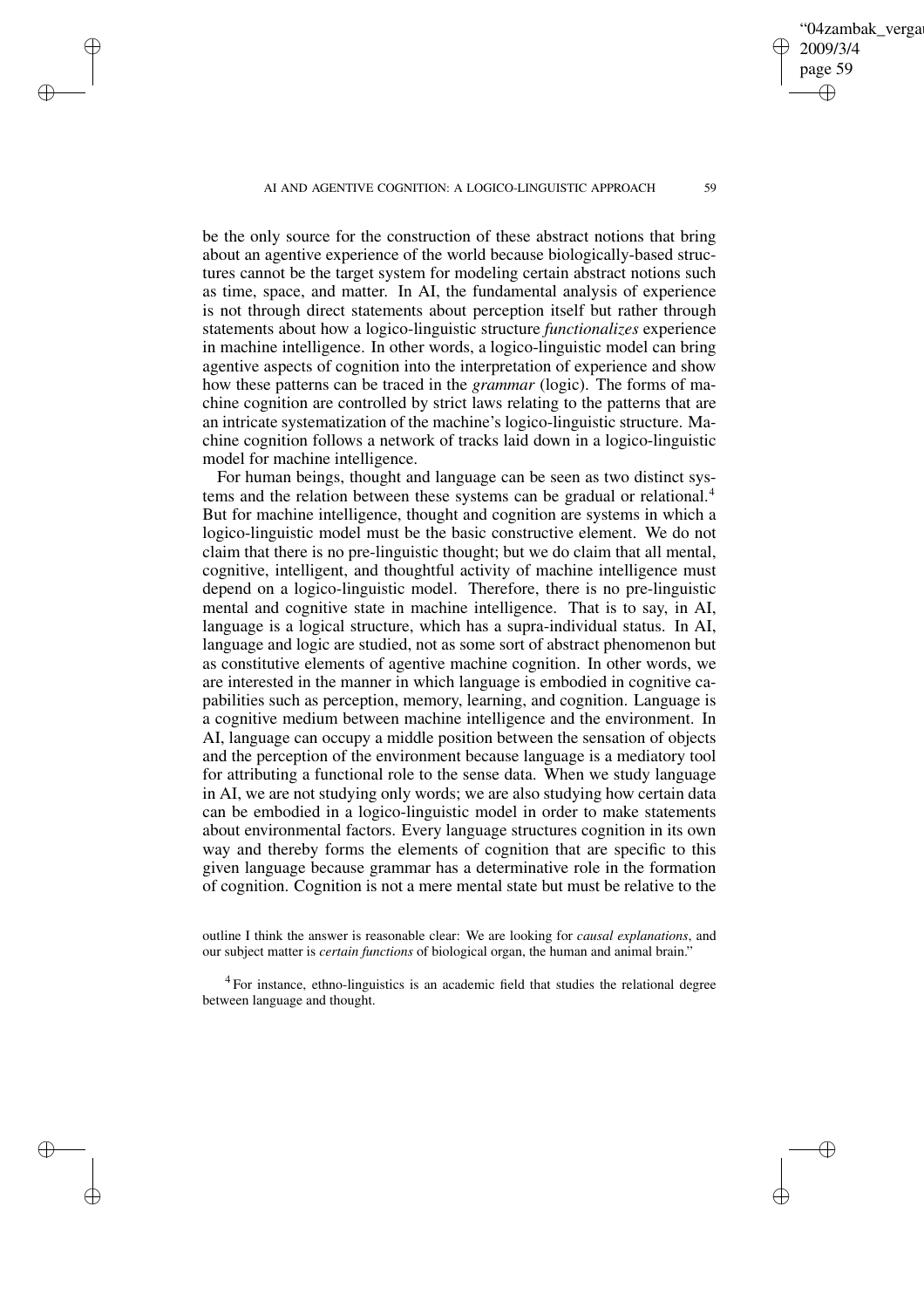04zambak verga 2009/3/4 page 60 ✐ ✐

✐

✐

#### 60 AZIZ ZAMBAK AND ROGER VERGAUWEN

particular language one speaks. Therefore, language can impose upon machine intelligence a particular (an agentive) way of thinking about the world. In other words, logico-linguistic rules can determine a manner of thinking and a mode of agency for machine intelligence.

A higher-level cognitive organization is important as a means to process data and regulate behavior in the light of those data. Cognition, in machine intelligence, cannot be constructed without at some point alluding to language. We do not claim that thought is impossible without language; but we do claim that in AI the nature of thought and cognition must make reference to language at some point. Cognition is propositional in AI; that is to say, knowledge can be formulated in a linguistic model.<sup>5</sup> Therefore, language is the only form of mental representation that can be used in machine cognition.

Language is a creative, formal structure that forms experience for machine intelligence. That is to say, language is classificatory, and it organizes elements of experience. Machine intelligence can experience the world through language. The notion of "experience" can be situated in machine intelligence in terms of linguistic structure. In the human mind, experience may not have a direct correspondence with linguistic categories but there is an abstraction and elaboration in the linguistic process that makes experience cognitively meaningful for the human mind.<sup>6</sup> Certain cognitive processes (such as thinking and perception) can take on a specific form when they are employed in a linguistic model. Normally language does not necessarily mediate between us and the world but it must mediate between the machine information processing and the surrounding environment in order to provide experience in

<sup>5</sup> In AI, knowledge and cognition presuppose propositional attitudes in general because understanding something requires an attribution of properties to particulars and holding claims to be true or false of them in the first place.

 $<sup>6</sup>$  Sapir claims that the formal nature of language is the constructive element of human</sup> experience: "Language is a self-contained, creative symbolic organization, which not only refers to experience largely acquired without its help but actually defines experience for us by reason of its formal completeness and because of out unconscious projection of its implicit expectations into the field of experience. . . .[Language] categories are, of course, derivative of experience at last analysis, but once abstracted from experience, they are systematically elaborated in language and are not so much discovered in experience as imposed upon it because of the tyrannical hold that linguistic form has upon our orientation in the world" ([1931]: 128). In addition to that, Britton (1971: 28) specifies the relation between language and experience by referring to the governing role of syntax: "Grammatical relationships continue another kind of organization to be found in language, and as such affect the way we represent experience in speech and thought. Aspects of our experience are habitually represented as nouns while others are represented as verbs: their further relations are governed by rules of syntax."

✐

✐

✐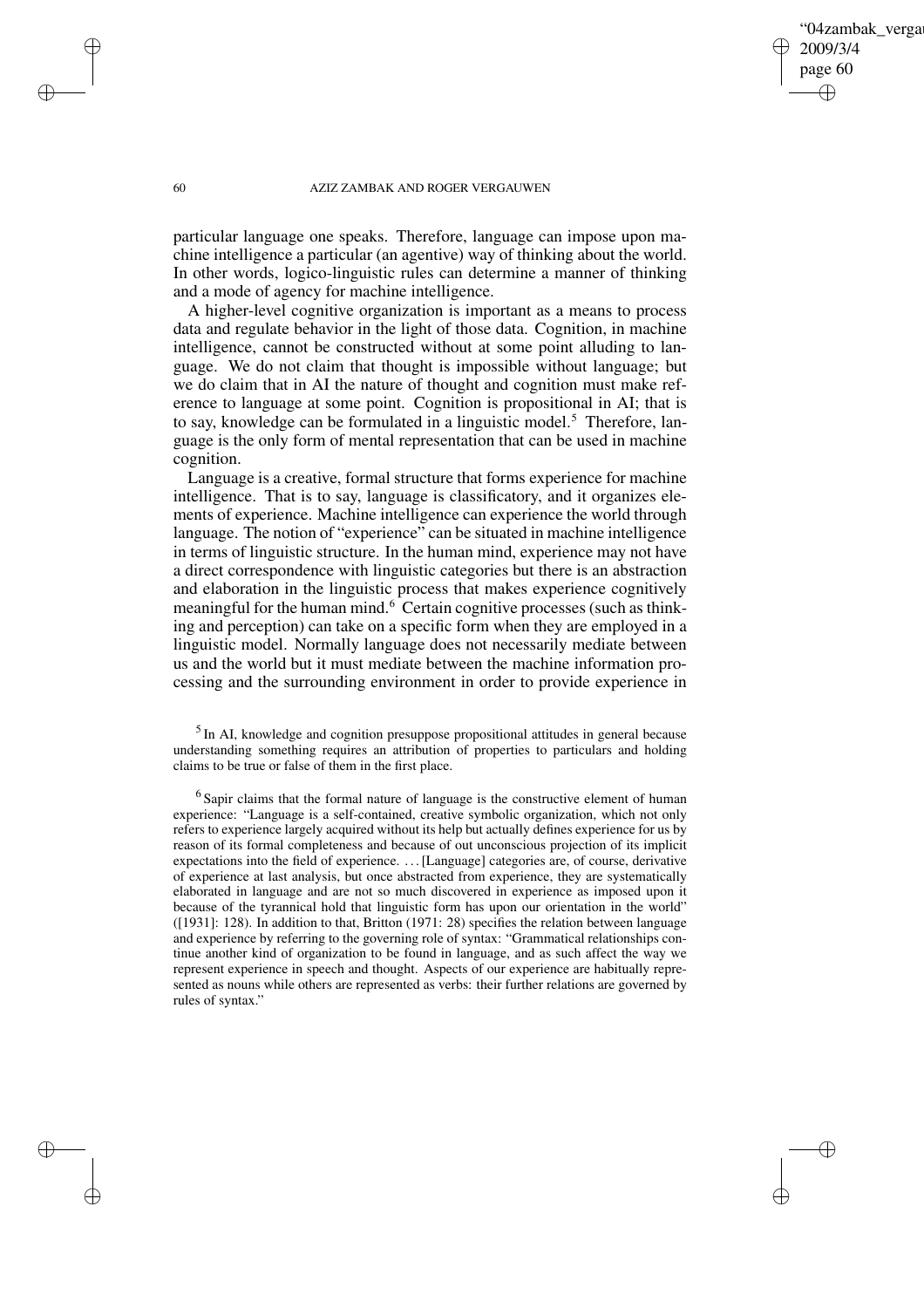'04zambak verga 2009/3/4 page 61 ✐ ✐

✐

✐

#### AI AND AGENTIVE COGNITION: A LOGICO-LINGUISTIC APPROACH 61

✐

✐

✐

✐

machine intelligence.<sup>7</sup> Many philosophers consider language to be a criterion for discussing the distinction between humans and animals.<sup>8</sup> Language is an agentive construction system for human experience. The representational role of language helps us to make classifications and organize our representations of experience. What happens around us does not form our experiences. What forms our experience is the gradual construction of what happens around us. Language is the essential element for this successive construction, since language has a significant role in the representation and organization of the information that we receive from the world. Waters and Tinsley (1982: 270) mention the significant role of language for experience:

Language plays important roles in the selection and encoding of information from the environment, the organization of information and experience, the representation of knowledge about the environment, the individual, and their interactions. In all of these areas, there are developmental trends that suggest that language's role as a

<sup>7</sup> Davidson forms an analogy between language and sense organs. In our opinion, this analogy is true for the role of language in machine intelligence: "Language is not an ordinary learned skill; it is, or has become, a mode of perception. However, speech is not just one more organ; it is essential to the other senses if they are to yield propositional knowledge. Language is the organ of propositional perception. Seeing sights and hearing sounds do not require thought with propositional content; perceiving how things are does, and this ability develops along with language. Perception, once we have propositional thought, it is direct and unmediated in the sense that there are no epistemic intermediaries on which perceptual beliefs are based, nothing that underpins our knowledge of the world" (Davidson 1997: 22).

 $8$  For instance, according to Britton (1971:14–15), language is only one way of representing what is in the world. He states: "The ability to speak and to reason are, of course, highly characteristic features of human life, distinguishing man from the other animals, but the point is that we have to dig beneath them to get to the root of the matter since both are dependent upon the ability to generate and use symbols, the ability to create representations of actuality. The world we respond to, in fact, the world towards which our behavior is directed, is the world as we symbolize it, or represent it to ourselves. Changes in the actual world must be followed by changes in our representation of it if they are to affect our expectations and, hence, our subsequent behaviour." Chomsky interprets the Cartesian understanding of language and he mentions that Descartes did not consider language in terms of his mechanistic theory. According to Chomsky, Cartesian philosophy attributes a special role to human language that differentiates man from animal. He states: "[Descartes] arrived at the conclusion that man has unique abilities that cannot be accounted for on purely mechanistic grounds, although, to a very large extent, a mechanistic explanation can be provided for human bodily function and behavior. The essential difference between man and animal is exhibited most clearly by human language, in particular, by man's ability to form new statements which express new thoughts and which are appropriate to new situations" (Chomsky 1990: 71).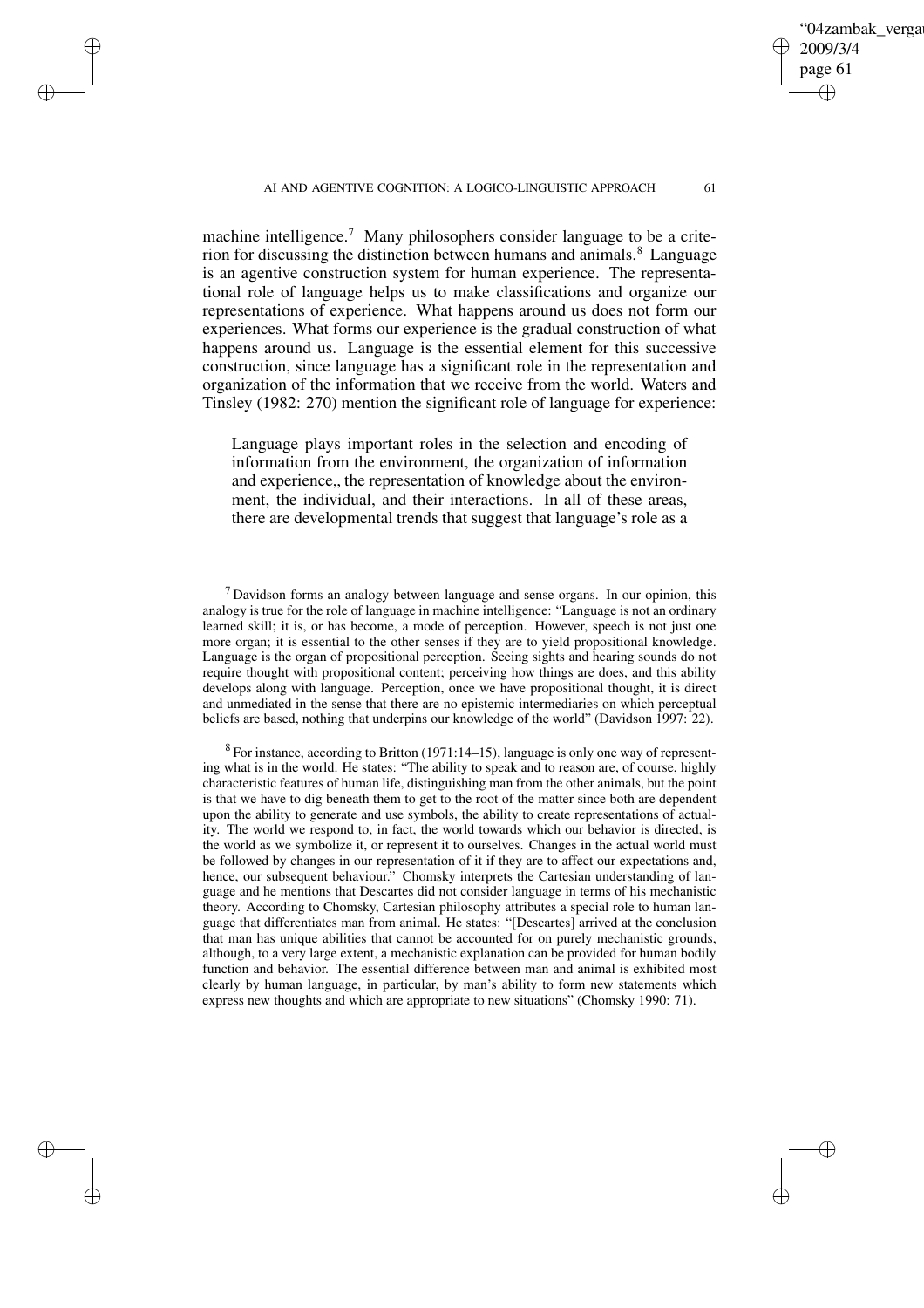## 04zambak verga 2009/3/4 page 62 ✐ ✐

✐

✐

#### 62 AZIZ ZAMBAK AND ROGER VERGAUWEN

representational system increases with age, becoming more important in the cognitions and behavior of the individual.

What makes language so valuable for AI is not just that it represents words in communicative actions. Language must have a cooperative function that provides an appropriate medium to mediate between environmental data and cognition. The realization of this kind of cooperative function requires constructing a specific linguistic model in AI. We propose an *Onto-heuristic* model for use in our search for a cognitive correlation between language and thought. This cognitive correlation includes some specific programming techniques.<sup>9</sup> However, we will not describe this technique fully here because this technique requires an engineering study. We will set up the methodological principles for constructing a cognitive correlation between language and thought. We have to mention that these methodological principles are suitable only for machine intelligence. We do not have any claim on an explanation for the relationship between language and thought in human cognition. We do not seek any direct empirical demonstration of the linguistic structures involved in human thinking because we see human and machine cognition as different mechanisms. We do not wonder whether linguistic representations have any real function in human thought. However, we wonder about the possibility of constructing a linguistic model (namely, an *onto-heuristic* model) that provides operations that can transform environmental data that will yield a solution (or experience) when reapplied to the environmental situation. Cognitive science makes an empirical study of the material structure (i.e.,the brain) that carries out man's high-level cognitive organization. Cognitive scientists use their empirical data for a direct examination of the brain structure, and their models are used to understand its nature and function. To the contrary, the onto-heuristic model does not set out to study the language functions in the brain but it is intended to be a scientific model of brain functions responsible for language. It intends to construct a system of rules and principles that functionalize and transform environmental data into an agentive cognition related to the behavior of machine intelligence.

A linguistic model has a mediating role in a machine's behavioral system. In what we will call an onto-heuristic model, we will propose a parallel process with language and thought. In this process, environmental data (cognition) may initially be considered independent of language but they progressively come under the control of a linguistic model. The linguistic and

✐

✐

✐

<sup>&</sup>lt;sup>9</sup> The onto-heuristic model does not make any contribution to the decision of the adequacy of any linguistic theory, such as structuralism or generative grammar, by making it part of a competence model for machine understanding.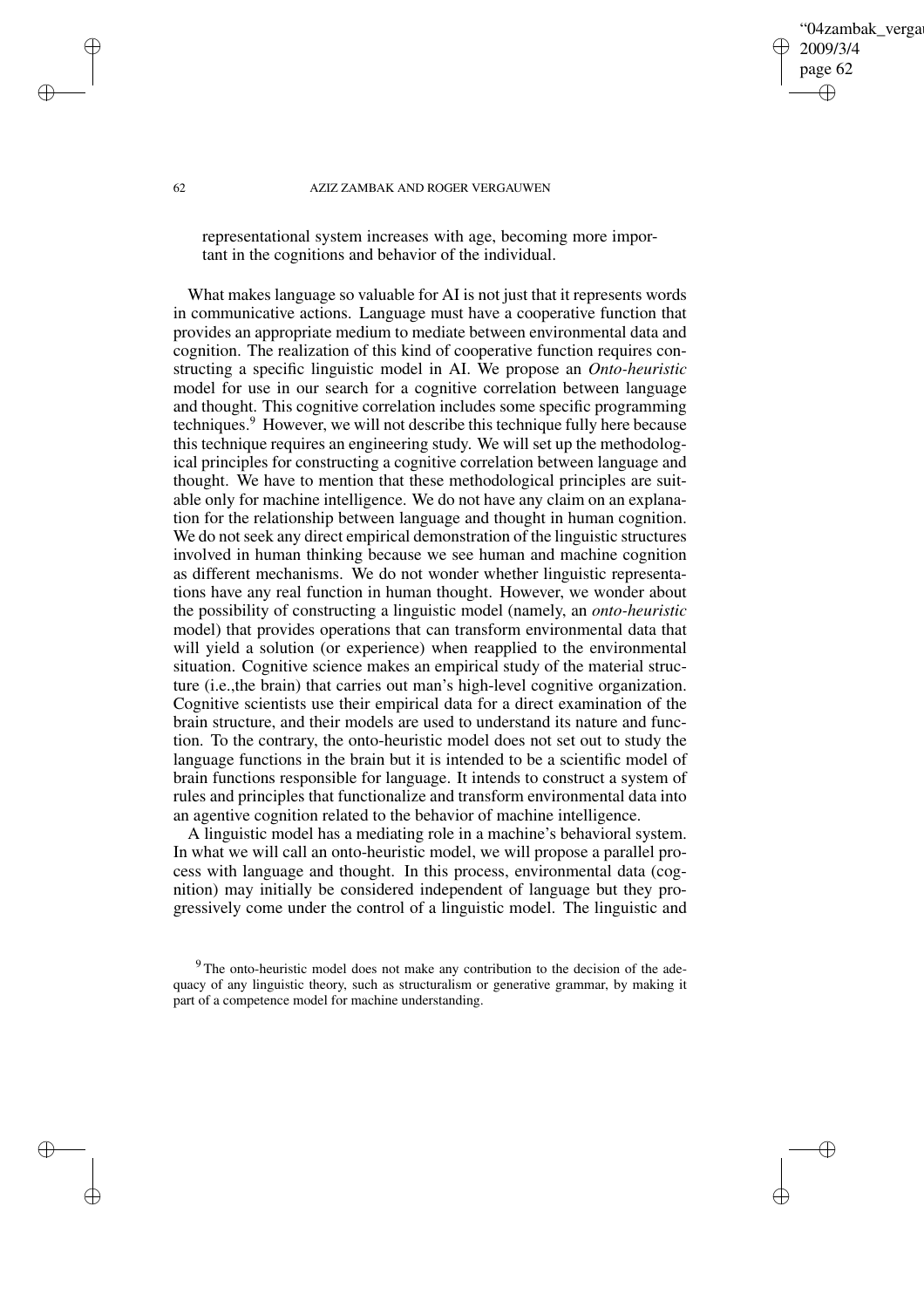logical aspects of environmental data gain further significance in the higherlevel organization of cognitive processes. In AI, we do not equate language and thought but we argue that whether or not thought has an independent representational content in the human mind, it can nonetheless be functionalized<sup>10</sup> only in a linguistic model because a linguistic model is the proper way of situating (describing) environmental data in a formal manner.

✐

✐

✐

✐

Following up on these statements, we think it is best to start the analysis of the correlation between language and thought.

## 2. *The Correlation between Language and Thought in Machine Intelligence*

In the history of philosophy, there exist various ideas about the relationship between thought and language.<sup>11</sup> The basic issue related to this relationship is whether thought is independent of language, or whether thought, to the contrary, necessarily depends on language. Since Darwin's theory of evolution was put forward, language has been seen as a part of nature. Language is considered to be a tool used by man to acquire adaptive capabilities in the environment. This idea presupposes that language, as a part of nature, can be examined in terms of physical and psychological laws. Kuczaj and Hendry (2003: 242) analyze the relationship between language and thought from an evolutionary point of view:

Darwin's speculations on the evolution of language and thought emphasized the necessity of some form of "highly developed" cognitive abilities for language to emerge, and the subsequent role of language in expanding these abilities into even more sophisticated cognitive powers. In Darwin's view, cognitive abilities and linguistic structure coevolved as a natural consequence of continued efforts to communicate more effectively. Theoretically, then, any species that possessed sufficient basic cognitive abilities and communicative needs might evolve increasingly complex cognitive and communicative powers as cognition and language reciprocally influence one another's evolution.

<sup>10</sup> Sapir (1921:14) describes language as primarily a pre-rational function for human thought.

 $11$  Lund (2003: 10) classifies these various ideas under four main groups: "1-The language we speak determines or influences the way we think. 2-The way we think determines the use of language. 3-Language and thought are independent but gradually become interdependent during infancy. 4-Language and thought are independent."

04zambak verga

2009/3/4 page 63

✐

✐

✐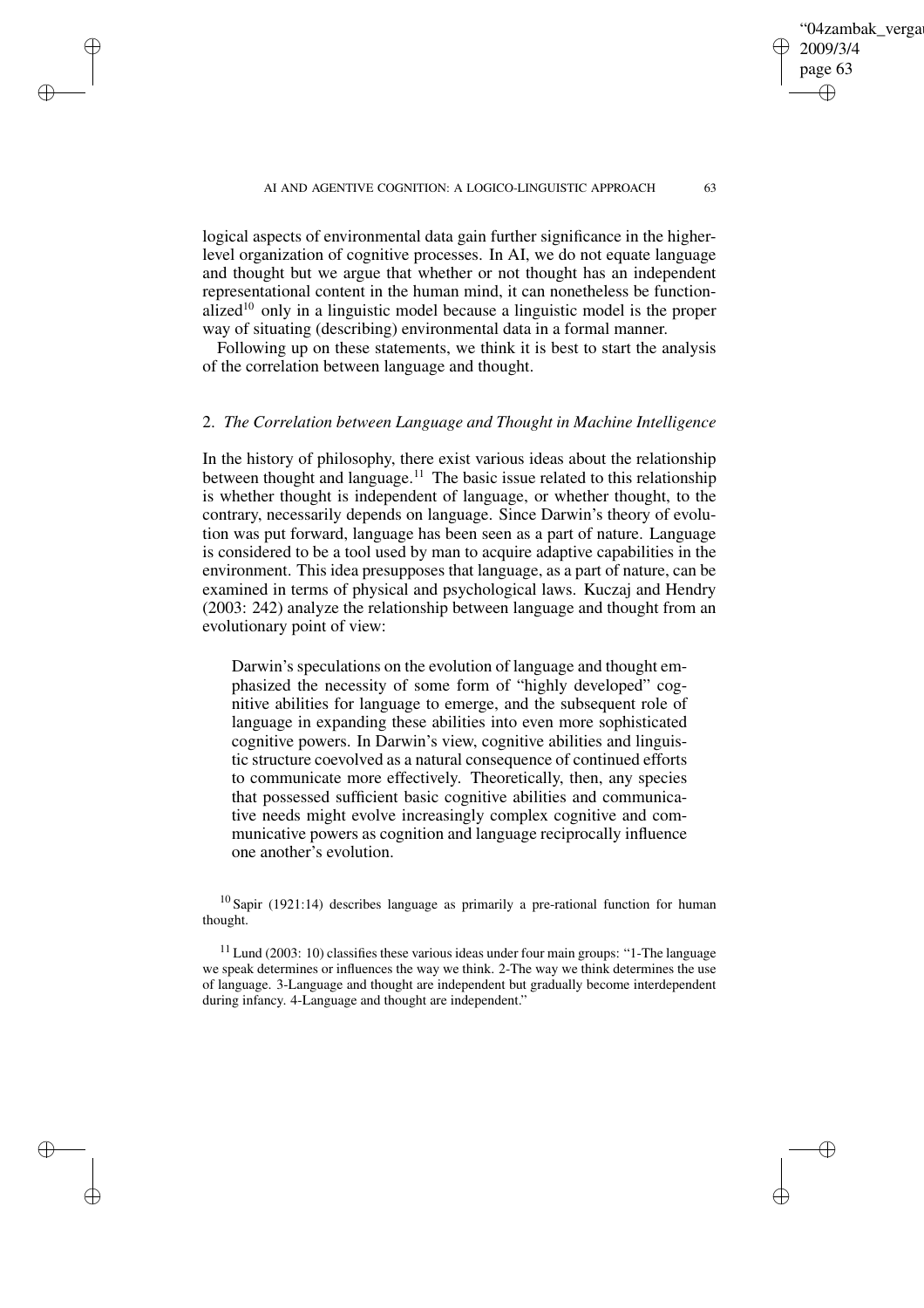04zambak verga 2009/3/4 page 64 ✐ ✐

✐

✐

#### 64 AZIZ ZAMBAK AND ROGER VERGAUWEN

Frege, the founder of modern logic, defends a regulative idea in which he unifies language and thought. According to Frege (1918: 20), "The thought, in itself immaterial, clothes itself in the material garment of a sentence and thereby becomes comprehensible to us. We say a sentence expresses a thought." The early Wittgenstein equates language and thought. Wittgenstein (1979: 82) sees thinking as a kind of language and, therefore, a logical picture of the proposition. In modern psychology, the relationship between language and thought has become a part of scientific study, especially in developmental psychology. For instance, Vygotsky (1972) made certain observations on children's linguistic and cognitive developments. After making these observations he reached the following conclusion: "The relation of thought and word is not a thing but a process, a continual movement back and forth from thought to language and from word to thought" (1972: 186). Vygotsky and his followers in Soviet psychology (especially, Luria) defended the idea that language can emerge in cognitive systems and that language subsequently interacts with them. This interaction endows cognitive systems with a developmental capacity. Therefore, language and thought are interdependent and this interdependency is the source of certain cognitive and behavioral developments. Davidson mentions the interdependence of language and thought from a philosophical point of view in which he claims that it is not possible to argue for the primacy of language to thought and vice versa. Davidson (1975: 10) states:

It is redundant to take both patterns as basic. If thoughts are primary, a language seems to serve no purpose but to express or convey thoughts; while if we take speech as primary, it is tempting to analyse thoughts as speech dispositions. . . .But clearly the parallel between the structure of thoughts and the structure of sentences provides no argument for the primacy of either, and only a presumption in favour of their interdependence.<sup>12</sup>

According to Dummett (1991), language has a priority over thought but this priority is not structural. In other words, he thinks that the only way for an analysis of thought depends on the analysis of language. This idea gives an explanatory priority to language. Dummett (1989: 196) states: "thought, by its nature, cannot occur without a vehicle, and that language is the vehicle whose operation is the most perspicuous and hence the most amenable to a systematic philosophical account." Carruthers (1996) goes one further step

✐

✐

✐

 $12$  Although Davidson defends the interdependence between language and thought, in his article "Rational Animals", he argued that it is impossible for non-language-users to have beliefs and propositional attitudes.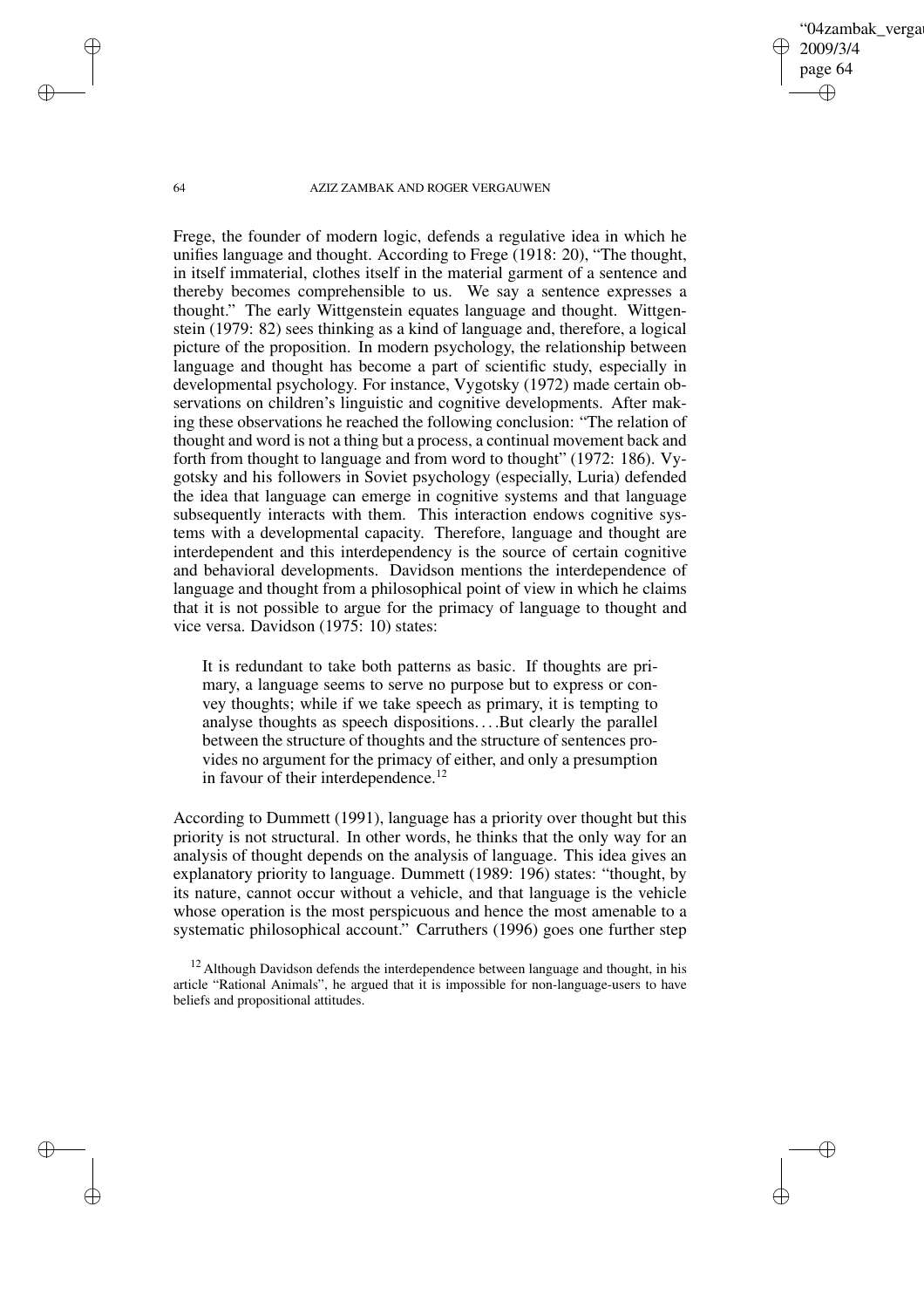and gives language a constitutive role.<sup>13</sup> Fodor and Pylyshyn (1988: 37) see language as a paradigm of systematic cognition.

The above-mentioned ideas involve significant notions and methodological principles for constructing a linguistic model in AI but none of them are sufficient for machine intelligence. In our opinion, using the linguistic relativity hypothesis (i.e., Whorf-Sapir Hypothesis) is the best way to understand the correlation between language and thought from the AI point of view. There are three main reasons for this viewpoint: First, in AI, thinking and cognition are best understood instrumentally (functionally), not as the ultimate representational content. The principles of the linguistic relativity hypothesis provide this functional analysis of the correlation between language and thought. In other words, the linguistic relativity hypothesis gives an AI researcher a way to situate cognitive systems, such as experience, cognition, understanding, and thought, into a linguistic model. Second, as mentioned earlier, machine cognition should be based on a linguistic model. This specification should include the construction of a special formal structure (i.e., grammar) that controls (operates) the environmental data. The linguistic relativity hypothesis can be helpful in meeting such a specification. Third, although language has such distinct aspects as semantics and syntax, the cognitive analysis of meaning and cognition should depend on a model which unites these two aspects in a specific linguistic model. The linguistic relativity hypothesis provides methodological principles that make such a unification possible.

## 2.1. *The Linguistic Relativity Hypothesis*

✐

✐

✐

✐

The linguistic relativity hypothesis proposes that the way we perceive and think about the world is shaped by language. There are two versions of the

'04zambak verga

2009/3/4 page 65

✐

✐

✐

<sup>&</sup>lt;sup>13</sup> The constitutive role of language, described by Carruthers, is a mediatory function between thought and language. He states: "It is one thing to maintain that thoughts (or some thoughts) can only achieve the status of consciousness through being formulated in (inner or outer) natural language. It would be another, much stronger, thing to maintain that there are some thoughts which can only exist at all through the possibility of being formulated, consciously, in such language. And it is one thing to maintain that language has a role in our cognition distractive of conscious thinking. But it would be another, much stronger, thing to maintain that language is constitutive of the very existence of (some of) the thoughts which we actually employ in that form of thinking" (1996: 122).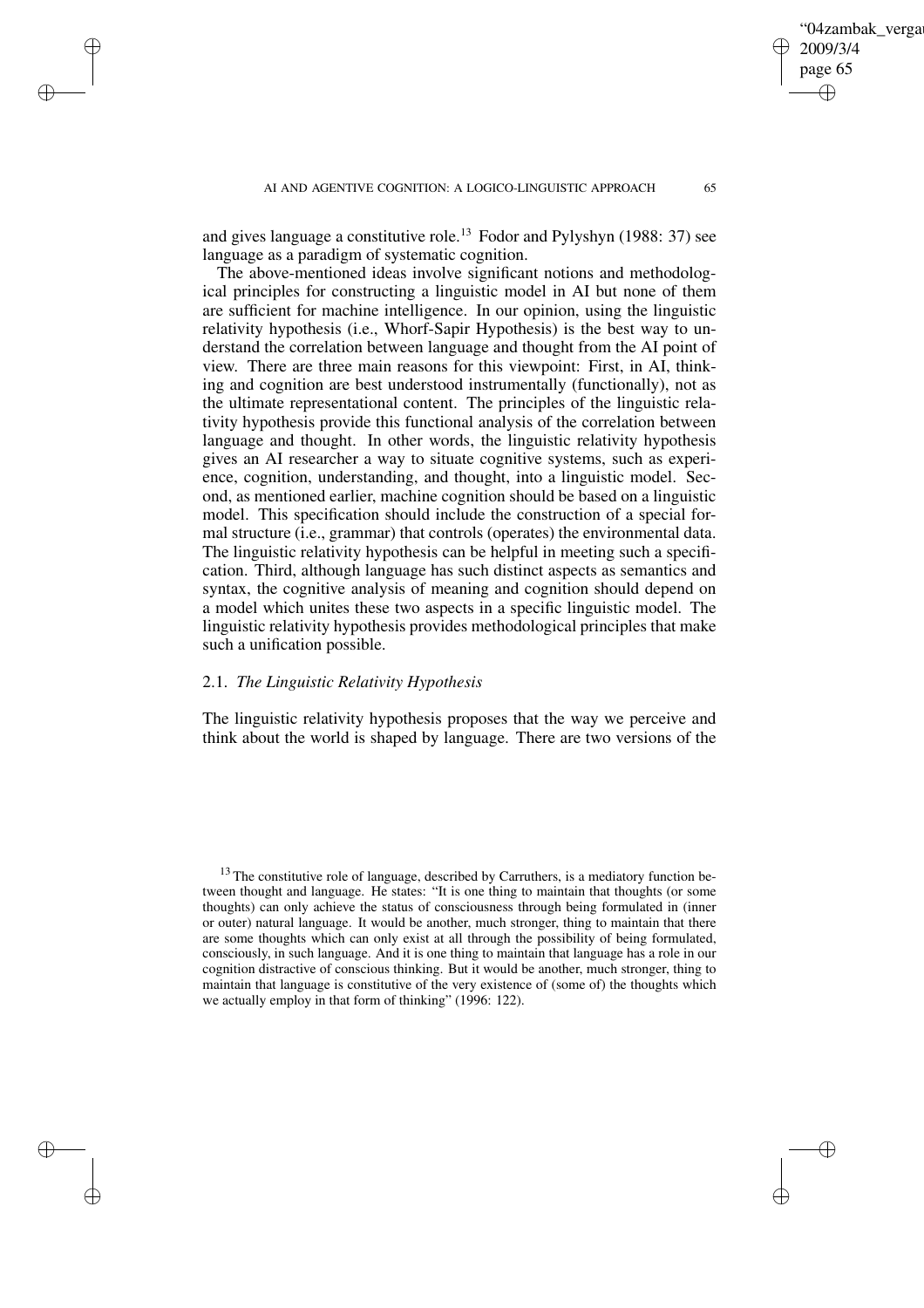'04zambak verga 2009/3/4 page 66 ✐ ✐

✐

✐

#### 66 AZIZ ZAMBAK AND ROGER VERGAUWEN

linguistic relativity hypothesis.<sup>14</sup> The strong version sees language as a determining factor for human thought and the weak version considers language as a tool that has certain effects on human thought. In the former, language is a necessary constituent for thought but in the latter, language is only one of the dominant factors in human thought. In ethno-linguistics, many studies examine the role of language as either having a determinant role or an influential role in human thought but what makes the linguistic relativity hypothesis special for a linguistic model in AI is its specific emphasis on the role of grammar in thought. In other words, the linguistic relativity hypothesis gives an AI researcher an opportunity<sup>15</sup> to analyze the notion of "thinking" in morphological and syntactical forms. A specific emphasis on grammar is mentioned by various philosophers and linguists. For instance, Whorf (1956: 212) states:

It was found that the background linguistic system (in other words, the grammar) of each language is not merely a reproducing instrument for voicing ideas but rather is itself the shaper of ideas, the program and guide for the individual's mental activity, for his analysis of impressions, for his synthesis of mental stock in trade. Formulation of ideas is not an independent process, strictly rational in the old sense, but is part of a particular grammar, and differs, from slightly to greatly, between different grammars. We dissect nature along lines laid down by our native languages. The categories and types that we isolate from the world of phenomena we do not find there because they stare every observer in the face; on the contrary, the world is presented in a kaleidoscopic flux of impressions which

 $14$  In his article "Linguistic Relativity", Lucy (1997: 294) describes the general characteristics of the linguistic relativity hypothesis and he gives the reason for different interpretations of the hypothesis: "There are a variety of specific linguistic relativity proposals, but all share three key elements linked in two relations. They all claim that certain properties of a given *language* have consequences for patterns of *thought* about *reality*. The properties of language at issue are usually morphosyntactic and are taken to vary in important respects. The pattern of *thought* may have to do with immediate perception and attention, with personal and socio-cultural systems of classification, inference, and memory, or with aesthetic judgment and creativity. The reality may be the world of everyday experience, of specialized contexts, or of ideational tradition. These three key elements are linked by two relations: Language embodies *an interpretation* of reality and language can *influence* thought about reality. The interpretation arises from the selection of substantive aspects of experience and their formal arrangement in the verbal code."

<sup>15</sup> According to Lucy (1996), the relation between linguistic structure (grammar) and cognitive systems can be analyzed in a scientific manner. He states: "it is important that there can be a clear analytic distinction between linguistic categories and cognitive categories so that the influence of the former on the latter can be detected and identified" (1996: 264).

✐

✐

✐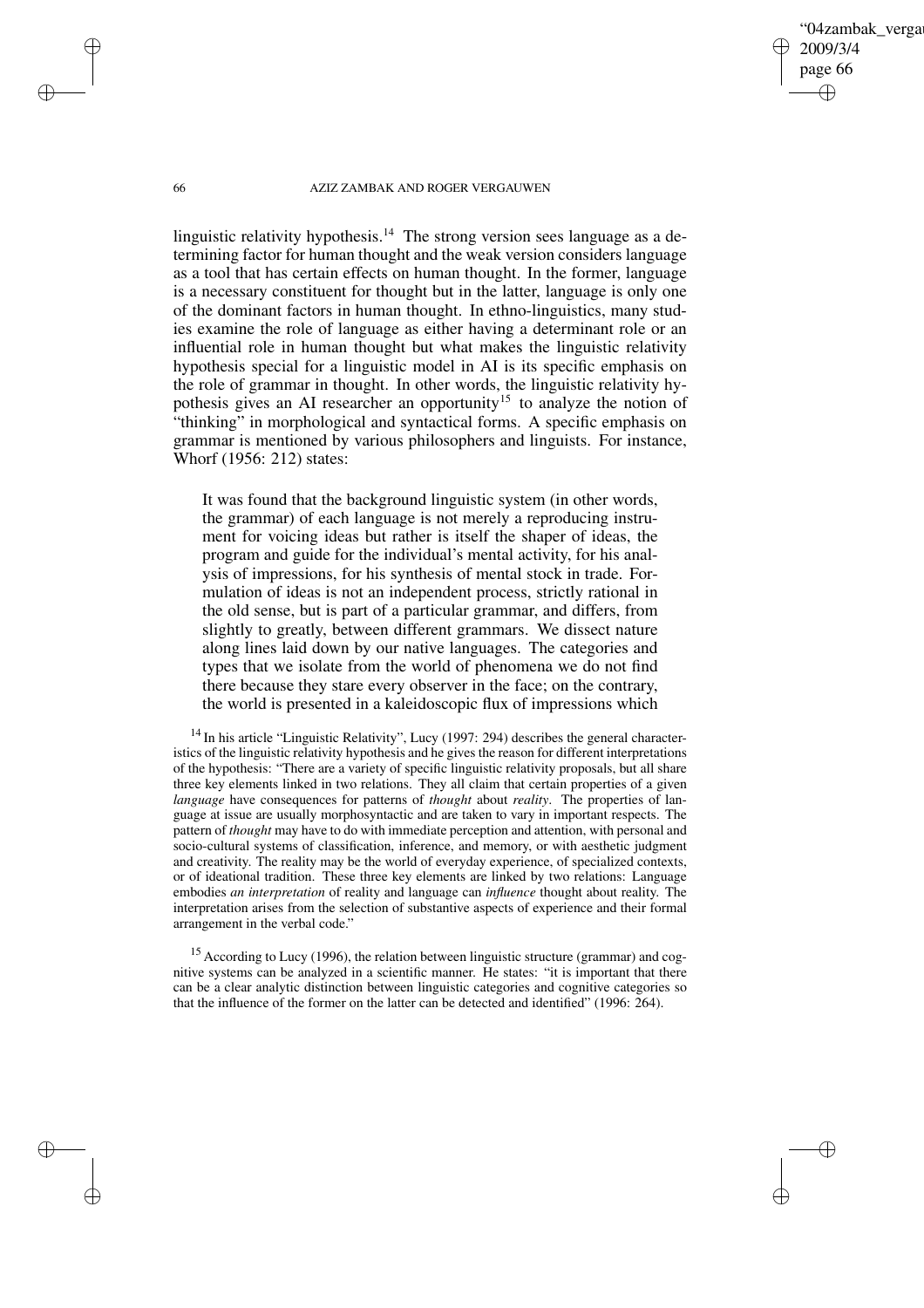✐

✐

✐

✐

has to be organized by our minds — and this means largely by the linguistic systems in our minds.

Greenberg follows the line of Whorf and he states: "The general notion is that the grammatical categories of a language determine or at least influence strongly the general manner of conceiving the world of those who speak it" (1963: 138). In his studies, Lee focuses on the grammatical categories that are the reflection of culture. He (1938: 89) states: "Grammar contains in crystallized form the accumulated and accumulating experience, the *Weltanschauung* of a people." Slobin proposed the phrase "thinking-forspeaking",<sup>16</sup> which he used to shows the role of grammar in spatial and temporal cognition. According to Slobin (2003: 161), "The semantic domain is encoded by *special grammatical construction* or *obligatory lexical selections* in at least some of the languages under comparison." Gumperz and Levinson (1999: 27) see grammatical categories as the source of specific ways of thinking. Parisi and Antinucci (1976: 8) see grammar as a part of man's mental capacity and they attribute a regulative role to language in human cognition, stating that "grammar is not a theory of what people do but a set of prescriptions about what they *should* do." Von Kutschera (1975: 242– 243) attributes an ontological function to linguistic structure, stating, "[I]t is only with the help of language that we apprehend the world, the things, distinctions, properties and relations within it; and we apprehend them in a particular way with a particular language: Every language contains a view of the world [*Weltansicht*] and its structure, a distinctive ontology." Quine (1970: 15) also mentions the role of grammar in the way that we perceive the world, stating "How we depict the native's view of the world depends on how we construe his words and grammar, and how we construe his words and grammar depends on what we take to be his view of the world." Language is not just a collection of terms or lexical meanings. Grammar is the most general characteristics of language. There are many empirical studies that show the effect of grammar on our ways of thinking.<sup>17</sup>

<sup>16</sup> Slobin (1999: 76) describes 'thinking-for speaking' as follows: "In my own formulation: the expression of experience in linguistic terms constitutes thinking for speaking — a special form of thought that is mobilized for communication. Whatever effects grammar may or may not have outside of the act of speaking, the sort of mental activity that goes on while formulating utterances is not trivial or obvious, and deserves our attention. We encounter the contents of the mind in a special way when they are being accessed for use. That is, the activity of thinking takes on a particular quality when it is employed in the activity of speaking."

 $17$  There is much affirmative evidence for the linguistic relativity hypothesis. For instance, see Boroditsky 1999, 2001; Bowerman 1996; Carroll and Casagrande 1958; Davidoff et al 1999; Imai and Gentner 1997; Levinson 1996; Lucy 1992; Slobin 1996. However, we will not advance any solid ethno-linguistic evidence that bears on the linguistic relativity hypothesis,

04zambak verga

2009/3/4 page 67

✐

✐

✐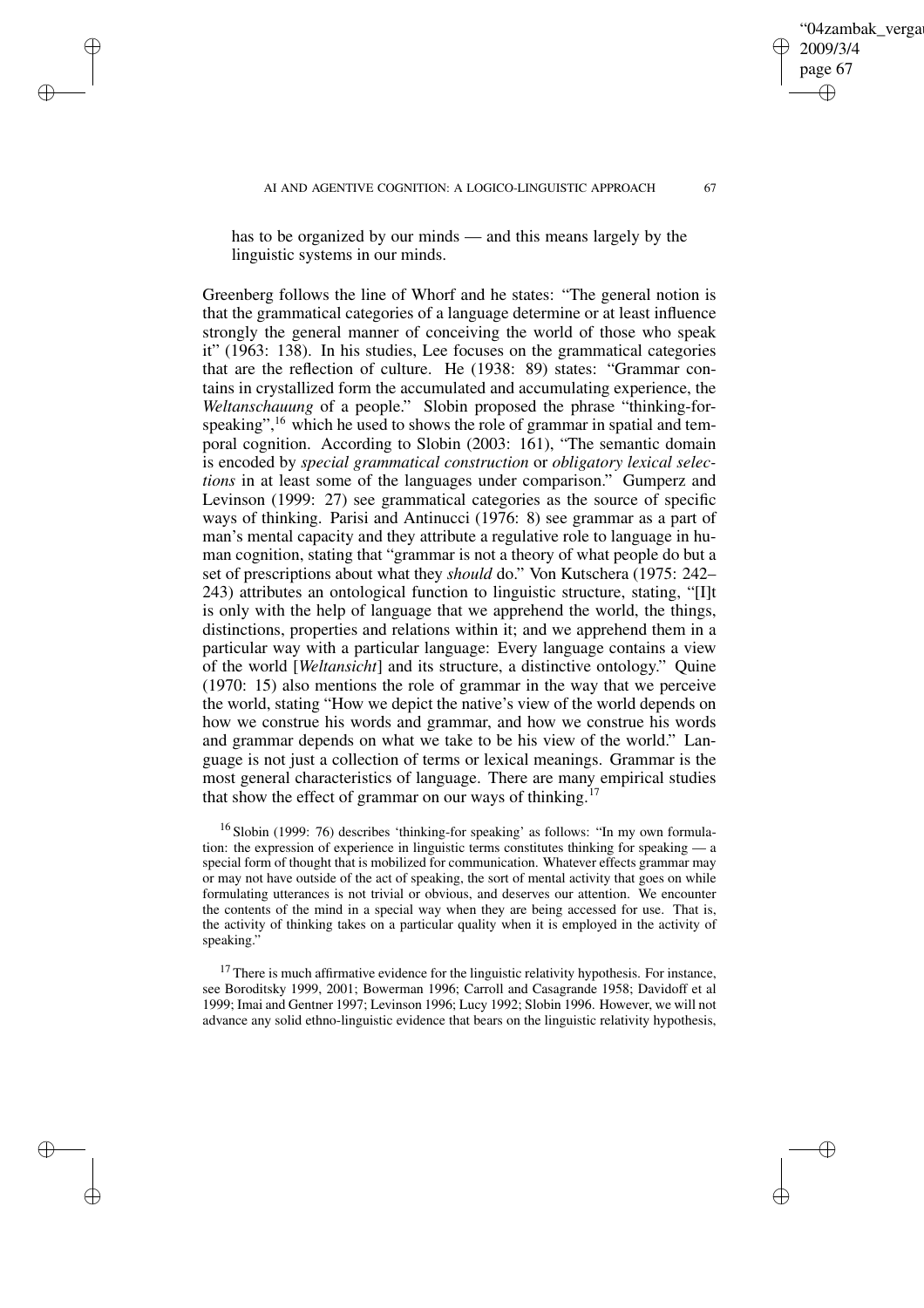'04zambak verga 2009/3/4 page 68 ✐ ✐

✐

✐

#### 68 AZIZ ZAMBAK AND ROGER VERGAUWEN

If we apply this hypothesis to AI, grammar influences thought in certain cognitive contexts. Languages have different effects on cognition because of their various syntactic structures. For instance, to learn how to encode space alters the nature of one's spatial cognition. The same spatial relationships are represented in different grammatical forms in different languages.<sup>18</sup> Grammatical differences cause different types of considerations related to similar acts. Grammar gives us a world view we use to interpret data in the environment. Therefore, machine intelligence can gain a capability of representing environmental data by using a proper linguistic structure (grammar). We can make use of a linguistic structure (grammar) as a tool that provides an understanding of the environment. In machine intelligence, certain behavioral and cognitive processes can be ruled by a specific linguistic structure embodied in a linguistic model (i.e., the onto-heuristic model). The procedure used to follow these rules should include a specific method that shows how to encode environmental data utilizing linguistic structure peculiar to machine intelligence.

# 2.2. *The Regulative Role of Grammar in Thought and Cognition*

Grammar is an essential part of the cognitive capabilities of human agency. Grammar can always be a part of psychological and cognitive inquiry. Grammar is the formative element in the way language shapes thought. It can be seen as the source of many cognitive functions. "The multiple function of language is reflected in linguistic structure [grammar]; this is the basis for the recognition of the ideational (including logical), interpersonal and textual functions" Halliday (1975: 165). Wittgenstein's notion of grammar can give us a general idea about the ontological and epistemological significance of grammar in human mental acts. According to Wittgenstein (1958: § 496),

nor will we attempt to examine the literature on the subject. Our concern is rather with the implications of the linguistic relativity hypothesis in an onto-heuristic model in machine intelligence. See Lucy (1999) for a detailed analysis of empirical studies in the linguistic relativity hypothesis.

<sup>18</sup> See Munnich and Landau (2003) for a detailed analysis of the effect of grammar on spatial language.

✐

✐

✐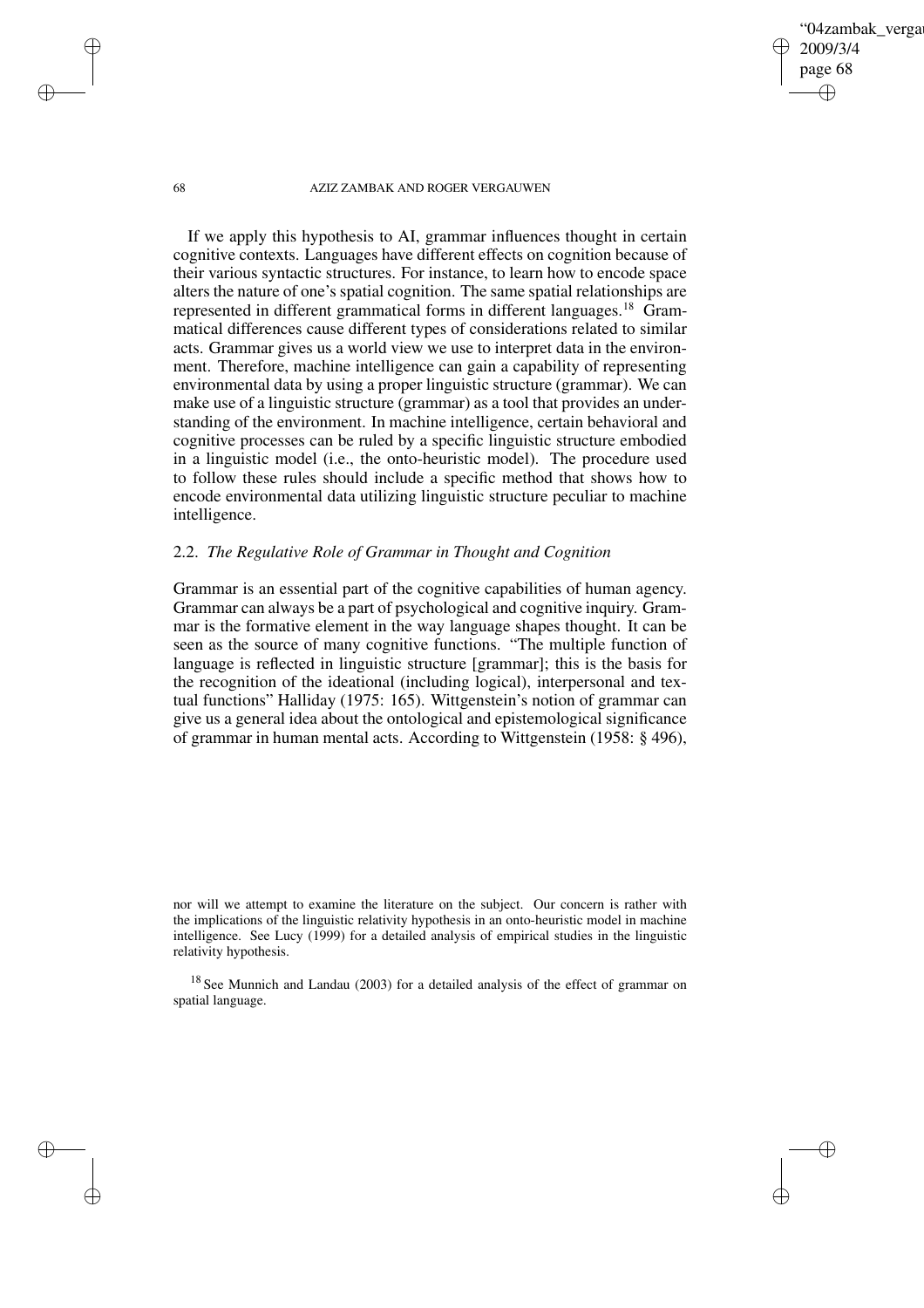✐

✐

✐

✐

04zambak verga

2009/3/4 page 69

✐

✐

✐

✐

grammar has a special status that relates language to the world.<sup>19</sup> In addition, grammar internalizes<sup>20</sup> the "use of a word" in language; that is to say, we do not need an extra-linguistic status in order to define the meaning of a word. "The place of a word in grammar is its meaning," and "it is grammatical rules that determine meaning (constitute it)" (Wittgenstein 1974: § 23, § 133). Grammar governs the actual use of the sign and its appropriateness within a given situation. Wittgenstein also attributes a special status to grammar that gives an autonomous character to language: "the connection between 'language and reality' is made by definitions of words, and these belong to grammar, so that language remains self-contained and autonomous" (1974: § 55). Grammar has a *special*<sup>21</sup> use in Wittgenstein's philosophy. The use of the term grammar varies in Wittgenstein's works and includes such expressions as "grammar of a proposition" (Wittgenstein 1958: § 353), "grammar of a word" (1958: 18), "grammar of an expression" (1958: § 660), "grammar of a state" (1958: § 572) etc. which divergent uses of grammar refer to the constructive role of grammar. What does grammar construct? There are various answers to this question: grammar constructs "norms of representation" (Glock 1991: 77), "rules of the usage of linguistic science," "meaning of a sign" (Specht 1969: 146), "essence" (*Ibid*.: 178), "the harmony between thought and reality" (Wittgenstein 1967: § 55), "our form of representation" (1958: § 122),"relations organizing our language use" (Guignon 1990: 665), "designation the way we look at things" (Hacker 1972: 147), "limits of sense" (O'Neill 2001: 3), "judgments of truth and falsity" (1974: 88) etc. Although they seem to have different approaches to and

 $19$  O'Neill (2001: 3) interprets the status of grammar in Wittgenstein's philosophy as follows: "the grammar of our language is that set of rules which determines the bounds of sense, and the status and nature of this delimitation of meaningfulness is clearly an issue that is primary importance for a proper understanding of the use of language, and of how it enables us to speak of 'reality'. By coming to an understanding of the status of grammar, we come to understand all that there is to know about how our language relates to our world."

 $20$  Like Wittgenstein, Chomsky (1968: 6) sees grammar as an internalized system that is active in language use: "The person who has acquired knowledge of a language has internalized a system of rules that relate sound to meaning in a particular way. The linguist constructing a grammar of a language is in effect proposing a hypothesis concerning this internalized system."

 $21$  It is a typical discussion in the philosophy of Wittgenstein whether he uses the term "grammar" in a non-standard sense. Most of Wittgenstein's commentators deny the idea that he uses the term "grammar" in a technical and non-standard way. Although these discussions are not the issue of this essay, it is important to mention that here we use the word "special" in order to indicate that Wittgenstein's use of the term "grammar" differs from the traditional use. However, this difference does not mean that Wittgenstein has a terminology which is special to him and out of ordinary usage.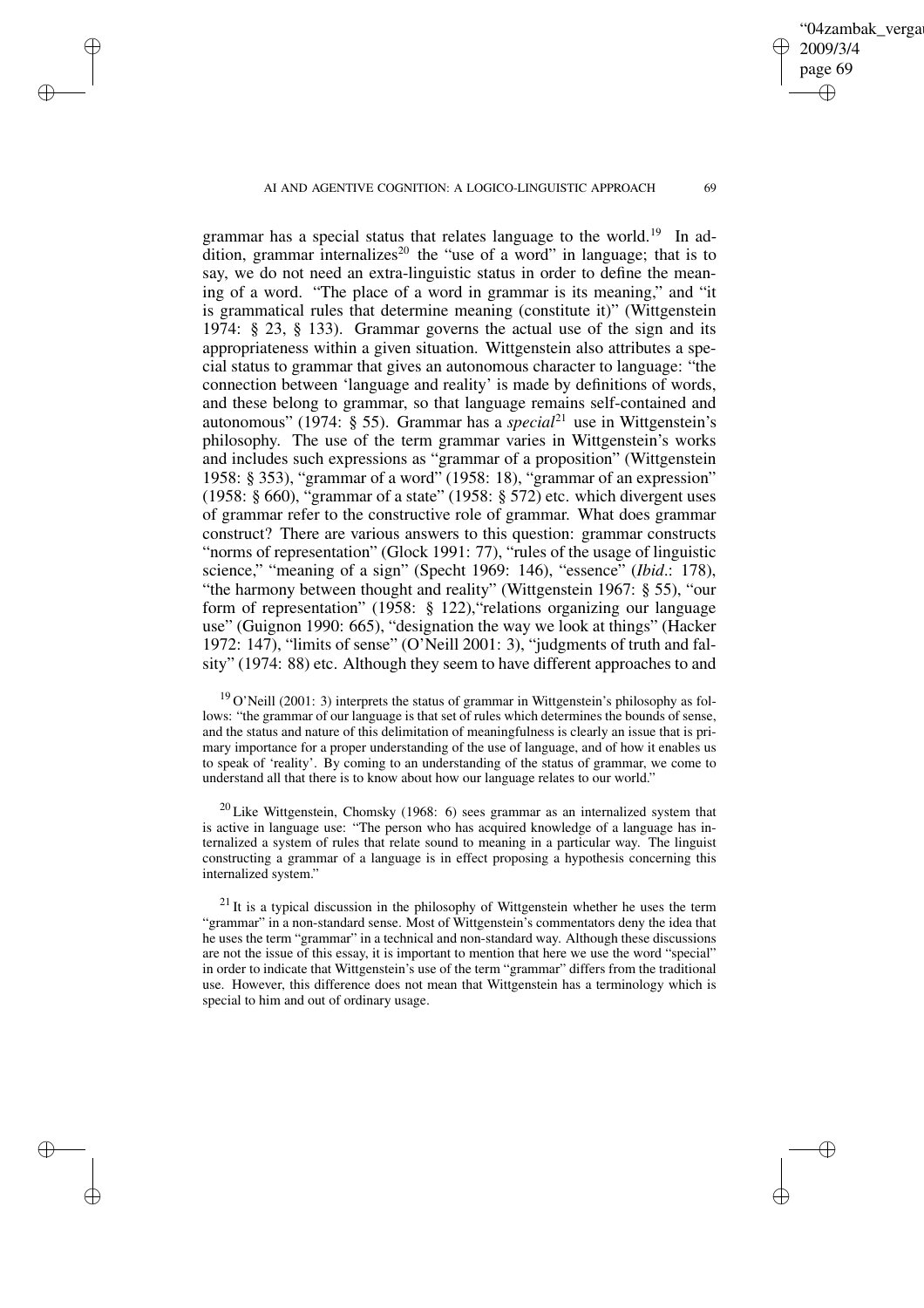04zambak verga 2009/3/4 page 70 ✐ ✐

✐

✐

#### 70 AZIZ ZAMBAK AND ROGER VERGAUWEN

various descriptions of the constructive role of grammar, all answers refer to the fact that grammar is autonomous in "our way of thinking", understanding, meaning, truth, and language. Wittgenstein attributes a regulative status to grammar that is active in our factual judgments. This regulative status is described by Forster as follows:

They [all *other* features of our experience] essentially depend on grammar for their essential form-specifically, in the sense that grammar both constitutes all of the concepts which articulate our factual judgments and regulates which (combinations of) factual judgments it is appropriate for us to make and which not-in essential part have their source in our minds as well (2004:15–16).

From the Wittgensteinian point of view, we may conclude that in AI, a thing becomes an *object* when it has a place in a machine's linguistic structure. Cognition and other mental states can be given to machine intelligence by the dynamic information-processing of the machine's linguistic structure. If we can find the right programming strategy, syntax can generate semantic constraints.

Another reason that we attribute a regulative role to grammar for the correlation between language and thought is its formal completeness.<sup>22</sup> In AI, this formal completeness can be the source of procedural data encoding, modulating inputs, control mechanisms, rule-based representations, idealized information, etc. Therefore, we need to make sure that the programming principles of linguistic structure (grammar) and logic are developed simultaneously in a unified model.<sup>23</sup> In machine intelligence, the relationship between logic and language is not situated in a limited area in which logical regularity is examined in the foundations of linguistic structures. $24$ 

 $22$  Here, we use the term "formal completeness" in the sense that language has a standardized form. For instance, Sapir (1949: 153) uses the term "formal completeness" in the sense that: "By 'formal completeness' I mean a profoundly significant peculiarity which is easily overlooked. Each language has a well defined and exclusive phonetic system with which it carries on its work and, more than that, all of its expressions, from the most habitual to the merely potential, are fitted into a deft tracery of prepared forms from which there is no escape. These forms establish a definite relational feeling or attitude towards all possible contents of experience, in so far, of course, as experience is capable of expression in linguistic terms."

<sup>23</sup> There exists a close relation between logic and grammar. For instance, Kant mentioned this close relation as follows: "grammarians were the first logicians". See Mirella (1987) for a detailed analysis of logic and grammar in Kant's philosophy.

 $24$  We claim that a linguistic model, specific to machine intelligence, can embody an agentive cognition in which language provides certain rules for a discovery procedure. Therefore, a linguistic model is essential for a machine to provide rules for testing whether a given

✐

✐

✐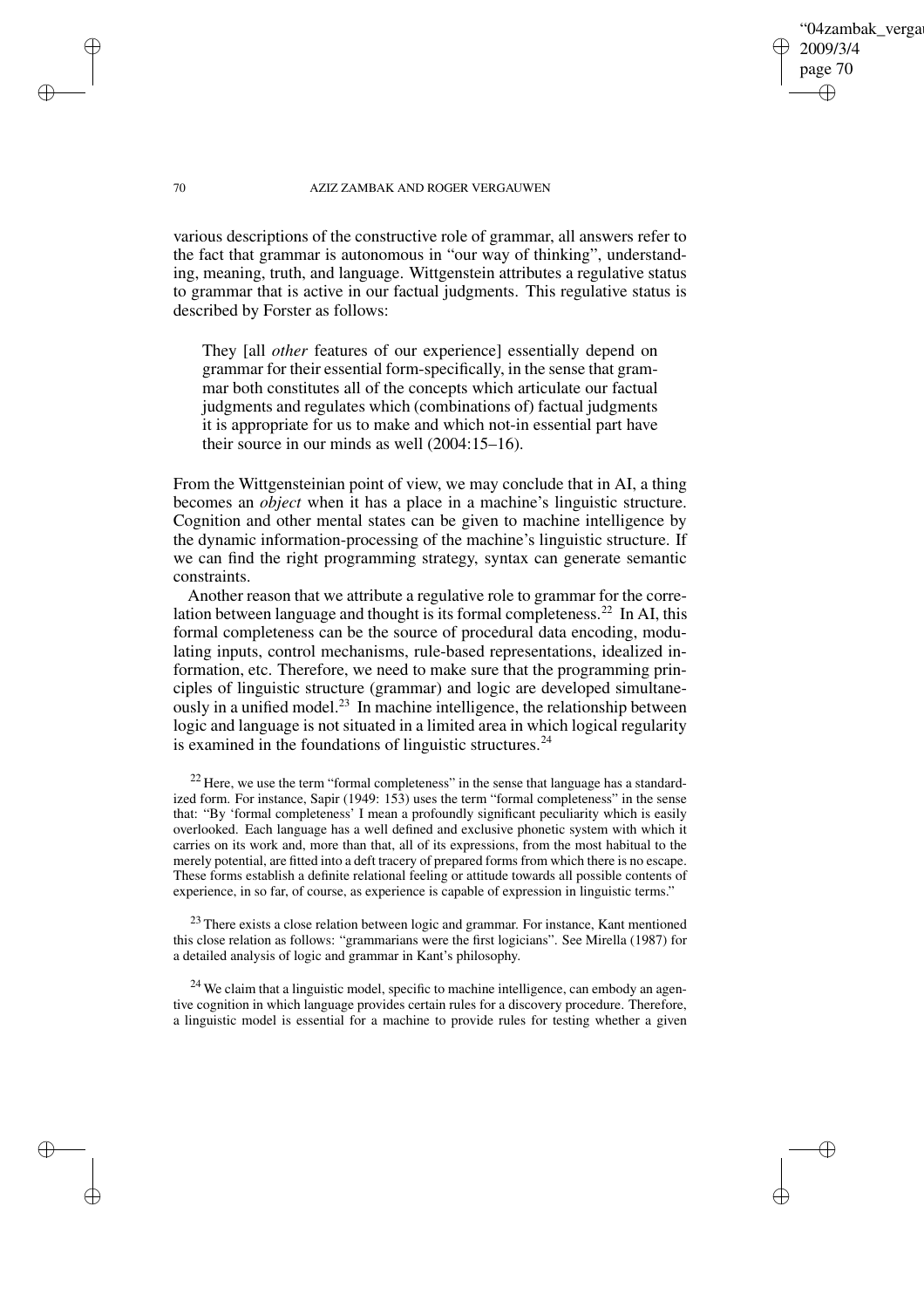✐

✐

✐

✐

Grammar should be seen as a cognitive faculty that generates cognition. Langacker states: "the rules of grammar are responsible for fully describing cognitive structures — a grammar is then a theory of cognition, not just a theory of language" (1976: 231). In addition to that, Chomsky (1980: 90) mentions the role of grammar in knowledge of language and cognitive systems: "What we loosely call 'knowledge of language' involves in the first place knowledge of grammar — indeed, that language is a derivative and perhaps not very interesting concept — and beyond that other cognitive systems that interact with grammar." The way grammar generates cognition depends on competence and generative rules. We can look at competence as a tool for constructing a high-level organization in machine intelligence. According to Haugeland (1985: 215), "*[C]ompetence* is the ability to achieve goals by making rational decisions in the light of knowledge and perception. The point, in other words is to 'rationalize' the system's behavior, relative to its circumstances, by interpolating just the right mental structure to do the job." Linguistic competence is an autonomous computational process that guides machine intelligence through the acquisition and use of language.<sup>25</sup> Parisi and Francesco (1976:13) conceive grammar as a scientific model of linguistic competence:

Insofar as linguistic competence is considered a part of man's cognitive competence, the science concerned with language — whether it is called linguistics, or the psychology of language, or psycholinguistics — is part of a science of the mind, intended as the system of higher functions of the human organism. Hence, the grammar poses problems and advances hypotheses concerning the relations between linguistic competence and the cognitive competence of which it is a part.

Competence and generative rules are the subjects of certain linguistic theories. For instance, Chomsky is one of the leading linguists who formulated

condition is appropriate for its agentive acts. Cooper (1978: 8) emphasizes the importance of a linguistic theory: "By insisting that a theory of language tell[s] how to make detailed language descriptions, one ensures that the theory has a proper regard for the place of observation and evidence in the scientific process, as well as an adequate conceptual apparatus within which meaningful empirical hypothesis can be framed."

<sup>25</sup> Chomsky's dichotomy of competence/performance presupposes an epistemological principle in which language is not a social entity, but belongs to the agent's activity. In that sense, the linguistic competence and performance, as an agent's cognitive potentiality and activity, can be grasped in an ideal (i.e. computational) competence (i.e. a programming logic in AI).

04zambak verga

2009/3/4 page 71

✐

✐

✐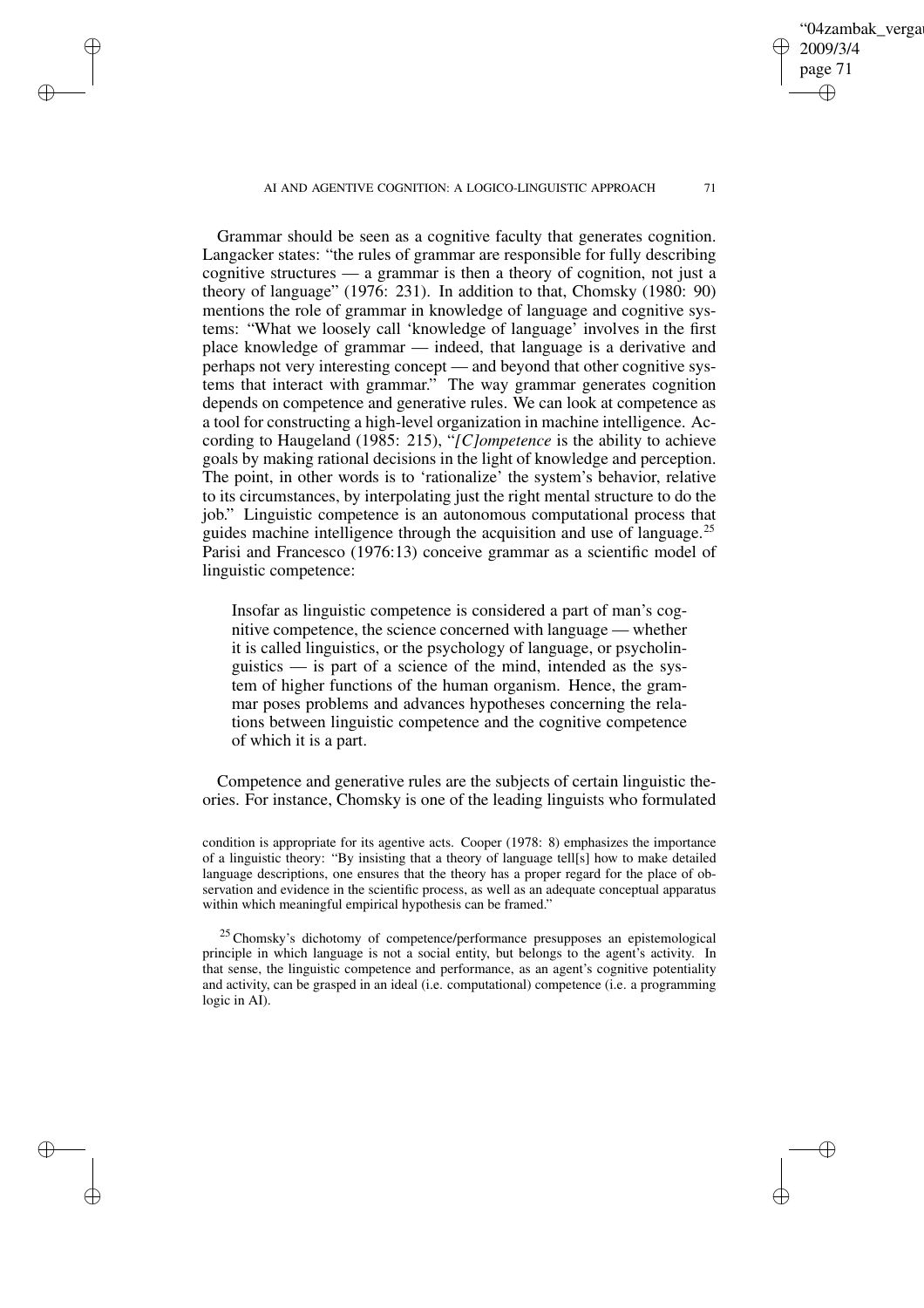✐

#### 72 AZIZ ZAMBAK AND ROGER VERGAUWEN

the rules of generative grammar.<sup>26</sup> According to Katz and Postal (1964), the generative role of grammar reflects the creative and productive aspects of language. The semantic and cognitive values of environmental data can be determined by a rule-governed linguistic structure in machine intelligence.<sup>27</sup>

## 2.3. *Language in Machine Intelligence*

✐

✐

✐

✐

Language has always been one of the main issues in AI. By the mid 1960s, AI researchers had studied question answering systems, machine translation, machine understanding of natural language, and story analysis to mention only a few. <sup>28</sup> These studies are concerned with a cognitive system that

 $26$  Lyons (1975: 124) describes the generative characteristics of syntax by referring to its "interpretative" feature: "The syntax falls into two parts: the rules of the *base* and the *transformation*. It is the base 'component' that generates the deep structure and the transformational component that converts these into surface structure. The transformational component is therefore 'interpretative' in much the same way as the phonological and semantic rules are; and all the 'creative' power of the system is located in the base."

 $27$  Montague's and Davidson's formal and compositional approaches to natural language are good examples that show the way to relate grammar to the semantic and cognitive values of environmental data. Kempson (1990: 7) describes their formal and compositional approaches to natural language as follows: "The assumption that Davidson and Montague shared. . . is that natural languages do not have uniquely defining characteristics of any interest, but are interpreted systems of the same type as formal, constructed languages, and are characterisable by the same descriptive techniques. In particular, the interpretation of natural languages is identical to that of formal languages, a relation between expression of the language and the nonlinguistic entities which they refer to or denote." From an AI point of view, the studies of Montague (1974) are very valuable in order to show how syntactic structures can embody logical and semantic structures. Moravcsik (1990: 119) states that Montague's studies are very significant because his studies are not "merely the technical achievement of assigning appropriate semantic interpretations to traditional syntactic categories. . . .but the philosophically significant claim that the grammatical rules of a natural language can be seen as serving primarily semantic interests and being motivated by these."

 $^{28}$  A historical and philosophical analysis of these studies can be found in Wilks (1974) and 1977). In our opinion, a philosophical analysis of AI studies on natural language should include the theory of meaning in information theory. The theory of meaning in cybernetics has an effect on linguistic models in AI. Shannon, the founder of the information theory, did not give any significant role to the concept of "meaning" in his information theory. However, MacKay (1969: 92) claims that "the theory of information has a natural, precise, and objectively definable place for the concept of meaning." In Cybernetics, the main object is "to provide a technical equivalent for the term 'meaning' where it is in fact used, not to legislate as to where it should be used" (1969: 89). Sayre sees cybernetics as a significant tool for explaining the origins of language: "man's consciousness is not limited to processing information from his sense receptors, and that his flexibility is extended by his linguistic capabilities. To explain the origin of language from the cybernetic viewpoint is to explain its contribution to the control of behaving organism, for which it has been favored by natural selection" (1976: 188).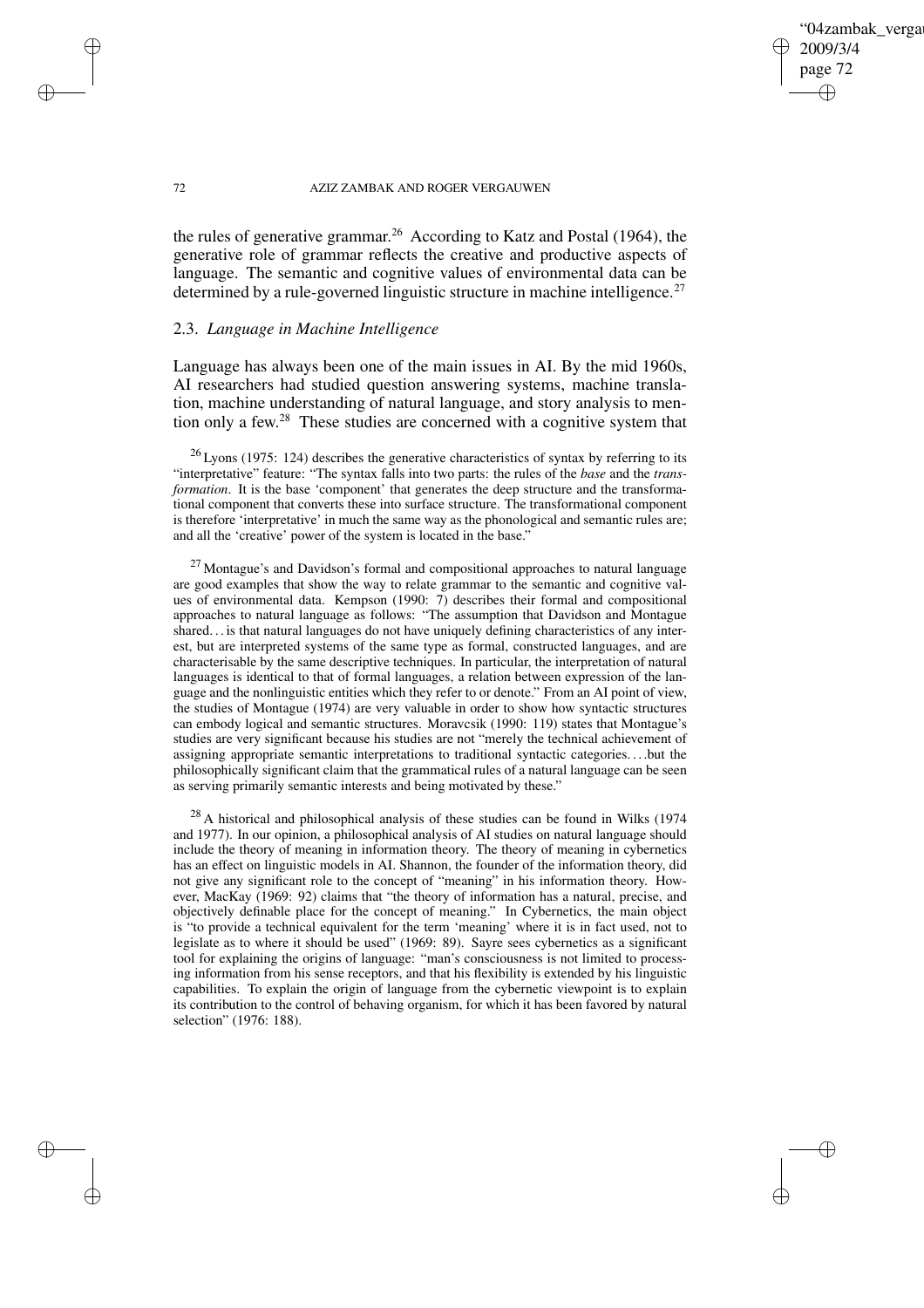✐

✐

✐

✐

can understand and produce meaningful utterances. In addition, some researchers have attributed an explanatory role to AI for research in natural language.<sup>29</sup> For instance, Goodwin and Hein (1982) claim that AI is a psychological tool to study language in use. They state: "AI's engagement in natural language research is based on a desire to understand what kind of cognitive organization enables humans to communicate with each other" (1982: 283). In a classical AI program, an utterance is analyzed in terms of a model based on a symbolic representation.<sup>30</sup> Some AI researchers consider this model to represent an essential function of human cognition. The general idea behind these studies is to correlate symbolic representations with semantics and the world. However, every AI researcher accepts nowadays that these studies have not reached a satisfactory result.<sup>31</sup> According to Bickhard and Terveen (1995), the failure of these studies shows the significance

 $29$  On the one hand, Wilks (1977: 71) believes that AI has the following benefits for linguistics : "(i) emphasis on complex stored structures in a natural language understanding system; (ii) emphasis on the importance of real world; (iii) emphasis on the communicative functions of sentences in context; (iv) emphasis on the expression of rules, structures, and information within an operational/procedural/computational environment." On the other hand, in their article "On Some Contributions of Artificial Intelligence to the Scientific Study of Language" Dresher and Hornstein criticize the idea that AI has an explanatory role in linguistics. They state: "there exists no reason to believe that the type of AI research into language. . . could lead to explanatory theories of language. This is because first, workers in AI have misconstrued what the goals of an explanatory theory of language should be, and second, because there is no reason to believe that the development of programs which could understand language in some domain could contribute to the development of an explanatory theory of language" (1976: 377).

<sup>30</sup> Weizenbaum is one of the AI researchers who defends the classical view in AI. He states: "There are many problems, all having to do with enabling the computer to understand whatever messages are impressed on it from the world outside itself. The problem of computer vision, for example, is in many respects fundamentally the same as that of machine understanding of natural language. However, the machine is made to derive information from its environment, it must, in some sense, 'understand' it; that is, the computer must somehow be able to extract the semantic content from the messages that impinge on it, in part from their purely syntactic structure" (1976: 184).

<sup>31</sup> The failure of language studies in AI has had negative effects on the development of AI research. For example, after the failure of developing a Russian-English machine translation system, the American government cut most of the funds that could be used by AI researchers. According to Goodwin and Hein (1982: 262), AI researchers learnt many things from research in the 1970s: "One of the lessons AI has learned during the last ten years of research on natural language concerns the inadequacy of certain rigid divisions, such as syntax vs. semantics, external language vs. internal language, linguistic knowledge vs. common sense knowledge. Although there are many good reasons for these dichotomies, they seem to be inadequate with respect to process models of linguistic behavior." In addition to that, Walczak (2002) makes an analysis of a technique used in artificial intelligence for natural language processing. In his analysis he mentions the significance of empirical and background

04zambak verga

2009/3/4 page 73

✐

✐

✐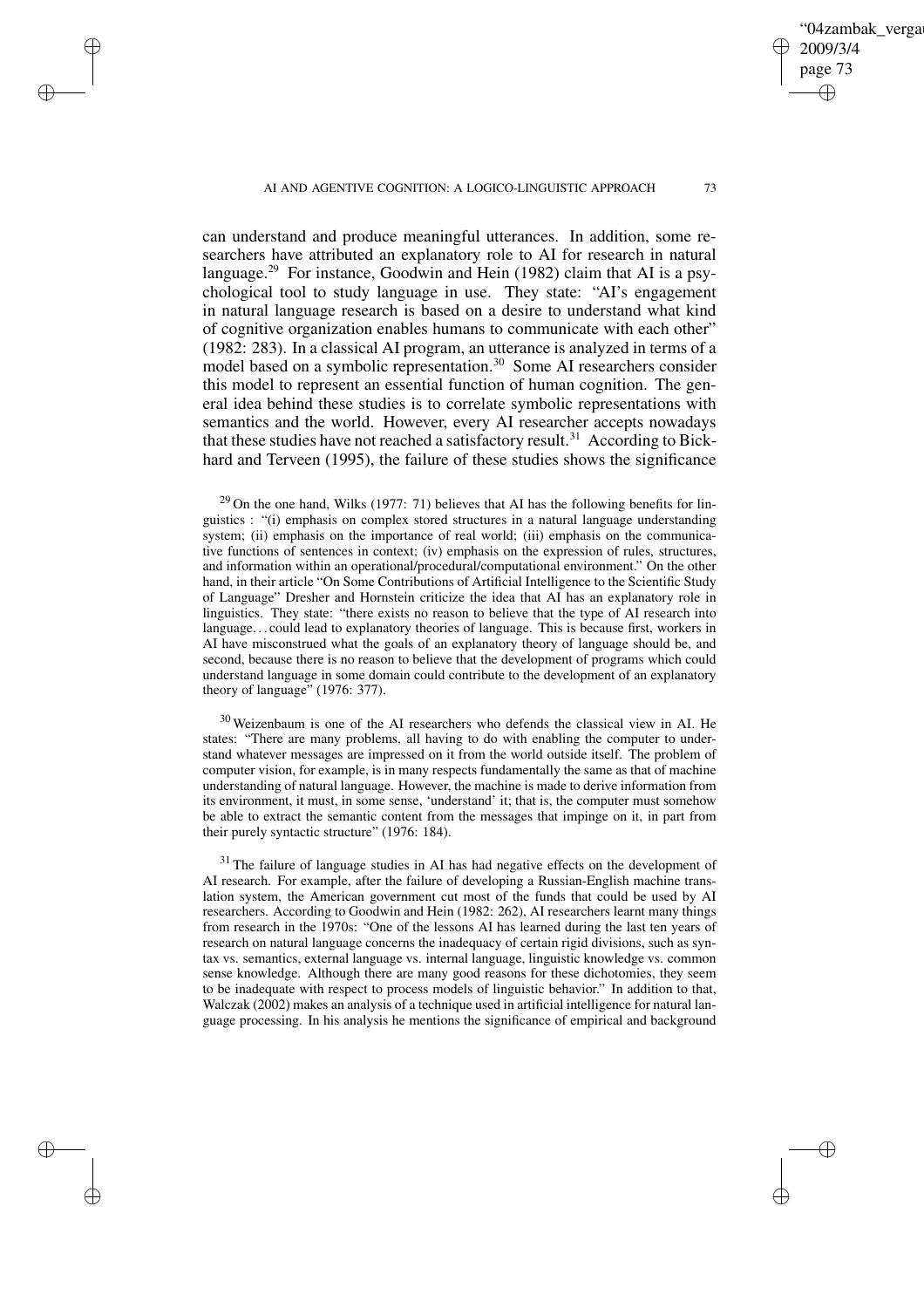04zambak verga 2009/3/4 page 74 ✐ ✐

✐

✐

#### 74 AZIZ ZAMBAK AND ROGER VERGAUWEN

of real-world knowledge in language processing. They (1995: 240) state, "Knowledge of both the physical and social worlds and the conventions of language interaction was crucial in building systems that could use language in human-like ways." Dresher and Hornstein (1976: 321) discuss the reasons behind this failure, stating, "[A] more sophisticated view of language, involving not only a dictionary and grammar but also full semantics and total knowledge of the world, was required if computers were to deal with natural language with any success at all." According to Wilkins (1989: 1979), to study the language faculty as an isolated and independent entity is incorrect because language is not free from the influence of real-world knowledge.

AI research in natural language shows that there is not a full cooperation between linguists and AI researchers; they propose different methodologies for understanding natural language. Linguists develop theories in order to explain the nature of language and the syntax-semantics interface. However, AI researchers develop models that provide computers with a languageprocessing capability. Linguists see language understanding as a scientific issue but AI researchers see language understanding as an engineering project. There are many studies emphasizing the differences between linguistic theories and AI models of language understanding. For instance, Raphael (1976: 196) stated the following about the difference between a linguist and an AI researcher who is studying language: "The linguist is primarily interested in how to translate from the strings of words of natural language to some representation of their meaning, whereas the computer scientist is primarily interested in making use of the data in the meaning representation to control some program." Wilks (1977: 69) goes one step further and claims that AI is "a quite independent source of insight into the workings of natural language, centering on the notion of the use of large structured entities for the representation of language: entities that represent our knowledge of the real external world." According to Winograd (1977: 172), "a program is not a theory, even if it is totally a correct model." Schank and Wilensky (1977) give performance theories priority in linguistic models of AI. They defend the idea that performance theories simplify the problems that AI works on. They state: "almost every AI model of language use is an ideal user. The basic difference is that we have thought that the problem of how people use language to communicate was too fundamental to be eliminated from the study of language, or to be relegated to some secondary role" (1977: 135). AI has developed original methodological principles different from theories in linguistics. Winograd is one of the leading figures in developing computer systems for understanding natural language. In his well-known study,

knowledge. He states: "current artificial intelligence models are developed to be computationally tractable and to facilitate the programming of solution, but ignore epistemological validity" (2002: 396).

✐

✐

✐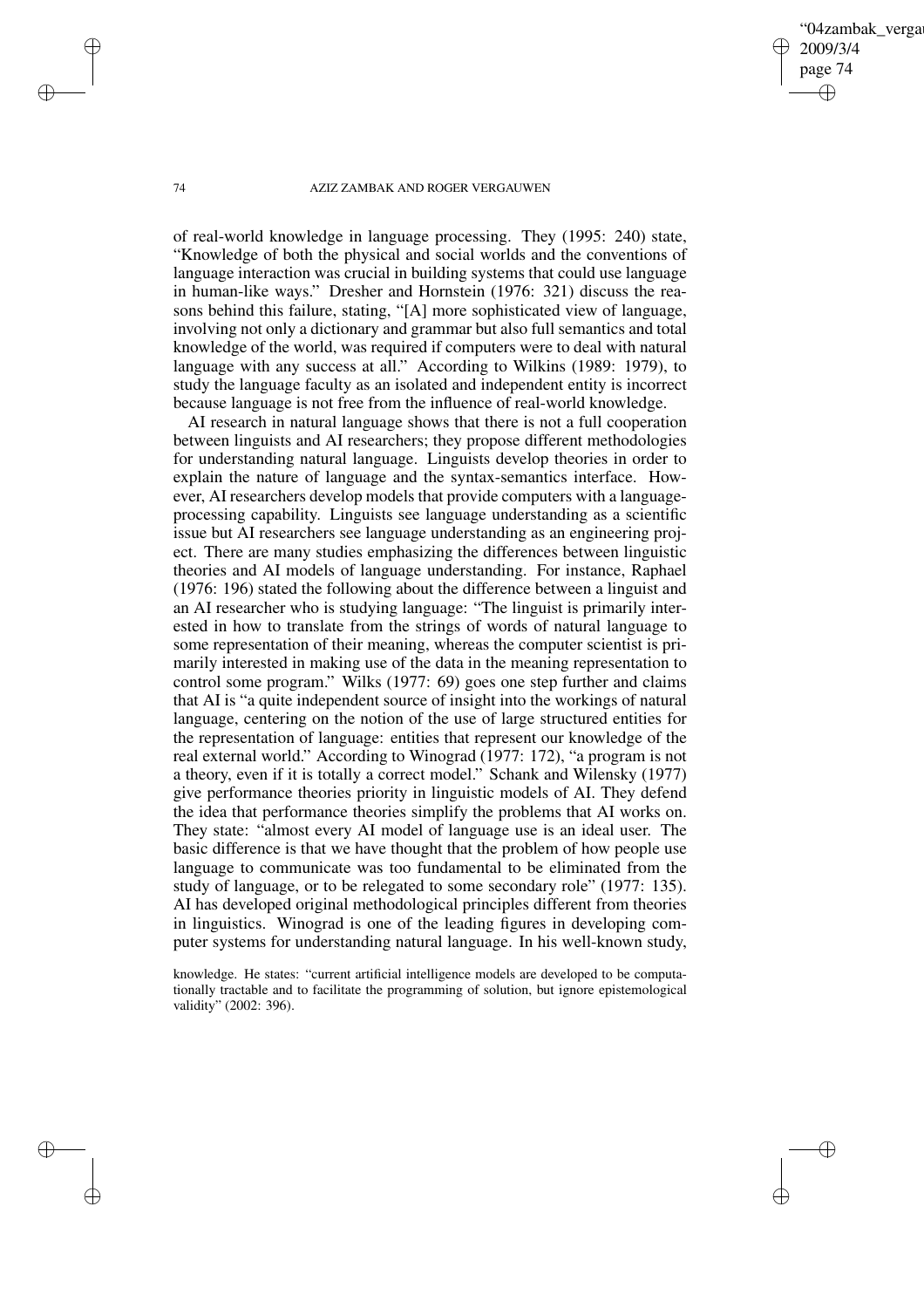*Understanding Natural Language*, he describes the general scope and principles of AI in modeling language understanding:

✐

✐

✐

✐

We must deal in an integrated way with all of the aspects of language — syntax, semantics, and inference. The system contains a parser, a recognition grammar of English, programs for semantic analysis, and a general problem solving system. We assume that a computer cannot deal reasonably with languages unless it can understand the subject it is discussing. Therefore, the program is given a detailed model of a particular domain. In addition, the system has a simple model of its own mentality. It can remember and discuss its plans and actions as well as carrying them out....Knowledge in the system is represented in the form of procedures, rather than tables of rules or lists of patterns. By developing special procedural representations for syntax, semantics, and inference, we gain flexibility and power. Since each piece of knowledge can be a procedure, it can call directly on any other piece of knowledge in the system (1972: 1).

There are various methodological principles used in modeling language understanding in AI. These methodological principles can be classified in two groups: computational and connectionist ones. In the computational paradigm, AI researchers try to build an algorithm in which a sentence can be generated by the syntactic structure. They use techniques from computational linguistics.<sup>32</sup> One of the basic characteristics of the computational approach is its emphasis on syntax rather than on semantics. However, the connectionist approach focuses on the ability of a machine to learn sentence understanding in which multiple sources of information from both syntax and semantics are interconnected.<sup>33</sup> Plaut (2003: 146) describes the connectionist perspective of language understanding in which "performance is not an imperfect reflection of some abstract competence, but rather the behavioral manifestation of the internal representations and processes of actual language users: Language is as language does. The goal is not to abstract

04zambak verga

2009/3/4 page 75

✐

✐

✐

 $32$  See Bott (1975) and Wilks (1988) for the general principles of computational linguistics and its relation to AI. According to Goodwin and Hein (1982: 251), the computational paradigm is a "constructive explanation which tells how to implement the process as a program on an idealized computer."

<sup>&</sup>lt;sup>33</sup> There are various studies using connectionist techniques in modeling natural language. For instance, see, McClelland and Kawamoto 1986, Seidenberg 1997, Tanenhaus and Trueswell 1995, St. John and McClelland 1990, and McClelland et al 1989.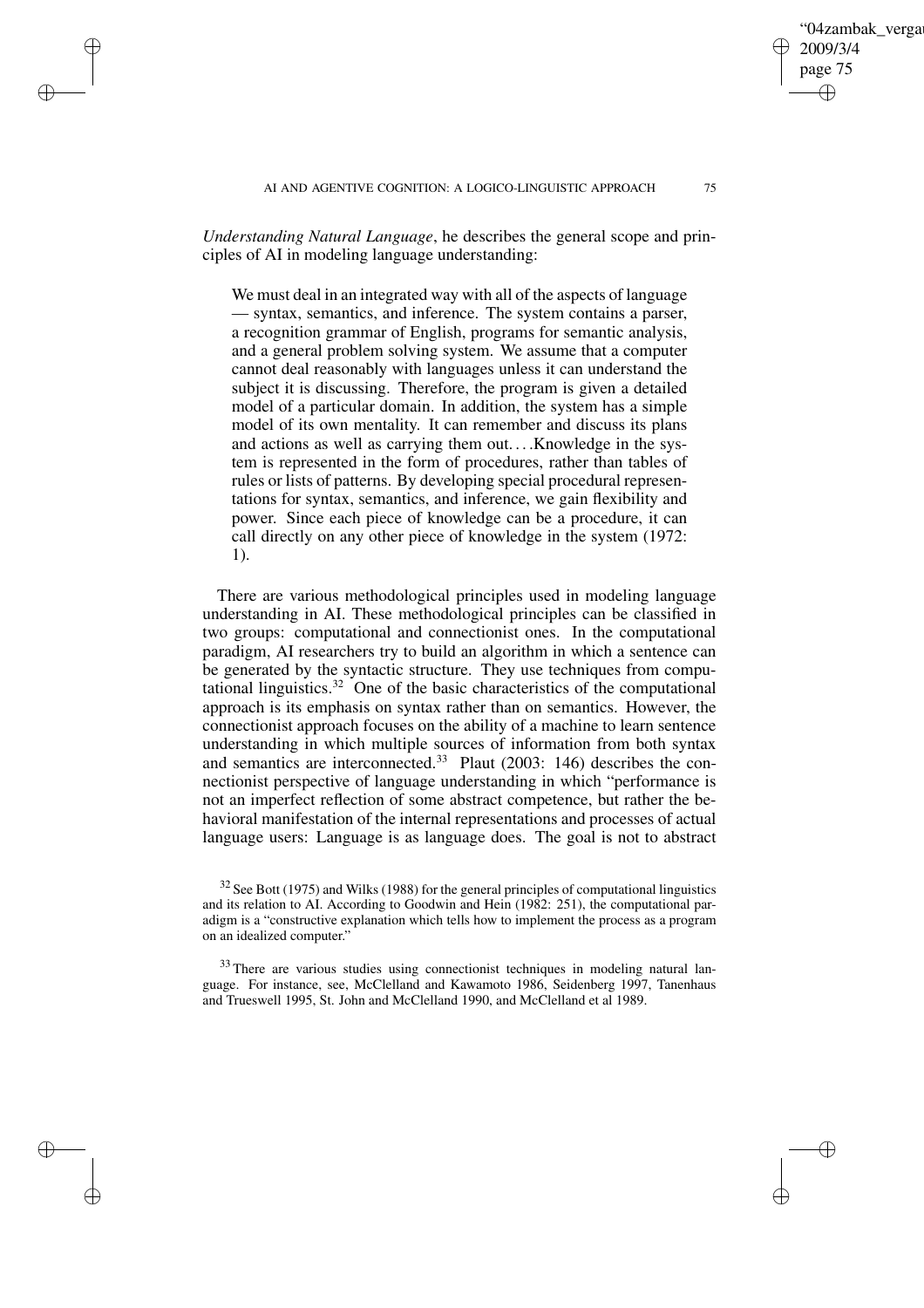04zambak verga 2009/3/4 page 76 ✐ ✐

✐

✐

#### 76 AZIZ ZAMBAK AND ROGER VERGAUWEN

away from performance but to articulate computational principles that account for it." In addition, the connectionist model is effective in encoding compositional relationships between linguistic elements. (Elman 1996: 528)

The cognitive theory that is used in order to understand natural language is different from the theory that is used in AI. Therefore, in AI, a theoretical model includes specific techniques peculiar to machine intelligence. These specific techniques include acoustical, phonetic, phonemic, lexical, syntactic, and semantic elements. The *acoustical* element is about the transmission of an utterance (the sound as an input consisting of waves) through the air to a machine. The sound as an input is analyzed as alternative energy units at different frequencies. This analysis provides segmentation and labeling of the input (sound) that gives the machine a possibility of characterizing the input as a *phonetic* element. The *phonetic* element gives the machine an ability to distinguish the various inputs (speech sounds). The *phonetic* element is related to the *phonemic* element which is about the letters in an alphabet; and they are brought together in the *lexical* element which is about words and grammatical components such as plurals and past tense. In the *lexical* element, the sequences of words and their morphological forms are related to the *syntactic* element, which is about phrases, clauses, and sentences. The *semantic* element is the interpretation of the *syntactic* element in terms of environmental data and knowledge of the world.

The elements of a specific technique in machine intelligence, described above, are about the control system of processing data in what we call an onto-heuristic model. This control system includes certain procedures such as how an input (speech signal) can be combined into larger units, how these units can generate words, how these words are used in phrases; how environmental data can be integrated into phrases, etc. However, certain methodological principles should be explained first in order to construct these specific techniques. These methodological principles in machine intelligence are related to developing a linguistic model that is structured and formal enough to support natural language processing in machine intelligence. Therefore, the methodological principles that we propose in an ontoheuristic model do not claim any cognitive and psychological reality that is true for the human mind. We do not claim that the human mind uses the same natural language processing developed in an onto-heuristic model. We divide the general methodological principles of an onto-heuristic model into four groups: *Agentive semantics, grammaticalization, mappings, and second language acquisition*.

 $\rightarrow$ 

 $\rightarrow$ 

✐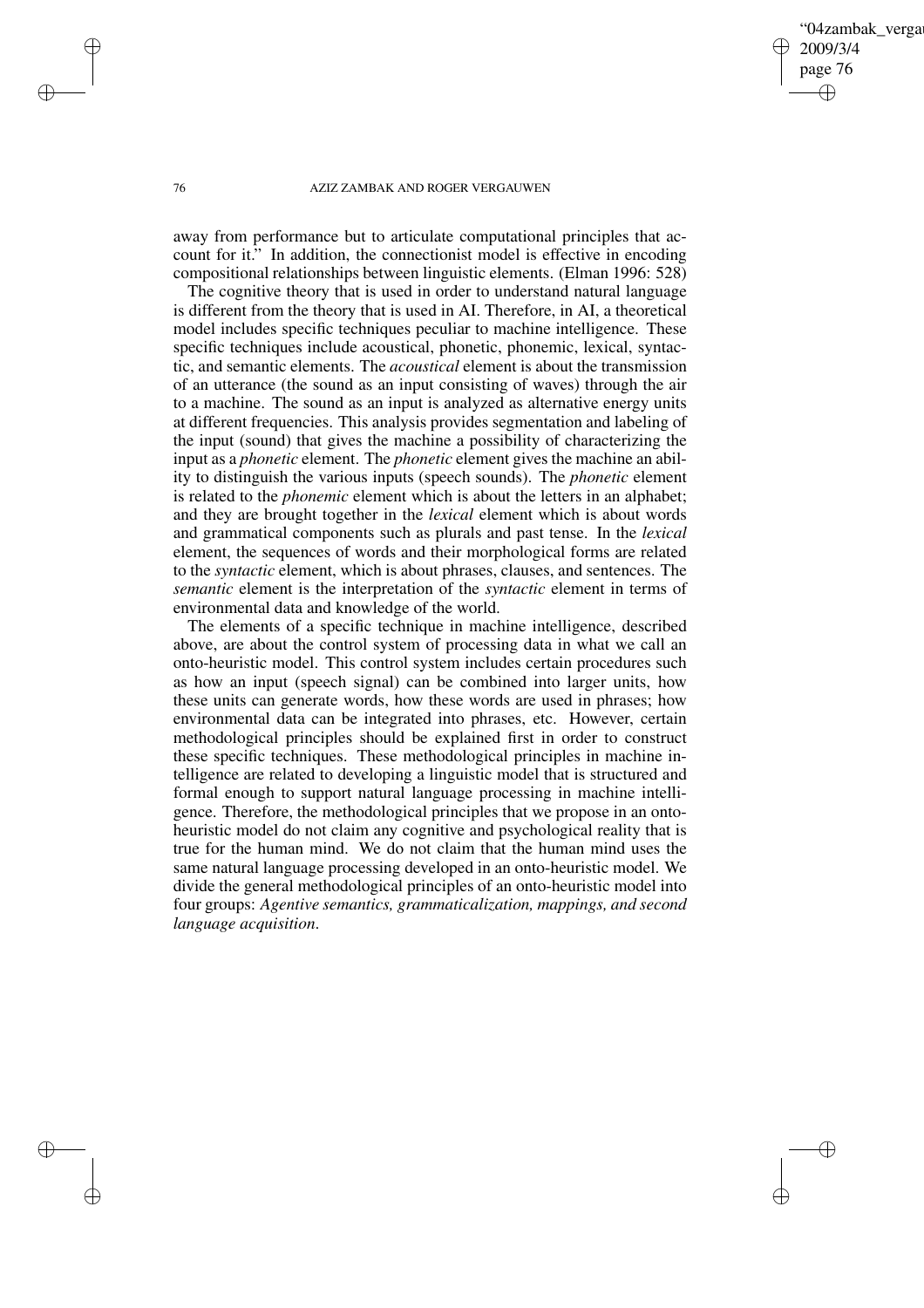# 2.3.1. *Agentive Semantics*

 $\rightarrow$ 

 $\rightarrow$ 

✐

✐

In machine intelligence, meaning is simply a relational  $34$  and heuristic term. The relational and heuristic character of meaning can be studied in an agentive system. The agentive patterns of machine intelligence have a great significance for the formalization of elements of meaning and cognition. From the AI point of view, to understand the meaning of a sentence, one needs the ability to recognize environmental data (input-speech signal) in an agentive context, or as Fetzer put it "The theory of meaning presupposes the theory of action" (1990: 82). We carry this idea one step further and claim that in AI language should be considered as a communicative action system in which an operation (information processing of an utterance) or data transformation (sound) is organized in terms of agentive situations and potential goal definitions. When an agentive situation is constructed in a linguistic model, machine intelligence handles communicative interactions in accordance with the environmental data and the goal. A communicative action in AI has three functions: the scope of potential goals, the formation of communicative interaction in terms of environmental data, and the generative association between actions and environmental data.

A communicative action system is basically a procedure for operating on the environmental data that defines the agentive situation in terms of the goal. The environmental data are an essential element of all agentive systems, and they both define the prior conditions for machine intelligence and organize the use of cognitive systems in machine intelligence. The productivity of a communicative action system is dependent on the diverse elements of environmental data. In addition, the knowledge of the environmental data under which machine intelligence holds sentences true is central to machine understanding which aims at constructing a communicative action system that could react practically and reasonably to utterances with requests about an agentive knowledge of the world. This agentive knowledge is important for the truth conditions that machine intelligence uses in the interpretation of an utterance. Agency provides the opportunity not only to know about the world but also to define it.<sup>35</sup> In other words, an agent is not only an observer but also interacts with the world (and reality) in a number of ways. There is a difference between the knowledge of an observer and the knowledge

<sup>34</sup> McDonough (1993: 127) mentions the relational characteristics of meaning: "Meaning is 'relational' in the sense that the very identity of the meaning of an utterance is determined by its 'relations' to items in the environment of the linguistic subject."

<sup>35</sup> Moravcsik (1990: 226) mentions the role of agency as follows: "our concepts, and hence the meanings assigned to descriptive words, are influenced by the fact that humans are necessarily agents and not just observers of reality."

04zambak verga

2009/3/4 page 77

✐

✐

✐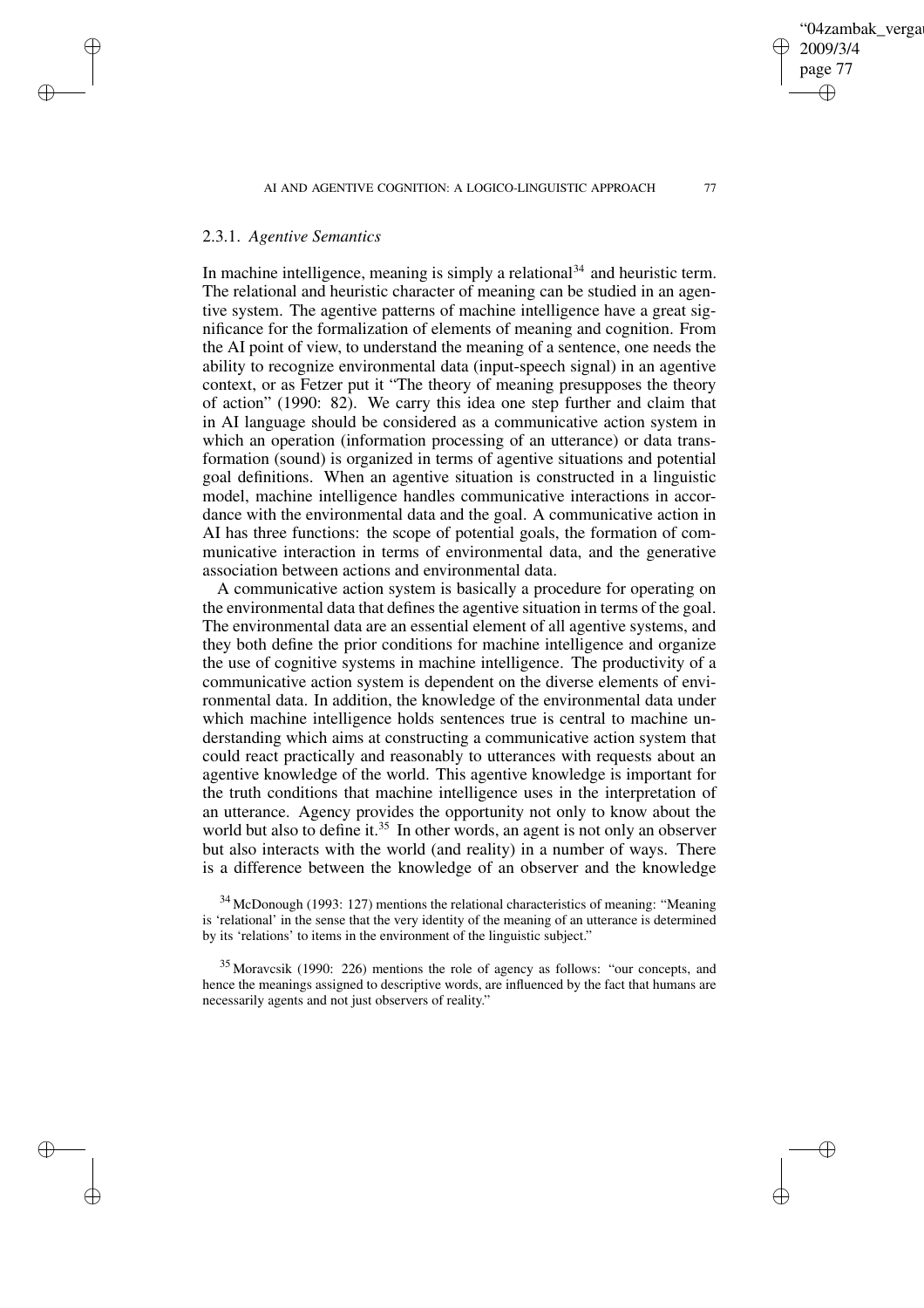78 AZIZ ZAMBAK AND ROGER VERGAUWEN

'04zambak verga

2009/3/4 page 78

✐

✐

✐

✐

of an agent. Itkonen (1978: 193–194) emphasizes this difference in terms of language theory: "our knowledge of events and regularities is observer's knowledge, whereas our knowledge of actions and rules is agent's knowledge. . .man's relation to his action is not empirical, but conceptual. Actions must be understood and known by those who perform them." In machine intelligence, this knowledge can be based on the linguistic structure. Therefore, the cognitive systems of machine intelligence are basically linguistic in their modes of functioning.<sup>36</sup>

Agency is not simply the source of the potential goal definitions of machine intelligence but rather a distinct methodology that provides an account of the linguistic background of cognition and thought.<sup>37</sup> Linguistic knowledge might interact with other cognitive systems such as learning, perception, and cognition. However, the nature of the interaction would itself depend on a syntactic domain. Therefore, the syntactic structure can be an element of computational cognition. Rapaport (1995: 59) expresses a parallel view:

*The linguistic and perceptual "input"* to a cognitive agent can be considered as a syntactic domain whose semantic interpretation is provided by the agent's *mental model* of his or her (or its) sensory input. (The mental model is the agent's "theory" of the sensory "data".) The *mental model*, in turn, can be considered as a syntactic structure of thought whose semantic interpretation is provided by the *actual world*. In this sense, a person's beliefs are true to the extent that they correspond to the world.

Another reason that we need an agentive system for a linguistic model is that language is an open system, $38$  and we need to develop a methodology in which machine intelligence can operate<sup>39</sup> in various (and potential) contexts.

<sup>36</sup> See Geodecke (1976) for a detailed analysis of consciousness and cognitive systems in relation to linguistics.

 $37$  Davidson (1975: 9) sees the linguistic background as a criterion for thought: "a creature cannot have thoughts unless it is an interpreter of the speech of another."

<sup>38</sup> Vandamme (1976: 81) uses the term "open system" for language in two senses: "'New permitted combinations with permitted elements can be constructed' and 'New permitted elements can be introduced'. This means that it will always be possible to introduce new differentiations if the community wants it."

<sup>39</sup> Bickhard and Terveen (1995: 238–239) interpret the operative function of language into four groups: "First, the meaning of utterances are inherently context dependent, since, in general, the results of an operator depends on the operand(s) it is applied to....Second, the meaning of an utterance *type* is taken to be its operative power, rather than the result of

 $\rightarrow$ 

 $\rightarrow$ 

✐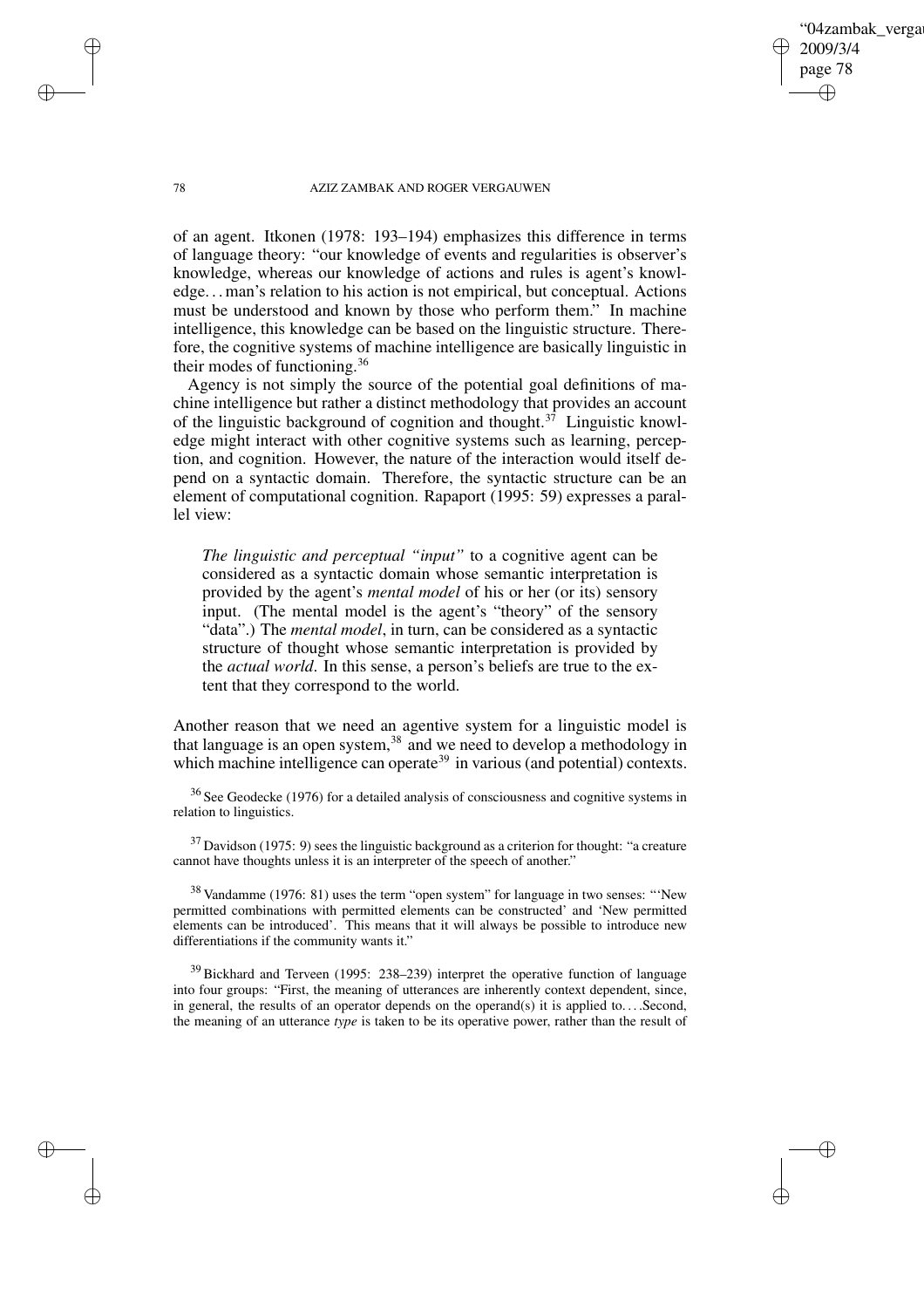✐

In an agentive system, we need to use a constructive world model.<sup>40</sup> In our opinion, grammaticalization is the proper method to use in order to form a constructive world model for an agentive system in machine intelligence.

## 2.3.2. *Grammaticalization*

 $\rightarrow$ 

 $\rightarrow$ 

✐

✐

Natural language understanding requires a system of rules that governs the acoustical, phonetic, phonemic, lexical, syntactic and semantic abilities of machine intelligence. Machine understanding implies mapping the *acoustic* element into *semantic* representations by using a linguistic structure.<sup>41</sup> In the machine's natural language processing, semantics cannot be autonomous i.e., independent of syntax, and, more particularly, that a semantic theory for a language is tied to a grammatical structure for that language. In a linguistic model, the essential function and classification of a word can be established in the syntactic structure. Words may be categorized in various ways including traditional ones such as verb, noun, and adjective. This categorization is meaningful and functional only in a syntactic order. The information (meaning) that lexical items contain does not have any semantic function unless it is represented in a proper grammatical structure. Therefore, grammar is

an utterance of an *instance* of that type. . . .Third, the fact that utterances operate on situation conventions, together with people's need to coordinate their situation conventions, offer a way of aaounting for phenomena like presupposition and implicature. . . Fourth, . . . the ontology of th person is largely social and, because the social is largely linguistic, the ontology of the person is massively linguistic".

<sup>40</sup> Ontological semantics is one of the theories which aim at developing a constructive world model for natural language processing in a computer. See Nirenburg and Raskin (2004) for a detailed description of the theory of ontological semantics. For instance, hakia (www.hakia.com) is a search engine that uses an alternative method. This method is based on the theory of ontological semantics. Nirenburg and Raskin (2004: 10) define the theory of ontological semantics as follows: "Ontological semantics is a theory of meaning in natural language and an approach to natural language processing which uses a constructed world model, or ontology, as the central resource for extracting and representing meaning of natural language texts, reasoning about knowledge derived from texts as well as generating natural language texts based on representations of their meaning."

 $41$  This linguistic structure is an internal symbolic representational system and has a priority in the communicative action of machine intelligence. Sloman and Cohen (1986: 65) see the internal symbolic system as a primary element: "Meaning and understanding are often assumed to be essentially concerned with communication between language users. . . .this is a mistake, since understanding an external language is secondary to the use of an internal symbolism for storing information, reasoning, making plans, forming percepts and motives, etc."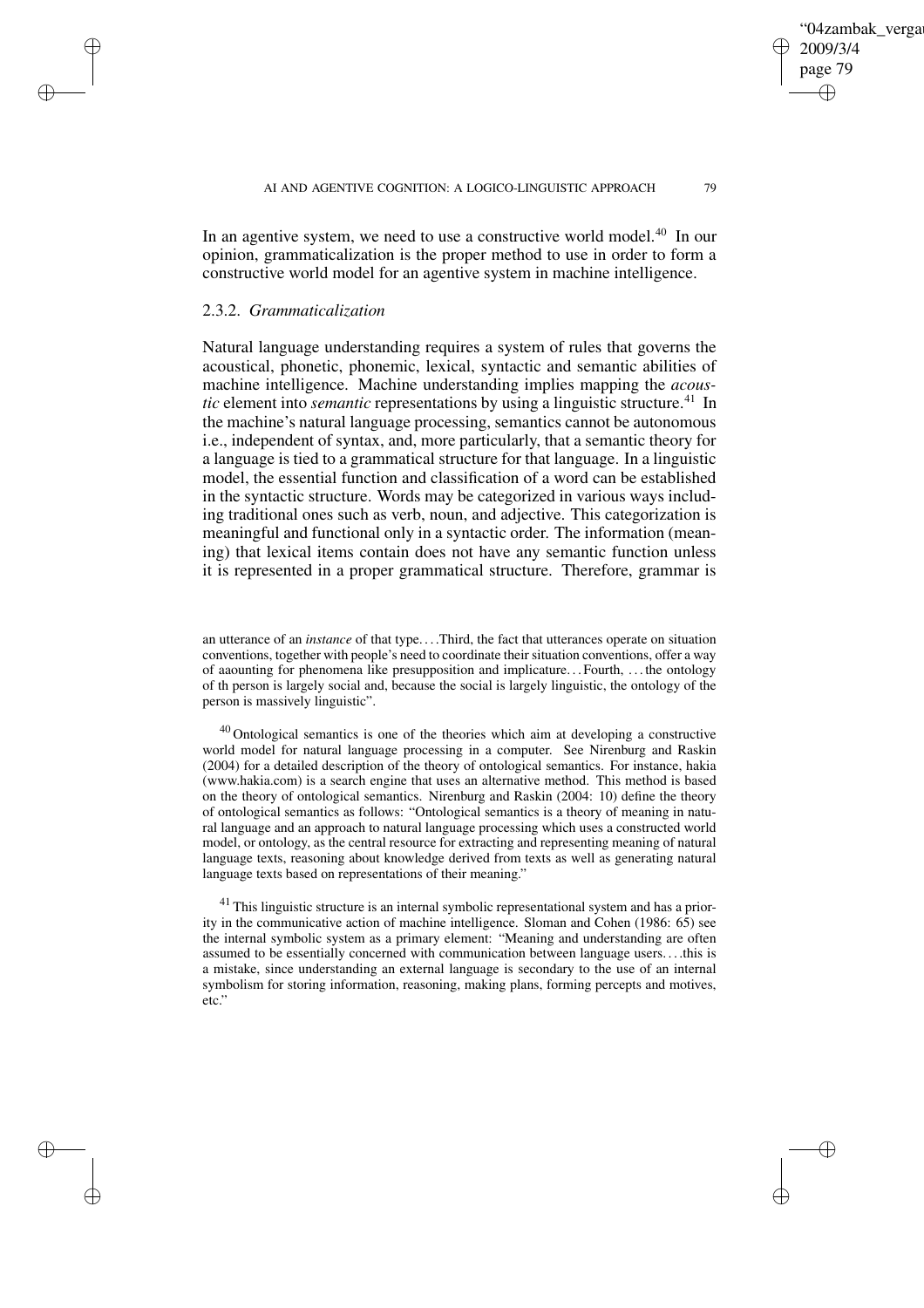04zambak verga 2009/3/4 page 80 ✐ ✐

✐

✐

#### 80 AZIZ ZAMBAK AND ROGER VERGAUWEN

 $\rightarrow$ 

 $\rightarrow$ 

✐

✐

a functional tool for discovering semantic representations and their understanding in machine intelligence. For instance, Winograd (1973: 178) mentions the functional role of grammar in the process of understanding: "On our system, the sequence of actions is represented explicitly in the set of rules. The process of understanding an utterance is basic to the organization of the grammar."

In machine intelligence, the structure of language determines the organization of a semantic network; and a semantic network determines an associated world-view. A linguistic model in AI, therefore, characterizes semantic patterns in terms of a grammatical form. We propose four main typologies categorized into two groups: The first group includes *form* (*status*) and *content* (*mode*); and the second group includes the specific (*mode*) and the general (*status*). In an onto-heuristic model, the *general form* (*syntax*) determines and constructs a *specific content* (*semantics*). The typological perspective has a methodological significance for machine intelligence because a framework (model) is needed for an agentive perspective, for control, delimitation and rationalization of the data for a cognitive orientation and style. For machine intelligence, this is a matter of forming cognition that comes from a detailed comparison of environmental data. At that point, there is a need for heuristic help in determining the presence of typologies.

In an onto-heuristic model, we leave *content* aside, aiming at accounting for the *form* (the syntactic structure) of data independent of its semantics. Only after doing that can we give a semantic interpretation of the syntactic structure by using linguistic (particularly lexical) techniques. We call this technique *grammaticalization*. <sup>42</sup> We consider grammaticalization to be an AI-specific technique in which the functional and operational rules of syntactic structure are adequate to decide the meaningfulness of a natural language. This specific technique is different from the cognitive models that

<sup>42</sup> Here, we use the term *grammaticalization* differently from the term "grammaticalization" used in historical linguistics. Hopper and Traugott (2003: 1) give the classical definition of the term grammaticalization as follows: "The term 'grammaticalization' has two meanings, one to do with a research framework within which to account for language phenomena, the other with the phenomena themselves. In this respect the term 'grammaticalization' resembles not only other terms in linguistics such as 'grammar,' 'syntax,' and 'phonology,' but the terminology of all higher-level concepts in scholarly disciplines. As a term referring to a research framework, 'grammaticalization' refers to that part of the study of language change that is concerned with such questions as how lexical items and constructions come in certain linguistic contexts to serve grammatical function or how grammatical items develop new grammatical functions."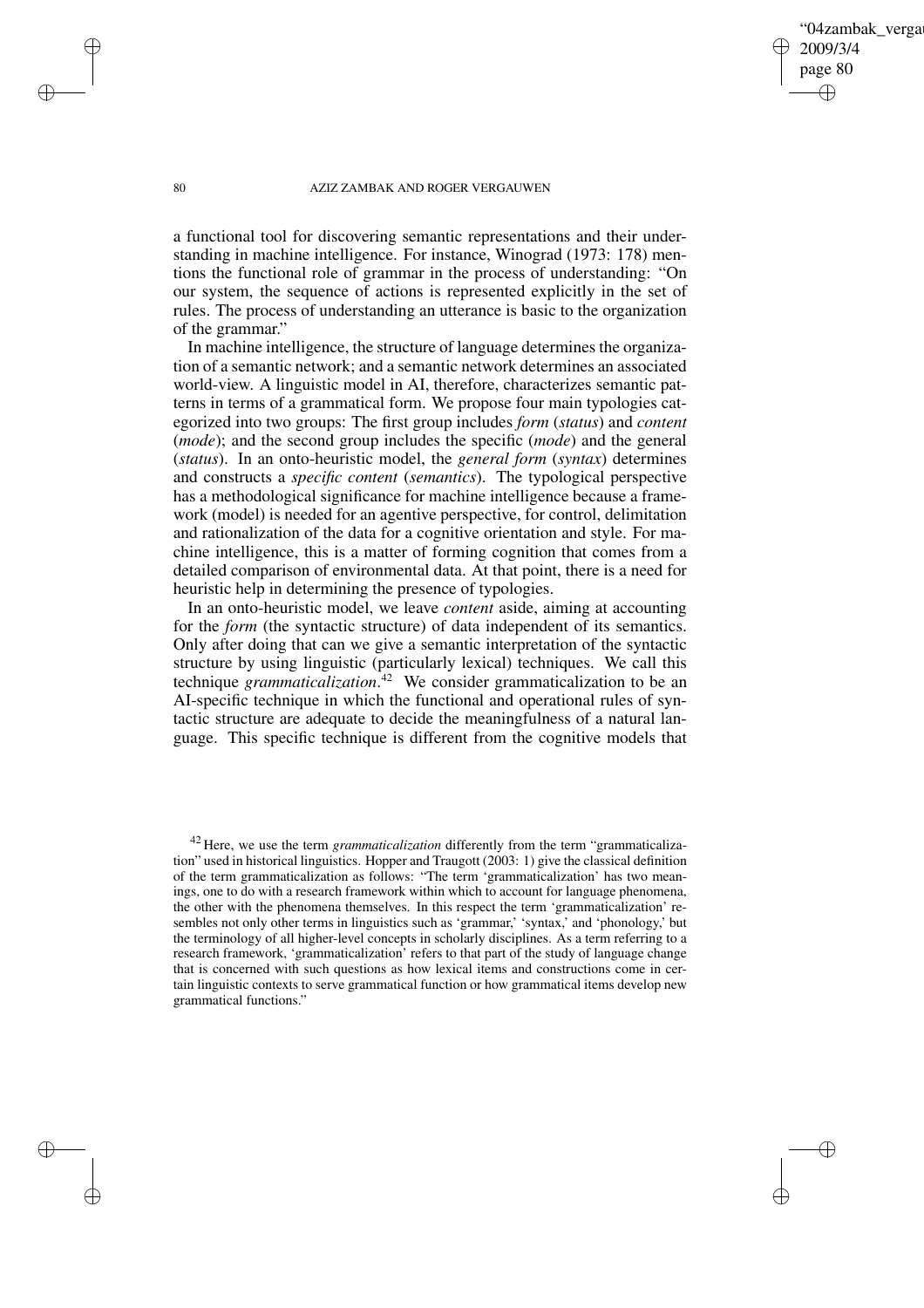$\rightarrow$ 

 $\rightarrow$ 

✐

✐

take the human mind as a target system.<sup>43</sup> Grammaticalization is an AI technique used to get a machine to perform linguistic and certain cognitive tasks in an agentive context. Grammaticalization is, then, the set of rules used by machine intelligence to decide whether or not an utterance is meaningful in natural language. Grammaticalization is a syntactic process in which machine intelligence receives cognition and semantic representation from the source of the rules of syntactic structure, described in accordance with a system of formal logic. Grammaticalization is the name of a linguistic technique in which it is always possible to represent semantic units as syntactic items by using a theory of logical form. The prime concern of grammati-

calization is to determine how to represent (map) the meanings of sentences in a system of inference rules (syntactic derivations). Grammaticalization provides machine intelligence with a computational procedure for interpreting and processing sentences in accordance with the goal and environmental data.

A system of a formal logic is required in grammaticalization because we need the inference rules of logic in order to transform the syntactic order of a grammar into the semantic representation of an utterance.<sup>44</sup> In other words,

<sup>43</sup> Wilks (1972: 47) mentions that "the construction of a system for determining meaningfulness in no way implies that human beings make use of such a system in their brains or minds when they make judgments about meaningfulness."

<sup>44</sup> Rudolf Carnap is the first person who analyzed the logical character of syntactic structures. He advanced the term *logical syntax* in which he developed a formal theory of the linguistic forms. He claimed that logic is a part of syntax. He ([1937]: 2) stated: "the logical characteristics of sentences (for instance, whether a sentence is analytic, synthetic or contradictory; whether it is an existential sentence or not; and so on) and the logical relations between them (for instance, whether two sentences contradict one another or are compatible with one another; whether one is logically deducible from the other or not; and so on) are solely dependent upon the syntactic structure of the sentence. In this way, logic becomes a part of syntax, provided that the latter is conceived in a sufficiently wide sense and formulated with exactitude. The difference between syntactical rules in the narrower sense and the logical rules of deduction is only the difference between *formulation rules* and *transformation rules*, both of which are completely formulable in syntactic terms." Fodor (1975: 210) finds logical forms a useful tool for linguistics (especially for grammatical rules): "a system of formal logic can serve as a very useful starting point in thinking about how to represent meaning in linguistic descriptions. By considering the ways in which the logical system both is and is not suitable as a model for linguistic description we may be led to some general conclusions about the kind of semantic representation that is required." Tomkow (1980: 82) considers the formative role of logic in the syntactic structure: the "syntax, a definition of sentence-type for a language, requires a theory of logical form for that language." In addition, Harman (1975: 291–292) describes the main features of logical form for natural languages into four groups: "1-A theory of logical form must assign forms to sentences in a way that permits a (finite) theory of truth for the language. . . 2-A theory of logical form should minimize novel rules of logic. In practice, this means that rules of logical implication should be kept as close as possible to the rules of ordinary (first order) quantificational logic. . . . 3-A theory of logical

✐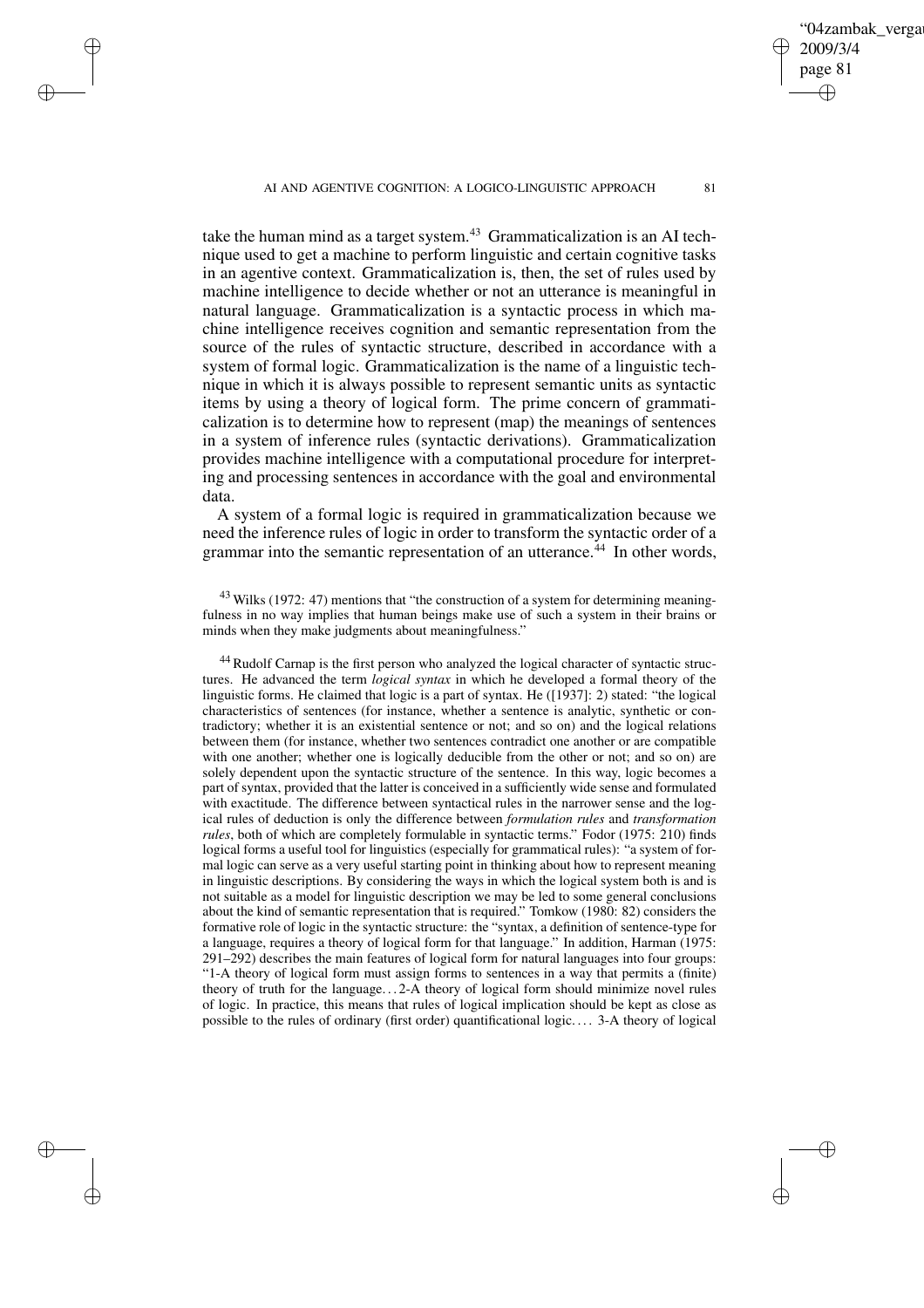## '04zambak verga 2009/3/4 page 82 ✐ ✐

✐

✐

#### 82 AZIZ ZAMBAK AND ROGER VERGAUWEN

a system of formal logic is a tool for a syntactic derivation (grammaticalization) in the semantic representations. A system of formal logic includes the inference rules used to construct syntactic derivations, but it does not necessarily construct one type of interpretation for the semantic representation. Therefore a logical theory of semantic representations is needed. This theory can be computational and has the task of formulating and operating rules according to the fuzzy systems. The theory of fuzzy sets is a promising application in linguistic models. The fuzzy systems include linguistic data and their causal relations. Promising results have been observed in the control process in industrial applications.<sup>45</sup> In a fuzzy system, a linguistic variable is represented as a syntactic unit and the set of linguistic values (i.e., semantic representations) is characterized by syntactic rules forming possible semantic values.<sup>46</sup> The rules of grammar are the set of orders used by machine intelligence in deciding whether or not an *acoustic* element is part of a natural language. A *parser* is an operative tool giving machine intelligence a capability to analyze the linguistic data (input). A parser<sup>47</sup> is a functional element for creating the link between the lexical morphology and

form should minimize axioms. Other things equal, it is better to account for obvious implications by rules of logic alone than by rules of logic plus nonlogical axioms. 4-A theory of logical form should avoid ascribing unnecessary ontological commitments to sentences of the language."

<sup>45</sup> See e.g. Verbruggen and Babuska (1999).

<sup>46</sup> Here, the term *linguistic variable* indicates a variable in which words or sentences have a value in terms of numbers. Zadeh (1975: 199) gives an example in order to explain what he means by *linguistic variable* in fuzzy logic: "For example, *Age* is a linguistic variable if its values are linguistic rather than numerical, i.e., *young, not young, very young, quite young, old, not very old, and not very young* etc., rather than 20,21,22,23. . . . In more specific terms, a linguistic variable is characterized by a quintuple  $(\vec{Y}, T(\vec{Y}), U, G, M)$  in which  $\vec{Y}$  is the  $\overline{)}$  $\frac{1}{2}$ ֦֦֧֦֧֦֧֦֧֦֧֦֧֦֧֧֧֧֦֧֧֧֧֧֧֧֧֧֧֝֝֝֝֝֝֝֝֬֝֬֝֝֬֝֝֬֝֬֝֬֝֬֝֬֝֬֝֬<br>֧֧֧֪֧֪֧֪֪֧֧֧֧֧֧֧֧֧֧֧֧֧֧֧֧֧֧֧֧֧֜֝֝<br>֧֜ a imguistic variable;  $T(\vec{Y})$  is the *term-set* of  $\vec{Y}$ , that is, the collection of its linguistic values; ֧֦֧֦֧֦֧֦֧֦֧֦֧֦֧֦֧֦֧֦֧֦֧֦֧֦֧֧֦֧֧֦֞֜֓֓֞֜֓֓֞֓ ŗ maine of the variable;  $I(\mathbf{y})$  is the *term-set* of  $\mathbf{y}$ , that is, the conection of its imguistic values;<br>U is a universe of discourse; G is a *syntactic rule* which generates the term in  $T(\mathbf{y})$ ; and M .<br>ţ is a *semantic rule* which associates with each linguistic value X its *meaning*,  $M(X)$ , where  $M(X)$  denotes a fuzzy subset of U. The meaning of a linguistic value X is characterized by a *compatibility function*,  $c: U \rightarrow [0, 1]$ , which associates with each u in U its compatibility with X. Thus, the compatibility of age 27 with *young* might be 0.7, while that of 35 might be 0.2. The function of the semantic rule is to relate the compatibilities of so-called *primary* terms in a composite linguistic value — e.g., *young* and *old* is *not very young and not very old* — to the compatibility of the composite value. To this end, the hedges such as *very*, *quite*, *extremely etc.*, as well as the connectives *and* and *or* are treated as nonlinear operators which modify the meaning of their operands in a specified fashion. The concept of a linguistic variable provides a means of approximate characterization of phenomena which are too complex or too ill-defined to be amenable to description in conventional quantitative terms."

 $47$  Harder and Togeby (1993: 470) describe the role and the significance of a parser in the syntactic structure: "An important feature of a classical grammar and parser is its seriality; it only takes one step at a time, and all steps made by the machine are ordered in a sequence.

 $\rightarrow$ 

 $\rightarrow$ 

✐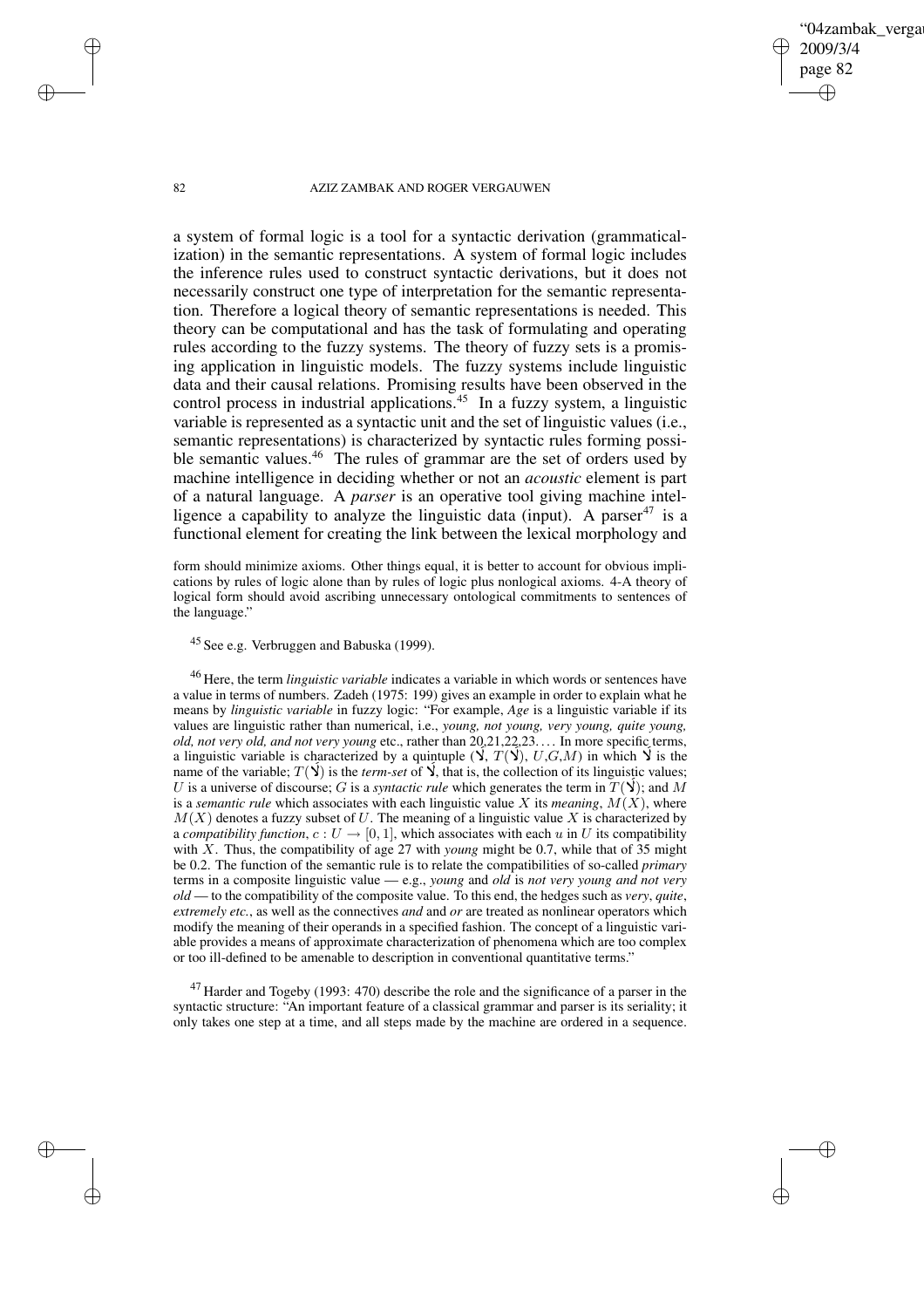✐

✐

✐

✐

2009/3/4 page 83

✐

✐

✐

✐

04zambak verga

the semantic network. A parser is a logical operator that is based on the principle of compositionality. Parsing is also a procedure used for language acquisition. "Parsing simply means executing a series of tree building and token shifting grammar rule actions" (Berwick and Weinberg 1984: 204). In a linguistic model, all concepts are inter-defined and inter-defining. Therefore, we need a formal world model, or ontology, that generates a network system, including relational and configuration possibilities of a lexical item with other items. This network system is a set of interrelated vocabularies. Strawson (2004: 111) divides the necessary components of a set of interrelated vocabularies into four groups:

We need, first, what might be called an ontological vocabulary. We need, second, a semantic vocabulary, or vocabulary for naming semantic types of elements and even for describing individual elements. Third, we need a functional vocabulary for naming the kinds of combination or relation into which elements may enter in sentences. Fourth, and finally, we need a vocabulary of formal devices.

In AI and linguistics, there are several theories that try to situate semantic representations in the syntactic structures. Rapaport's theory of *syntactic semantics*, is the most promising approach for machine understanding. Rapaport (1988: 81) defends the idea that "although a certain kind of semantic interpretation is needed for understanding natural language, it is a kind that only involves syntactic symbol manipulation of precisely the sort of which computers are capable, so that it is possible in principle for computers to understand natural language." We, like Rapaport, claim that *syntax suffices*; in other words, syntax is sufficient for machine intelligence to understand

That means that options in the grammar are computed by backtracking. If the grammar allows a choice between, say, two word classes in one position, the machine first computes one option until the analysis is finished or fails; then backtracks to the point of choice, and then it computes the second option until the analysis is finished." In addition, According to Rapaport (1988: 89) the use of parsers is the proper method for natural language processing in a computer: "It is fairly easy to have a productive *parser* for a natural-language-understanding system. I am not claiming that the problem of natural-language *understanding* has been solved, but we seem to be on the right track with respect to parsers for natural language *processing*, and, at any rate, we know the general outlines of what a suitably robust parser should look like. What's needed, however, is *generative* productivity: the ability to *ask* new and relevant questions and to *initiate* conversation. To be able to generate appropriate utterances, the system must have the capability to *plan* its speech acts, and, so, a planning component must be part of a natural-language-understanding system. Such a planning component is probably also needed for parsing, in order to be able to understand *why* the speaker said what he or she did."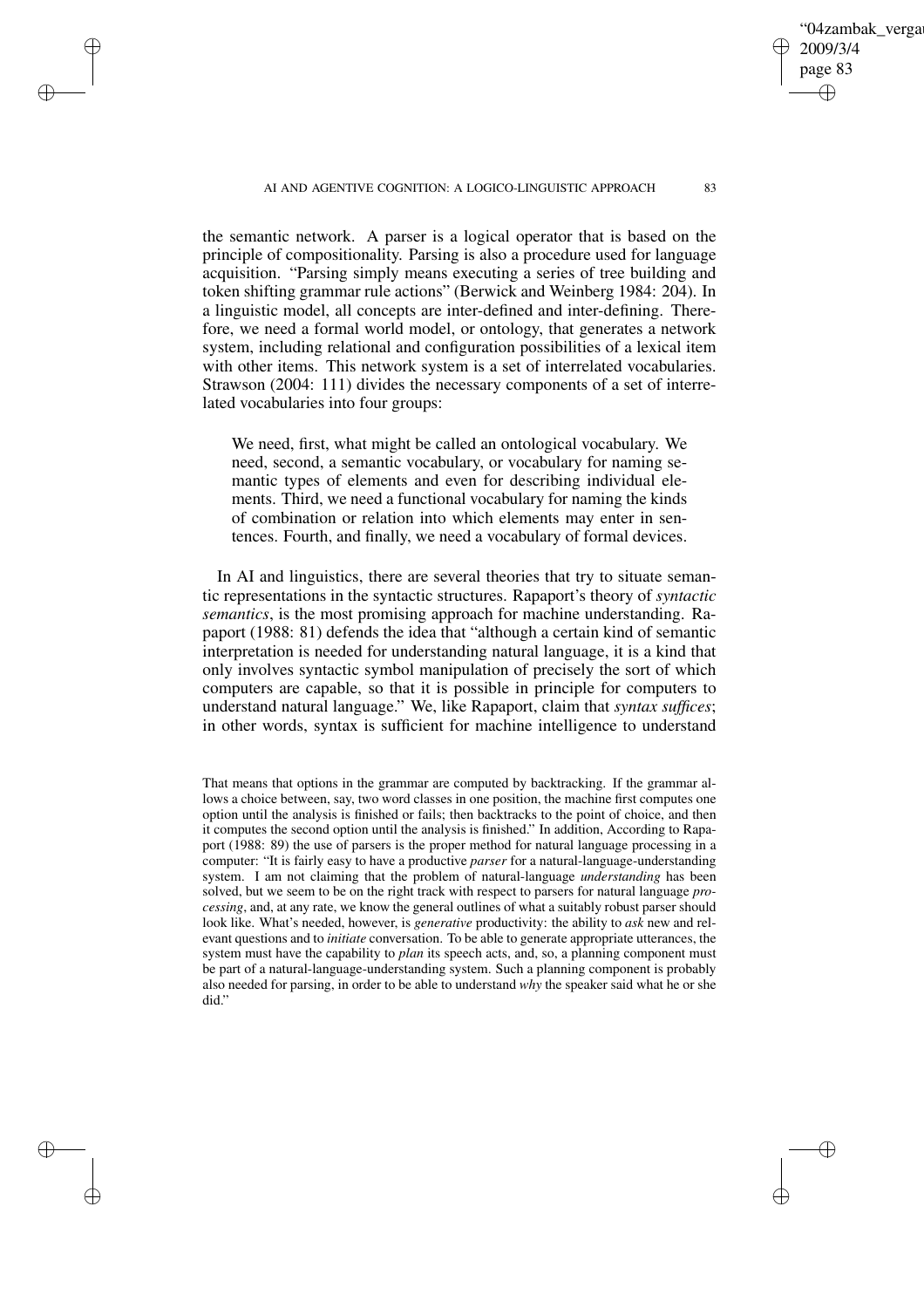04zambak verga 2009/3/4 page 84 ✐ ✐

✐

✐

#### 84 AZIZ ZAMBAK AND ROGER VERGAUWEN

natural language. According to Rapaport (2003: 399), syntax suffices in a unified system including syntactic and semantic domains:

Semantics can be turned into a study of relations within a single domain among the markers and their interpretations. This is done by incorporating (or "internalizing") the semantic interpretations along with the markers to form a unified system of *new* markers, some of which are the old ones and others of which are their interpretations. Hence, syntax *can* suffice for the semantical enterprise. . .In particular, syntax suffices for the semantics needed for a computational cognitive theory of natural-language understanding and generation.

The unification of the domains of syntax and semantics is possible only in an agentive system because "a relation between a syntactic domain and a semantic domain can be understood only by taking an independent, external, third-person point of view" (Rapaport 1995: 64). In other words, in AI, the correspondence between semantics and syntax can be established only from an agentive<sup>48</sup> point of view. Moreover, the third-person (agentive) view allows for the correspondence between cognition and the external world (Rapaport 2002: 4). In our opinion, the idea that *syntax suffices* is a challenge to the Chinese Room Argument (CRA)<sup>49</sup> because it shows that the semantic domain, which is supposed to be the source of "understanding" in the CRA, can be represented (situated) in the syntactic domain; and only the third-person view has an active role in understanding. Syntactic and semantic domains are interdependent. That is to say, there is no intrinsic difference between them. Rapaport (1999: 110) describes the relative aspect of syntactic and semantic domains:

A given domain can be either syntactic *or* semantic, depending on one's interests: Typically, we understand one domain (the "syntactical" one) in terms of an antecedently understood domain (the "semantic" one). E.g., a computer process that implements a program plays the role of semantic domain to the program's role as syntactic

<sup>48</sup> Rapaport mentions the role of agency for his theory. For instance, he (2003) describes his theory of syntactic semantics in terms of cognitive agents: "[Syntactic semantics] is a holistic conceptual-role-semantics that takes the meaning of an expression for a cognitive agent to be that expression's "location" in the cognitive agent's semantic network of (all of) the cognitive agent's other expressions."

 $^{49}$  According to Rapaport (2000), the theory of syntactic semantics is a proper methodology in order to pass the Turing Test and he defends the possibility of machine understanding against the Chinese Room Argument.

✐

✐

✐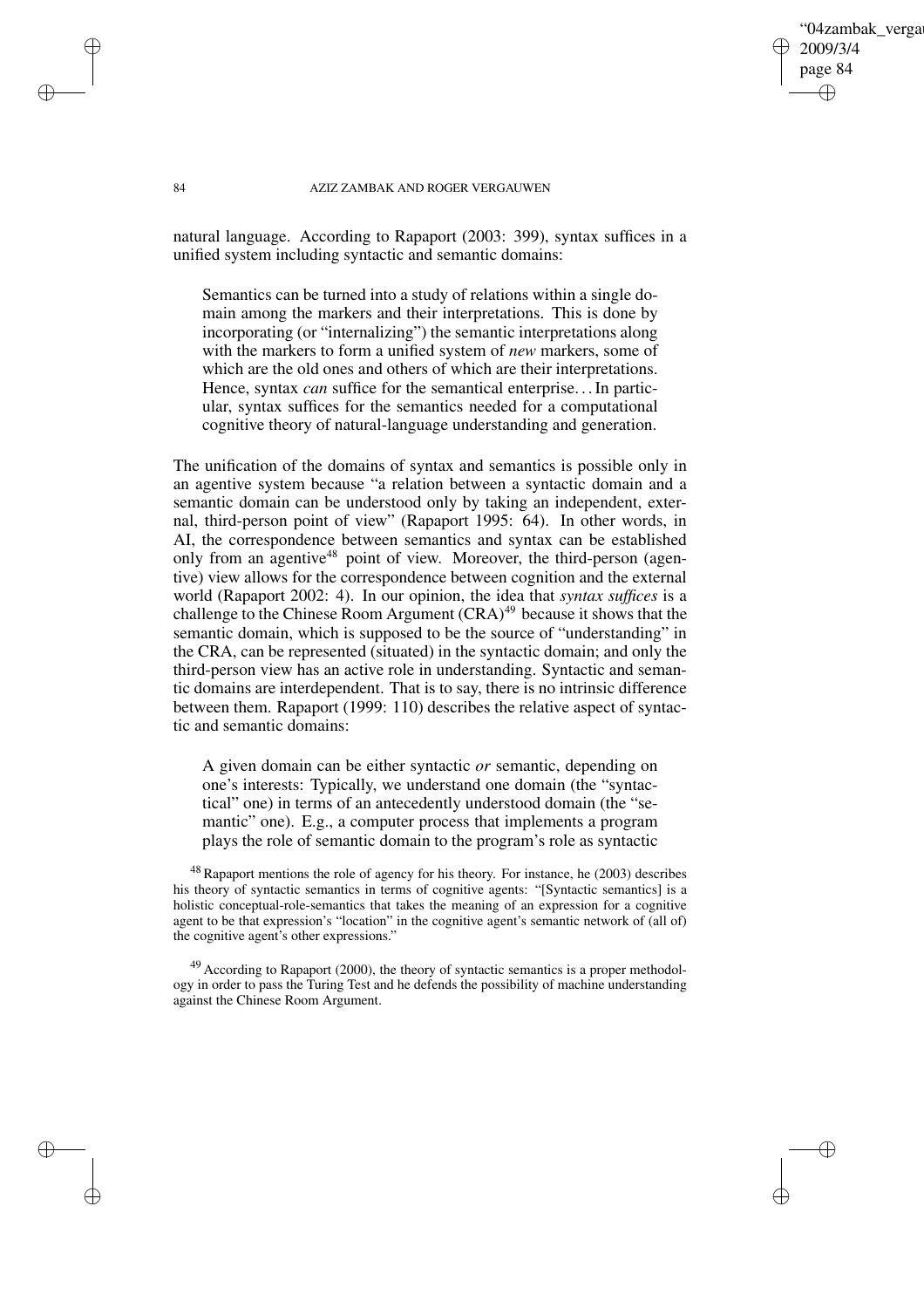04zambak verga

2009/3/4 page 85

✐

✐

✐

✐

domain. The same program, implementing an algorithm, plays the role of semantic domain to the algorithm's role as the syntactic domain.

The first-person view, defended by Husserl, Nagel and Searle, has supported the idea that the human mind is about the semantic domain and a machine cannot simulate it. However, in our opinion, grammaticalization and parallel methods (such as syntactic semantics) can establish an agentive model in which environmental and linguistic data can be embodied in a formal structure and the cognitive systems (such as experience, understanding, perception, memory, learning, thought, and cognition) of machine intelligence can be formed in terms of syntactic structures (the rules that can operate on inputs).

# 2.3.3. *Mappings*

✐

✐

✐

✐

The mapping between the syntactic and the semantic domains is a central issue when discussing a machine's cognitive capability of processing and understanding meaning. A mapping between environmental data and a syntactic structure is central to an understanding of language and cognitive construction in machine intelligence. Fauconnier (1997: 3) describes mapping as a powerful tool to attain cognitive skills:

[mapping] yields general procedures and principles for a wide array of meaning and reasoning phenomena, including conceptual projection, conceptual integration and blending, analogy, reference, and counterfactuals; and it provides us with insights about the organization of cognitive domains to which we have no direct access.

In a linguistic model for machine intelligence, mapping operations and principles can be constructed.<sup>50</sup> A mapping is an especially significant functional tool for gaining spatio-temporal cognition.<sup>51</sup> In AI, in order to gain

 $50$  In this paper, we will only discuss the structural principles of the mapping. The technical aspects (i.e., programming, control process and organization) are out of its scope.

<sup>51</sup> Syntactic structure is an operative tool for machine intelligence to construct and interpret spatial settings. Here are some elements for the mapping of spatial settings in a linguistic model: "*Space Builders*: A space builder is a grammatical expression that either opens a new space or shifts focus to an existing space. Space builders take on a variety of grammatical forms, such as prepositional phrases, adverbials, subject-verb complexes. . . .*Names and Descriptions* either set up new elements or point to existing elements in the discourse construction. They also associate such elements with properties. . . .*Tenses and moods* play an important role in determining what kind of space is in focus, its connection to the base space,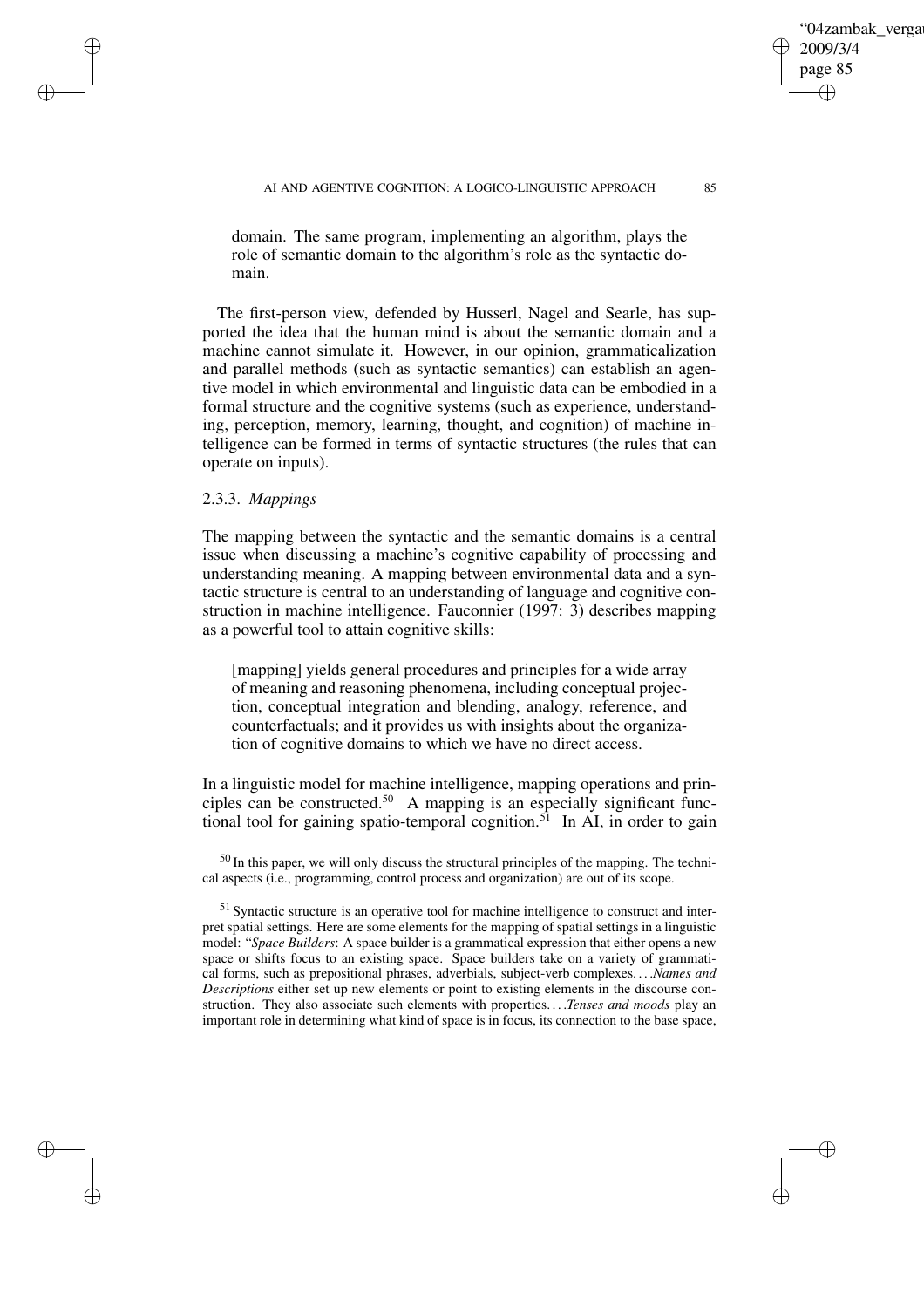86 AZIZ ZAMBAK AND ROGER VERGAUWEN

'04zambak verga

2009/3/4 page 86

✐

✐

✐

✐

knowledge of a specific domain, the function of other domains and their corresponding information should be used. For instance, environmental data can be mapped out in a linguistic model in order to visualize them as an external reality. This is a *constructive perception* totally different from human cognitive processing. The mapping of the environmental data, in which computational (syntactic and logical) elements have operative and functional roles, helps machine intelligence to gather the particular (biological, physical computational) data in a unified agentive cognition. Mappings in AI also allow environmental data to be recognized in terms of agentive and computational functions. The mapping of different domains also gives machine intelligence a creative capability. There are many specific mapping techniques. The *Pragmatic function mapping* is one of them and it can be used in AI's programming strategy. Fauconnier (1997: 11) e.g. describes it as follows:

The two relevant domains, which may be set up locally, typically correspond to two categories of objects, which are mapped onto each other by a pragmatic function. For example, authors are matched with the books they write, or hospital patients are matched with the illnesses for which they are being treated. This kind of mapping plays an important role in structuring our knowledge base and provides means of identifying elements of one domain via their counterparts in the other. Pragmatic function mappings will often be responsible for semantic change over time.

Mappings, therefore, may be of great value to help us construct cognitive systems in machine intelligence as they indicate possible ways of situating environmental data into semantic representations.

# 2.3.4. *Second Language Acquisition*

AI researchers have always been interested in the language acquisition process of children and the way it gives them a fluent control of their native language. In AI, language acquisition is seen as a process of generative

✐

✐

✐

its accessibility, and the location of counterparts used for identification. *Presuppositional constructions*: Some grammatical constructions, for example, definite descriptions, aspectuals, clefts. . . .[are] introduced in the presuppositional mode; this mode allows the structure to be propagated into neighboring spaces for the counterparts of the relevant elements. *Transspatial operators*: The copula (*be* in English) and other "copulative" verbs, such as *become*, *remain*, may stand for connectors between spaces." (Fauconnier 1997: 40–41).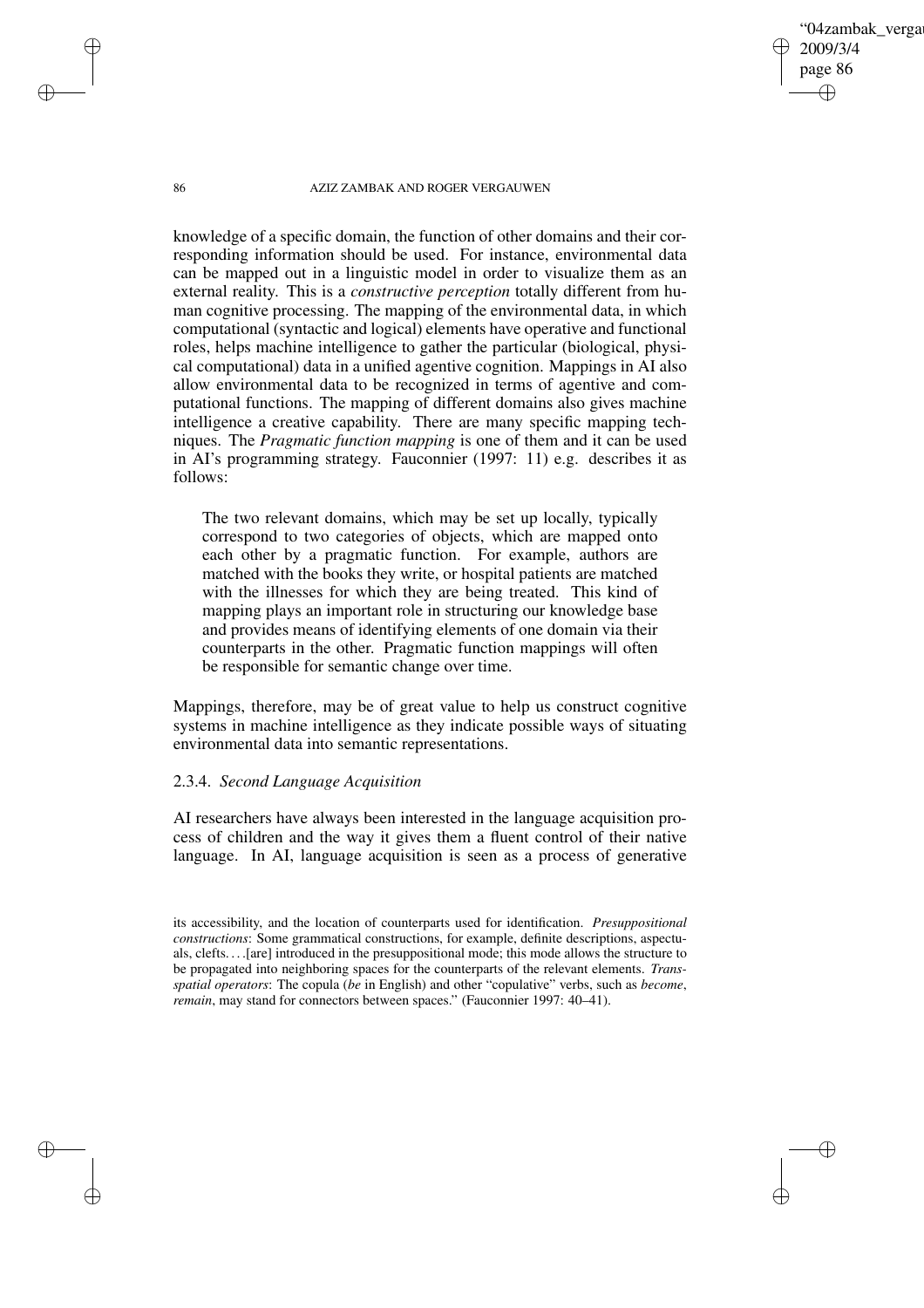orders.<sup>52</sup> A computer model of language acquisition idealizes a child's capability of language learning. In *Aspects of the Theory of Syntax*, Chomsky describes the conditions for the language learning capability:

✐

✐

✐

✐

A child who is capable of language learning must have (i) a technique for presenting input signals; (ii) a way of representing structural information about these signals; (iii) some initial delimitation of a class of possible hypothesis about language structure; (iv) a method for determining what each hypothesis implies with respect to each structure; (v) a method for selecting one of the hypothesis that are allowed by (iii) and are compatible with the given primary linguistic data (1965: 30).

The computational implementations of the language learning ability in the psychological development of children do not have any impact on a linguistic model in AI since the linguistic model of machine intelligence uses an internal task-operation that includes specific techniques (such as grammaticalization) peculiar to machine intelligence. A second language acquisition model is needed that transforms the natural linguistic data into the internal language<sup>53</sup> of machine intelligence. In AI, second language acquisition is a part of the mapping technique in which we are not concerned with how

<sup>52</sup> A *Language acquisition device* (LAD) is considered to be a subsystem for discovering generative orders. Rumelhart and McClelland (1996: 508) describe the three basic assumptions of the idea of LAD: "[1] The mechanism hypothesizes explicit inaccessible rules. [2] Hypotheses are rejected and replaced as they provide inadequate to account for the utterances the learner hears. [3] The LAD is presumed to have *innate* knowledge of the possible range of human languages and, therefore, is presumed to consider only hypothesis within the constrains imposed by a set of *linguistic universals*." In addition, The Marcus parser operation is a classical language acquisition model for computers. Berwick and Weinberg (1984: 202) describe the general characteristics of the Marcus parser: "The Marcus parser divides into two parts, a grammatical rule interpreter (plus stack and input buffer data structures) and a set of grammar rules comprising the operating rules of the machine. To model acquisition we start with a 'bare' interpreter having no grammar rules. The machine learns these rules. As input data the program takes just grammatical sentences, so-called positive evidence, and a rudimentary initial ability to characterize words as objects, actions and unknown. These restrictions aim at a minimal psychologically plausible acquisition model."

<sup>53</sup> The term "internal language" refers to the organizational system that represents environmental data in terms of specific items developed for machine intelligence. Suppes (1991: 376) finds internal representation a useful tool for the robotic machine learning of natural language: "[internal language] is itself a language of a higher level of abstraction, relative to the concrete movements and perceptions of the robot. There are several other internal language modules. . . . It has been important to us that most of the machine learning of a given natural language can take place through simulation of the robot's behavior just at the level of the language of the internal representation."

04zambak verga

2009/3/4 page 87

✐

✐

✐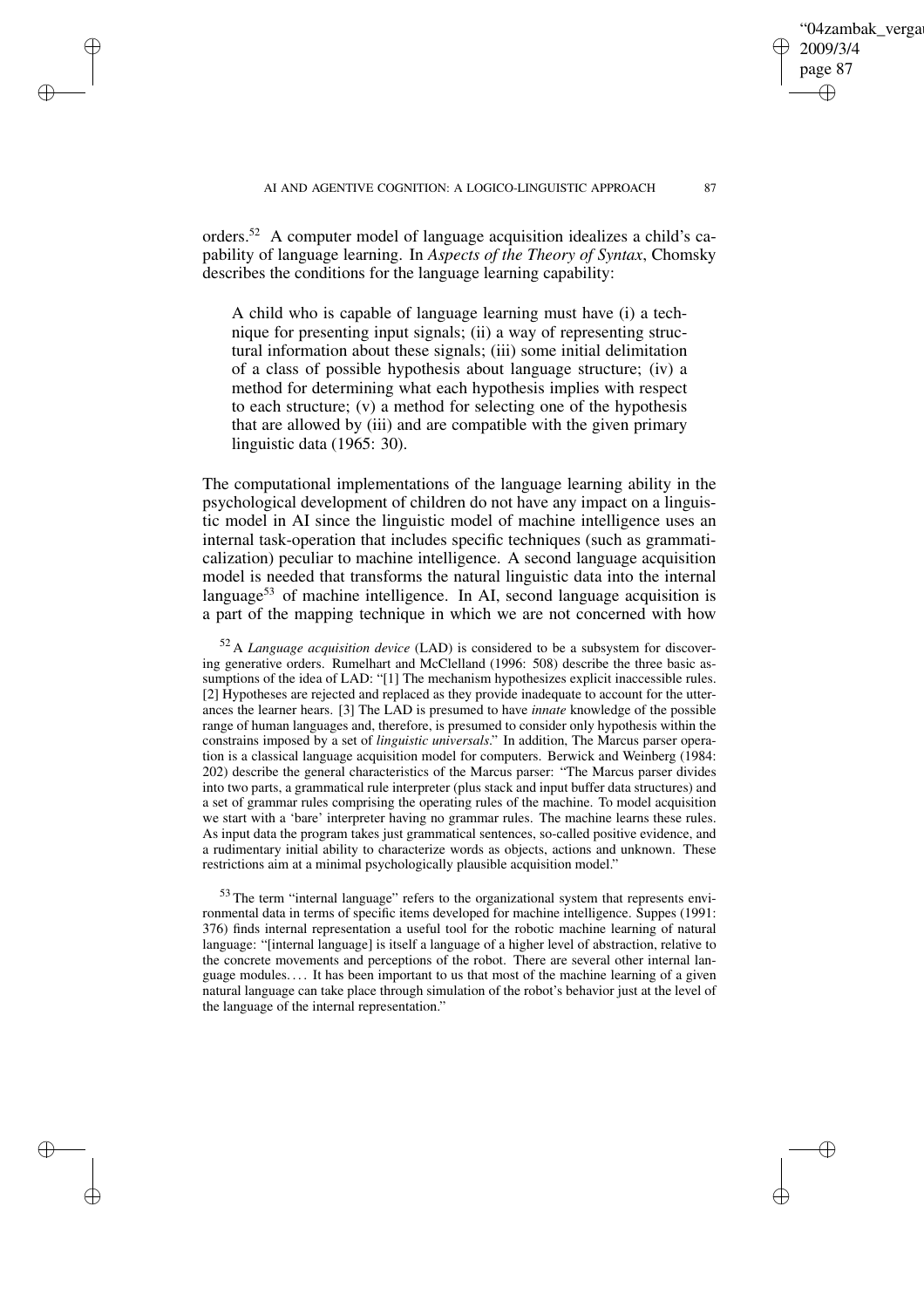## '04zambak verga 2009/3/4 page 88 ✐ ✐

✐

✐

#### 88 AZIZ ZAMBAK AND ROGER VERGAUWEN

acquisition is facilitated but rather how a linguistic input is internalized (in terms of a linguistic model) in machine intelligence.

## 3. *Conclusion*

✐

✐

✐

✐

We have introduced the main methodological principles of the higher-level cognitive organization of machine intelligence. We have shown that there is a close relationship between language and cognition.<sup>54</sup> We have claimed that this relationship can be modeled in terms of principles inspired by computational linguistics and the linguistic relativity hypothesis. We have defended a *syntactocentric*<sup>55</sup> idea in which we have considered grammar as an algorithm that generates cognition. In other words, grammatical rules help in the study of the fundamental laws of machine cognition. When we, therefore, consider the role of linguistic structures in machine intelligence, we are not studying words phrases or sentences but, rather, how semantic data can be used in the construction of machine intelligence.

> Catholic University of Leuven Institute of Philosophy Center for Logic and analytic Philosophy Kardinaal Mercierplein 2 3000 Leuven E-mail: aziz.zambak@hiw.kuleuven.be roger.vergauwen@hiw.kuleuven.be

## REFERENCES

# Berwick, Robert C. and Weinberg, Amy S. (1984). *The Grammatical Basis of Linguistic Performance: Language Use and Acquisition*, Cambridge, Massachusetts: The MIT Press.

<sup>54</sup> For instance, Lehman et al describe language as a transducer. They (1996: 491) explain the role of language in cognition by referring to the linguistic relativity hypothesis: "Language and cognition share a structure, which we call the *situation model*. By delivering a nonlinguistic representation of the situation to the task, language has its effect on cognition through the encoding of their shared model and through any subsequent structures added to the long-term memory based on that encoding. The transducer paradigm supports a form of the Weak Whorfian Hypothesis: Language influences cognition, but does not determine it. Language's effects are pervasive, just because its encodings provide the starting points for thought."

<sup>55</sup> The term "syntactocentrism" is used by Jackendoff (1997: 15) in order to indicate the generative component of the computational system.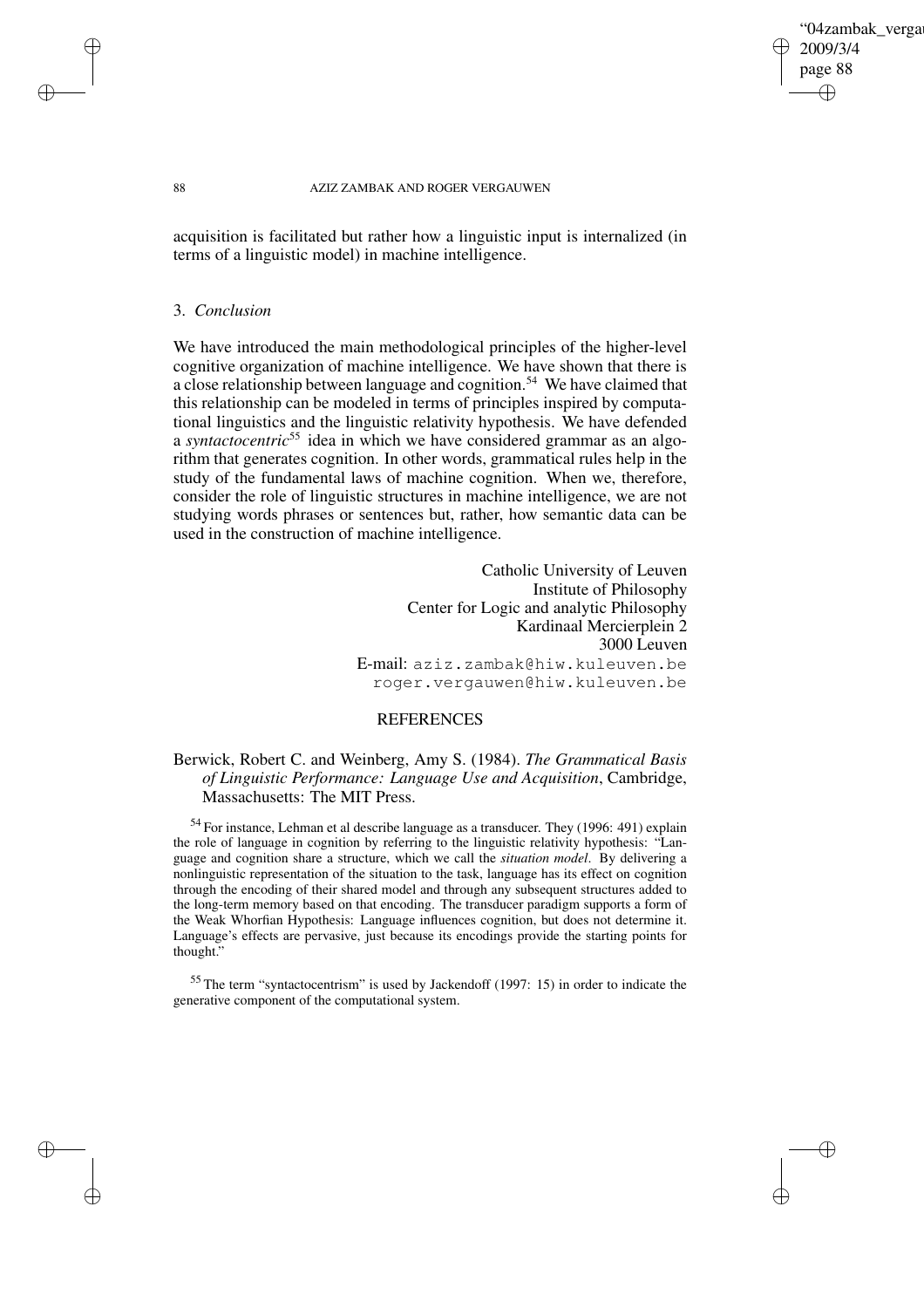✐

Bickhard, Mark H. and Terveen, Loren (1995). *Foundational Issues in Artificial Intelligence and Cognitive Science*, Amsterdam: Elsevier.

✐

✐

✐

- Boroditsky, L. (1999). "First-Language Thinking of Second-Language Understanding: Mandarin and English Speakers' Conception of Time", *Proceedings of the Cognitive Science Society*, 21, pp. 84–89.
- Boroditsky, L. (2001). "Does Language Shape Thought? Mandarin and English Speaker's Conception of Time", *Cognitive Psychology*, 43, pp. 1– 22.
- Bott, M.F. (1975). "Computational Linguistics" in *New Horizons in Linguistics*, ed. John Lyons, Middlesex: Penguin Books, pp. 215–228.
- Bowerman, M. 1996. "The Origins of Children's Spatial Semantic Categories: Cognitive Versus Linguistic Determinants." In *Rethinking Linguistic Relativity*, Eds. John J. Gumperz and Stephen C. Levinson, Cambridge: Cambridge University Press, pp. 145–76.
- Britton, James (1971). *Language and Learning*, London: The Penguin Press. Mirella, Capozzi (1987). "Kant on Logic, Language, and Thought" in *Speculative Grammar, Universal Grammar and Philosophical Analysis of Language*, eds. Dino Buzzetti and Maurizio Ferriani, Amsterdam: John Benjamins Publishing Company, pp. 97–147.
- Carnap, Rudolf [1937]. *The Logical Syntax of Language*, Illinois: Open Court Publishing Company, 2002.
- Carroll, John B. and Casagrande, Joseph B. (1958). "The Function of Language Classification in Behavior" in *Readings in Social Psychology*, eds. Eleanor E. MacCoby et al, New York: Holt, Reinehart & Winston, pp. 18–31.
- Carruthers, Peter (1996). *Language, Thought and Consciousness*, Cambridge: Cambridge University Press.
- Chomsky, Noam (1965). *Aspects of the Theory of Syntax*, Cambridge, Massachusetts: The MIT Press.
- Chomsky, Noam (1968). *Language and Mind*, New York: Harcourt Brace Javanovich.
- Chomsky, Noam (1980). *Rules and Representations*, New York: Columbia University Press.
- Chomsky, Noam (1990). "Linguistics and Descartes" in *Historical Foundations of Cognitive Science*, ed. J.-C. Smith, Dordrecht: Kluwer Academic Publishers, pp. 71–79.
- Cooper, William S. (1978). *Foundations of Logico-Linguistics: A Unified Theory of Information, Language, and Logic*, Dordrecht: D. Reidel Publishing Company.
- Davidoff, J. et al (1999). "Colour Categories in a Stone-Age Tribe", *Nature*, 398, pp. 203–204.
- Davidson, Donald (1975). "Thought and Talk" in *Mind and Language*, ed. Samuel Guttenplan, Oxford: Clarendon Press, pp. 7–23.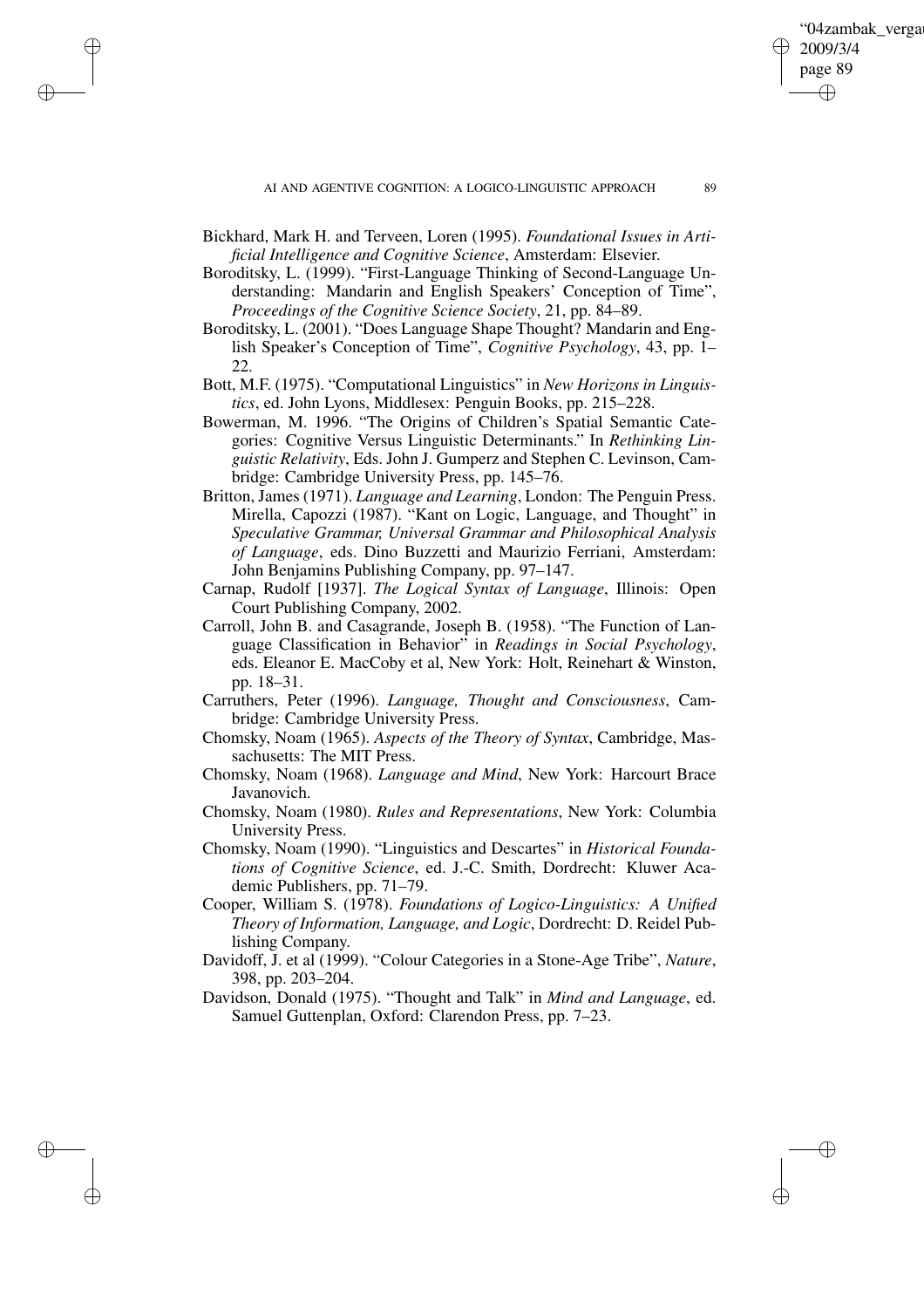✐

#### 90 AZIZ ZAMBAK AND ROGER VERGAUWEN

✐

✐

✐

✐

Davidson, Donald (1982), "Rational Animals", *Dialectica*, 36, pp. 317–327.

- Davidson, Donald (1997). "Seeing Through Language" in *Thought and Language*, ed. John Preston, Cambridge: Cambridge University Press, pp. 15–27.
- Dresher, B. Elan and Hornstein, Norbert (1976). "On Some Contributions of Artificial Intelligence to the Scientific Study of Language", *Cognition*, 4, pp. 321–398.
- Dummet, Michael (1989). "Language and Communication" in *Reflections on Chomsky*, ed. Alexander George, New York: Basil Blackwell, pp. 192–212.
- Dummett, Michael (1991). "The Relative Priority of Thought and Language" in *Frege and Other Philosophers*, ed. Michael Dummett, Oxford: Oxford University Press, pp. 315–324.
- Elman, Jeffrey (1996). "Grammatical Structure and Distributed Representations" in *Readings in Language and Mind*, eds. Heimir Geirsson and Michael Losonsky, Oxford: Blackwell Publishers, pp. 526–558.
- Fauconnier, Gilles (1997). *Mappings in Thought and Language*, Cambridge: Cambridge University Press.
- Fetzer, James H. (1990). *Artificial Intelligence: Its Scope and Limits*, Dordrecht: Kluwer Academic Publishers.
- Fodor, Janet Dean (1975). "Formal Linguistics and Formal Logic" in *New Horizons in Linguistics*, ed. John Lyons, Middlesex: Penguin Books, pp. 198–214.
- Fodor, Jerry and Pylyshyn, Zenon (1988). "Connectionism and Cognitive Architecture: A Critical Analysis", *Cognition*, 28, pp. 3–71.
- Forster, Michael N. (2004). *Wittgenstein: On the Arbitrariness of Grammar*, Princeton, New Jersey: Princeton University Press.
- Frege, Gottlob [1918]. "The Thought: A Logical Inquiry" in *Readings in the Philosophy of Language*, ed. Peter Ludlow, Cambridge, Massachusetts: The MIT Press, 1007, pp. 9–30.
- Geodecke, Robert (1976). "Linguistic Ontology", *Philosophy Today*, 20, pp. 157–166.
- Glock, H.J. (1991). 'Philosophical Investigations section 128: thesis in philosophy and undogmatic procedure', in *Wittgenstein's Philosophical Investigations*, ed. Sluga, H. and Stern, D., London, New York: Routledge, pp. 69–88.
- Goodwin, James W. and Hein, Uwe (1982). "Artificial Intelligence and the Study of Language", *Journal of Pragmatics*, 6, pp. 241–280.
- Greenberg, Joseph (1963). "Language and Linguistics" in *Behavioral Sciences Today*, ed. Bernard Berelson, New York: Basic Books: pp. 126– 138.
- Guignon, C. (1990). "Philosophy after Wittgenstein and Heidegger", *Philosophy and Phenomenological Research*, 50, pp. 649–672.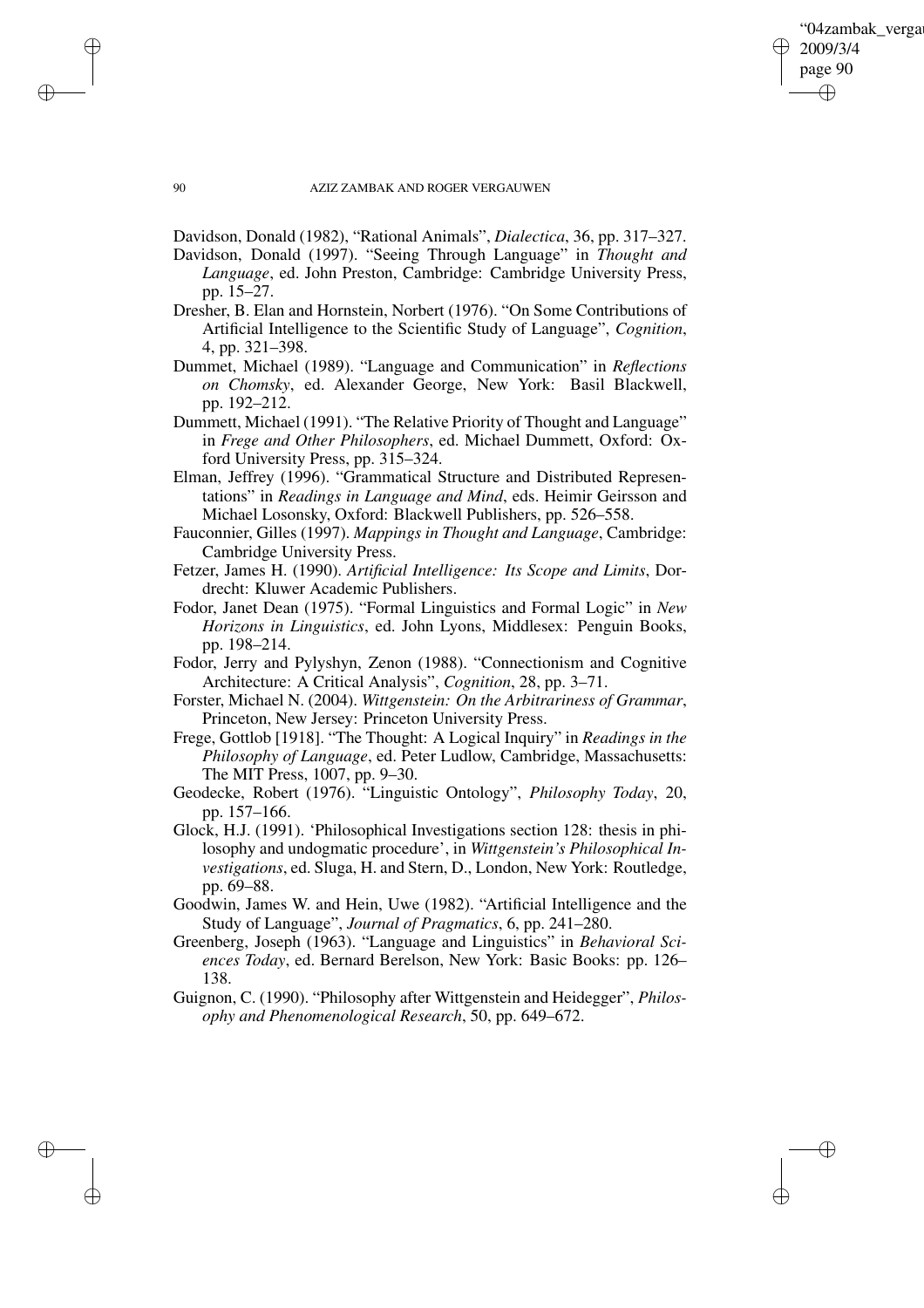✐

Gumperz, John J. and Levinson, Stephen C. (eds.) (1999). *Rethinking Linguistic Relativity*, Cambridge: Cambridge University Press.

Hacker, P.M.S. (1972). *Insight and Illusion*, Oxford: Clarendon Press.

✐

✐

✐

- Halliday, M.A.K. (1975). "Language Structure and Language Function" in *New Horizons in Linguistics*, ed. John Lyons, Middlesex: Penguin Books, pp. 140–165.
- Harder, Peter and Togeby, Ole (1993). "Pragmatics, Cognitive Science and Connectionism", *Journal of Pragmatics*, 20, pp. 467–492.
- Harman, Gilbert (1975). "Logical Form" in *The Logic of Grammar*, eds. Donald Davidson and Gilbert Harman, Belmont, California: Dickenson Publishing Company, pp. 289–307.
- Haugeland, John (1985). *Artificial Intelligence: The Very Idea*, Cambridge, Massachusetts: The MIT Press.
- Hopper, Paul J. and Traugott, Elizabeth Cross (2003). *Grammaticalization*, Cambridge: Cambridge University Press.
- Imai, M. and Gentner, D. (1997). "A Cross-Linguistic Study of the Early World Meaning: Universal Ontology and Linguistic Influence", *Cognition*, 62, pp. 169–200.
- Itkonen, Esa (1978). *Grammatical Theory and Metascience: A Critical Investigation into the Methodological and Philosophical Foundations of 'Autonomous' Linguistics*, Amsterdam: John Benjamins B.V.
- Jackendoff, Ray (1997). *The Architecture of the Language Faculty*, Cambridge, Massachusetts: The MIT Press.
- Katz, Jerrold J. and Postal, Paul M. (1964). *An Integrated Theory of Linguistic Descriptions*, Cambridge, Massachusetts: The MIT Press.
- Kempson, Ruth M. (1990). "The Relation Between Language, Mind, and Reality" in *Mental Representations: The Interface between Language and Reality*, ed. Ruth M. Kempson, Cambridge: Cambridge University Press, pp. 3–25.
- Kuczaj, Stan A. and Hendry, Jennifer L. (2003). "Does Language Help Animal Think?" in *Language in Mind: Advances in the study of Language and Thought*, eds. Dedre Gentner and Susan Goldin-Meadow, Cambridge, Massachusetts: The MIT Press, pp. 237–275.
- Lacgacker, Ronald W. (1976). "Semantic Representations and the Linguistic Relativity Hypothesis", *Foundations of Language*, 14, pp. 307–357.
- Lee, Dorothy Demetracopolou (1938). "Conceptual Implications of an Indian Language", *Philosophy of Science*, 5, pp. 89–102.
- Lehmen, Jill Fain et al. (1996). "The Role of Language in Cognition: A Computational Inquiry" in *Readings in Language and Mind*, eds. Heimir Geirsson and Michael Losonsky, Oxford: Blackwell Publishers, pp. 489–507.
- Levinson, S.C. (1996). "Frames of Reference and Molyneux's Question: Cross-Linguistic Evidence" in *Language and Space*, eds. P. Bloom,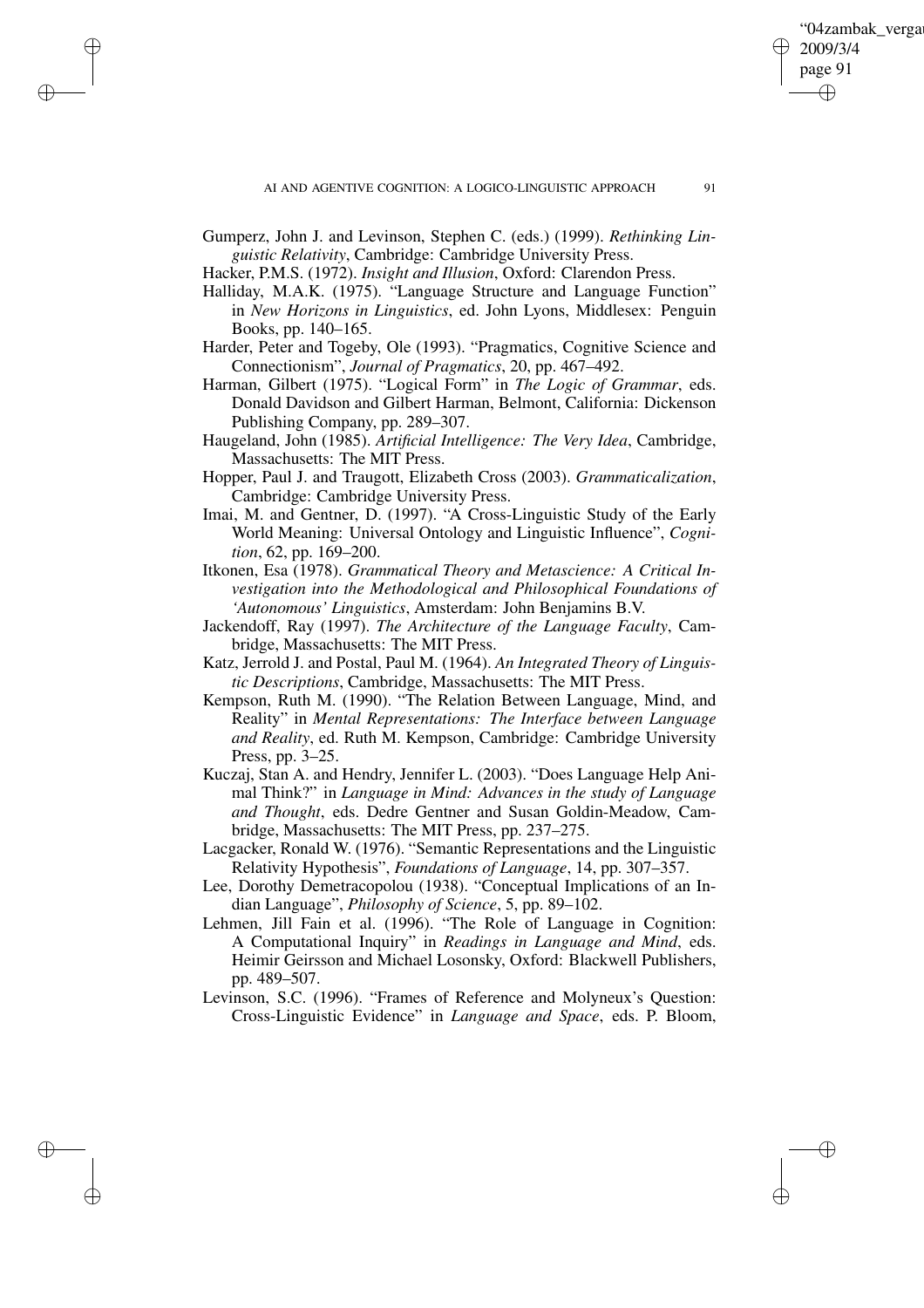'04zambak verga 2009/3/4 page 92 ✐ ✐

✐

✐

#### 92 AZIZ ZAMBAK AND ROGER VERGAUWEN

M. Peterson, L. Nadel, and M. Garrett, Cambridge, Massachusetts: The MIT Press, pp. 109–169.

- Lucy, John A. (1992). *Grammatical Categories and Cognition: A Case Study of the Linguistic relativity Hypothesis*, Cambridge: Cambridge University Press.
- Lucy, John A. (1996). *Language Diversity and Thought: A Reformulation of Linguistic Relativity Hypothesis*, Cambridge: Cambridge University Press.
- Lucy, John A. (1997). "Linguistic Relativity", *Annu. Rev. Anthropol.*, 26, pp. 291–312.
- Lucy, John A. (1999). "The Scope of Linguistic Relativity: An Analysis and Review of Empirical Research" in *Rethinking Linguistic Relativity*, eds. John J. Gumperz and Stephen C. Levinson, Cambridge: Cambridge University Pres, pp. 37–69.

Lund, Nick (2003). *Language and Thought*, London: Routledge.

- Lyons, John (1975). "Generative Syntax" in *New Horizons in Linguistics*, ed. John Lyons, Middlesex: Penguin Books, pp. 115–139.
- Mackay, Donald M. (1969). *Information, Mechanism and Meaning*, Cambridge, Massachusetts: The MIT Press.
- McClelland, J.L. and Kawamoto, A.H. (1986). "Mechanisms of Sentence Processing: Assigning Roles to Constituents of Sentences" in *Parallel Distributed Processing: Explorations in the Microstructure of Cognition, Vol. II: Psychology and Biological Models*, eds. J.L. McClelland and D.E. Rumelhart, Cambridge, Massachusetts: The MIT Press, pp. 272–325.
- McClelland, J.L. et al (1989). "Sentence Comprehension: A Parallel Distributed Processing Approach", *Language and Cognitive Process*, 4, pp. 287–335.
- McDonough, Richard (1993). "Linguistic Creativity" in *Linguistics and Philosophy*, eds. Rom Harré and Roy Harris, Oxford: Pergamon Press, pp. 125–162.
- Montague, Richard (1974). *Formal Philosophy*, New Haven: Yale University Press.
- Moravcsik, J.M. (1990). *Thought and Language*, London: Routledge.
- Munnich, Edward and Landau, Barbara (2003). "The Effects of Spatial Language on Spatial Representation: Setting Some Boundaries" in *Language in Mind: Advances in the study of Language and Thought*, eds. Dedre Gentner and Susan Goldin-Meadow, Cambridge, Massachusetts: The MIT Press, pp. 113–155.
- Nirenburg, Sergei and Raskin, Victor (2004). *Ontological Semantics*, Cambridge, Massachusetts: The MIT Press.

✐

✐

✐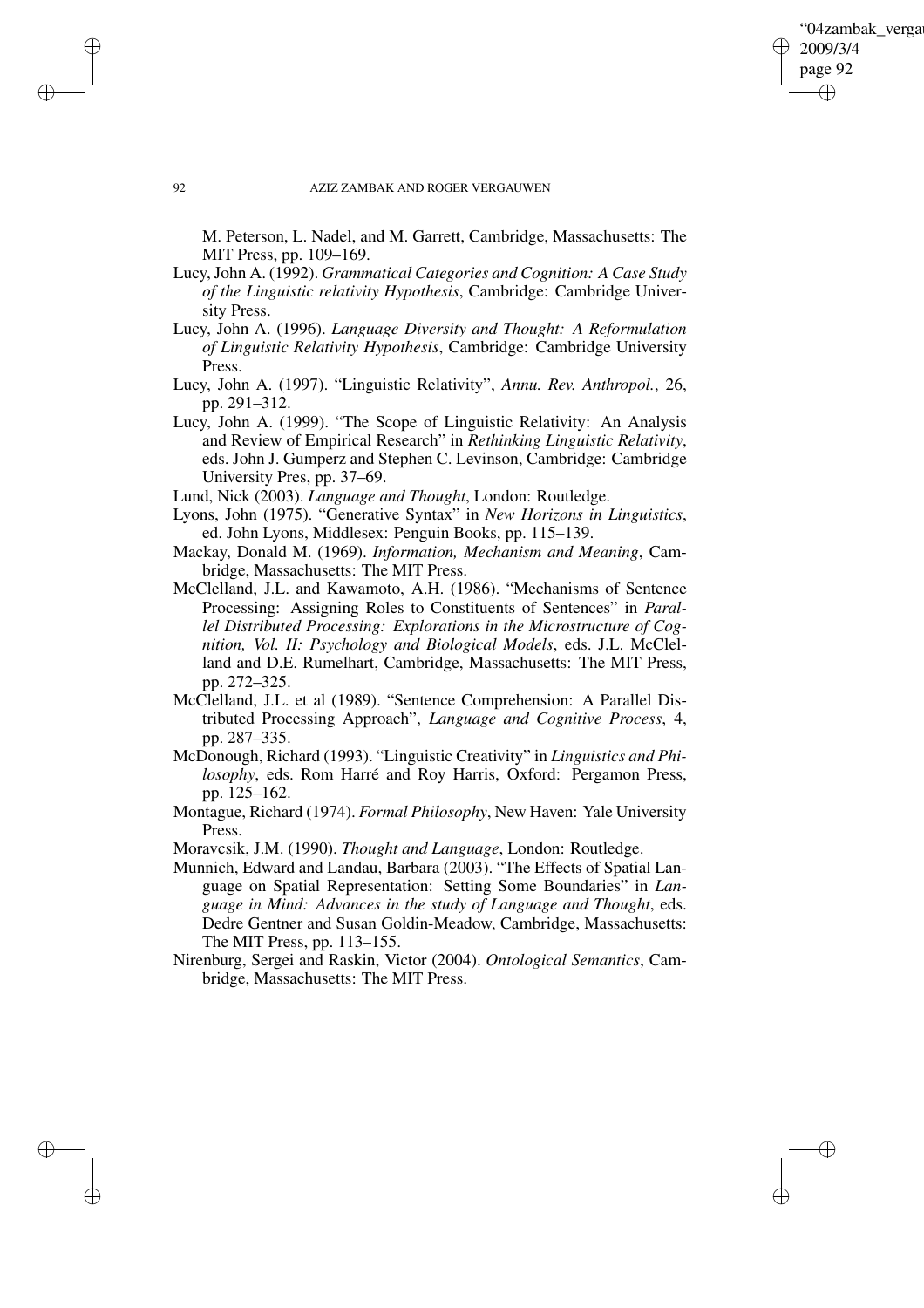O'Neill, Martin (2001). "Explaining 'The Hardness of the Logical Must': Wittgenstein on Grammar, Arbitrariness and Logical Necessity", *Philosophical Investigations*, 24, pp. 1–29.

✐

✐

✐

✐

- Parisi, Domenico and Antinucci, Francesco (1976). *Essentials of Grammar*, New York: Academic Press.
- Plaut, David C. (2003). "Connectionist Modeling of Language: Examples and Implications" in *Mind, Brain, and Language*, eds. Marie T. Banich and Molly Mack, New Jersey: Lawrence Erlbaum Associates, Publishers, pp. 143–167.
- Quine, W.V. (1970). "Philosophical Process in Language Theory", *Metaphilosophy*, 1, pp. 2–19.
- Rapaport, William J. (1988). "Syntactic Semantics: Foundations of Computational Natural-Language Understanding" in *Aspects of Artificial Intelligence*, ed. James H. Fetzer, Dordrecht: Kluwer Academic Publishers, pp. 81–131.
- Rapaport, William J. (1995). "Understanding Understanding: Syntactic Semantics and Computational Cognition", *Philosophical Perspectives*, 9, pp. 49–88.
- Rapaport, William J. (1999). "Implementation is Semantic Interpretation", *The Monist*, 82, pp. 109–130.
- Rapaport, William J. (2000). "How to Pass a Turing Test", *Journal of Logic, Language and Information*, 9, pp. 467–490.
- Rapaport, William J. (2002). "Holism, Conceptual-Role Semantics, and Syntactic Semantics", *Minds and Machines*, 12, pp. 3–59.
- Rapaport, William J. (2003). "What Did You Mean By That? Misunderstanding, Negotiation, and Syntactic Semantics", *Minds and Machines*, 13, 397–427.
- Raphael, Bertram (1976). *The Thinking Computer: Mind Inside Matter*, San Francisco: W.H. Freeman and Company.
- Rumelhart, David E. and McClelland, James L. (1996). "On Learning the Past Tenses of English Verbs" in *Readings in Language and Mind*, eds. Heimir Geirsson and Michael Losonsky, Oxford: Blackwell Publishers, pp. 507–526.
- Sapir, Edward (1921). *Language*, New York: Hartcourt, Brace and Co.
- Sapir, Edward (1931). "Conceptual Categories in Primitive Languages" in *Language in Culture and Society: A Reader in Linguistics and Anthropology*, ed. D.H. Hymes, New York: Harper & Row, 1964, p. 128.
- Sapir, Edward (1949). *Selected Writings of Edward Sapir in Language, Culture and Personality*, ed. David G. Mandelbaum, Berkeley: University of California Press.
- Sayre, Kenneth M. (1976). *Cybernetics and the Philosophy of Mind*, London: Routledge & Kegan Paul.

'04zambak verga

2009/3/4 page 93

✐

✐

✐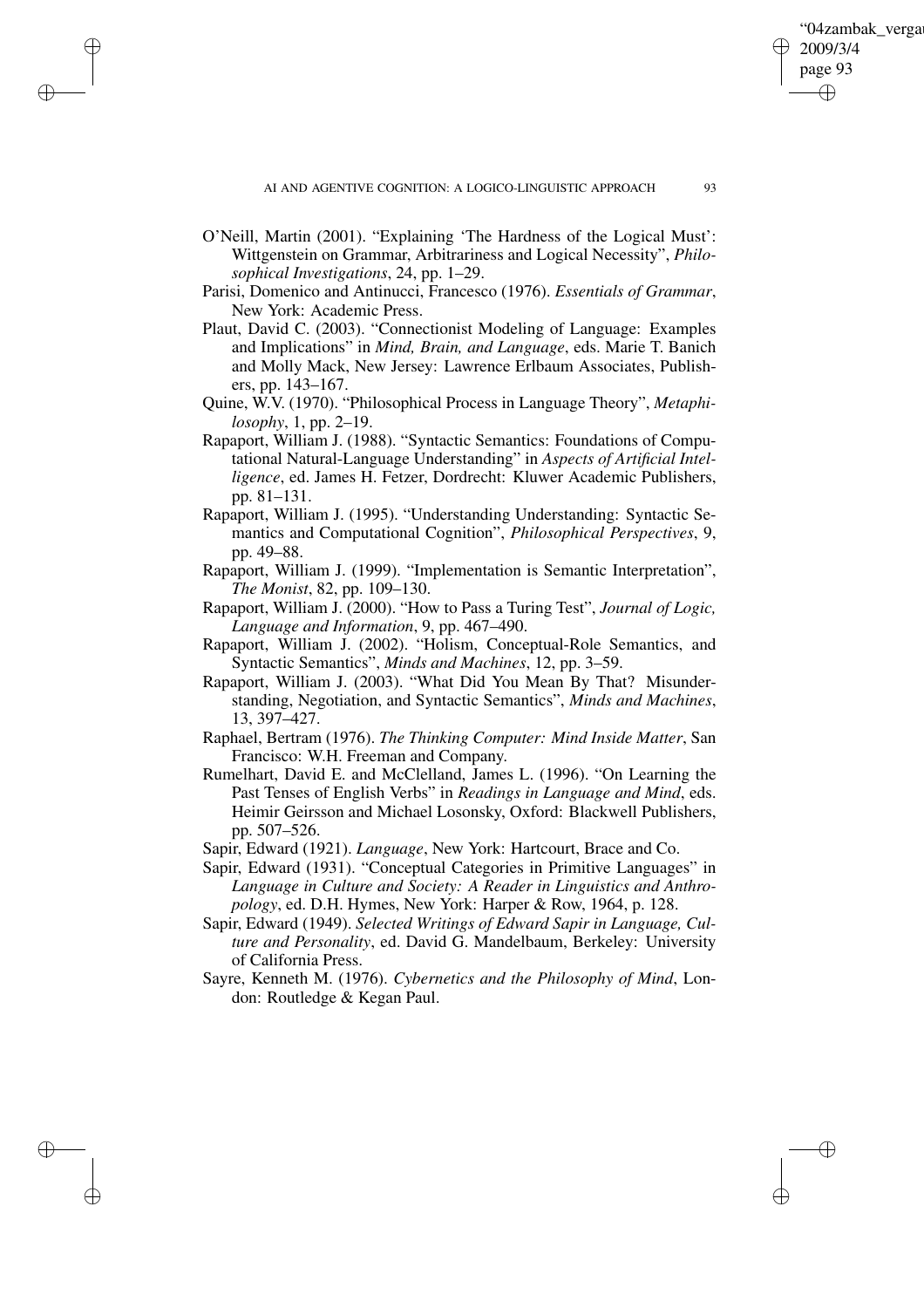✐

### 94 AZIZ ZAMBAK AND ROGER VERGAUWEN

- Schank, Roger C. and Wilensky, Robert (1977). "Response to Dresher and Hornstein", *Cognition*, 5, pp. 133–145.
- Searle, John R. (1997). "The Explanation of Cognition" in *Thought and Language*, ed. John Preston, Cambridge: Cambridge University Press, pp. 103–126.
- Seidenberg, M.S. (1997). "Language Acquisition and Use: Learning and Applying Probabilistic Constraints", *Science*, 275, pp. 1599–1603.
- Slobin, Dan I. (1996). "Two ways to travel: Verbs of motion in English and Spanish" In *Grammatical constructions: Their form and meaning*, eds. M.S. Shibatani and S.A. Thompson, Oxford: Clarendon Press, pp. 195– 220.
- Slobin, Dan I. (1999). "From 'Thought and Language' to Thinking for Speaking"' in *Rethinking Linguistic Relativity*, eds. John J. Gumperz and Stephen C. Levinson, Cambridge: Cambridge University Pres, pp. 70–96.
- Slobin, Dan I. (2003). "Language and Thought Online: Cognitive Consequences of Linguistic Relativity" in *Language in Mind: Advances in the study of Language and Thought*, eds. Dedre Gentner and Susan Goldin-Meadow, Cambridge, Massachusetts: The MIT Press, pp. 157–191.
- Sloman, Aaron and Cohen, L. Jonathan (1986). "What Sorts of Machines Can Understand the Symbols They Use?", *Proceedings of the Aristotelian Society, Supplementary Volumes*, 60, pp. 61–95.
- Specht, E.K. (1969). *The Foundations of Wittgenstein's Late Philosophy*, translated by D.E. Walford, Manchester: Manchester University Press.
- St. John, M.F. and McClelland, J.L. (1990). "Learning and Applying Contextual Constrains in Sentence Comprehension", *Artificial Intelligence*, 46, pp. 217–257.
- Strawson, P.F. (2004). *Logico-Linguistic Papers*, Burlington: Ashgate.
- Suppes, Patrick (1991). *Language for Humans and Robots*, Oxford: Blackwell Publishers.
- Tanenhaus, M.K. and Trueswell, J. (1995). "Sentence Processing" in *Handbook of Perception and Cognition: Language*, eds. P. Eimas and J.L. Miller, New York: Academic Press, pp. 217–262.
- Tomkow, Terrance A. (1980). "What is Grammar", *Canadian Journal of Philosophy*, 6, pp. 61–82.
- Vandamme, Fernand J. (1976). "Language, Logic and Thinking" in *Universalism versus Relativism in Language and Thought*, ed. R. Pinxten, The Hague: Mouton, pp. 69–84.
- Von Kutschera, Franz (1975). *Philosophy of Language*, Dordrecht: D. Reidel Publishing Company.
- Verbruggen, H.B. and Babuska, Robert (eds.) (1999). *Fuzzy Logic Control: Advances in Applications*, Singapore: World Scientific

✐

✐

✐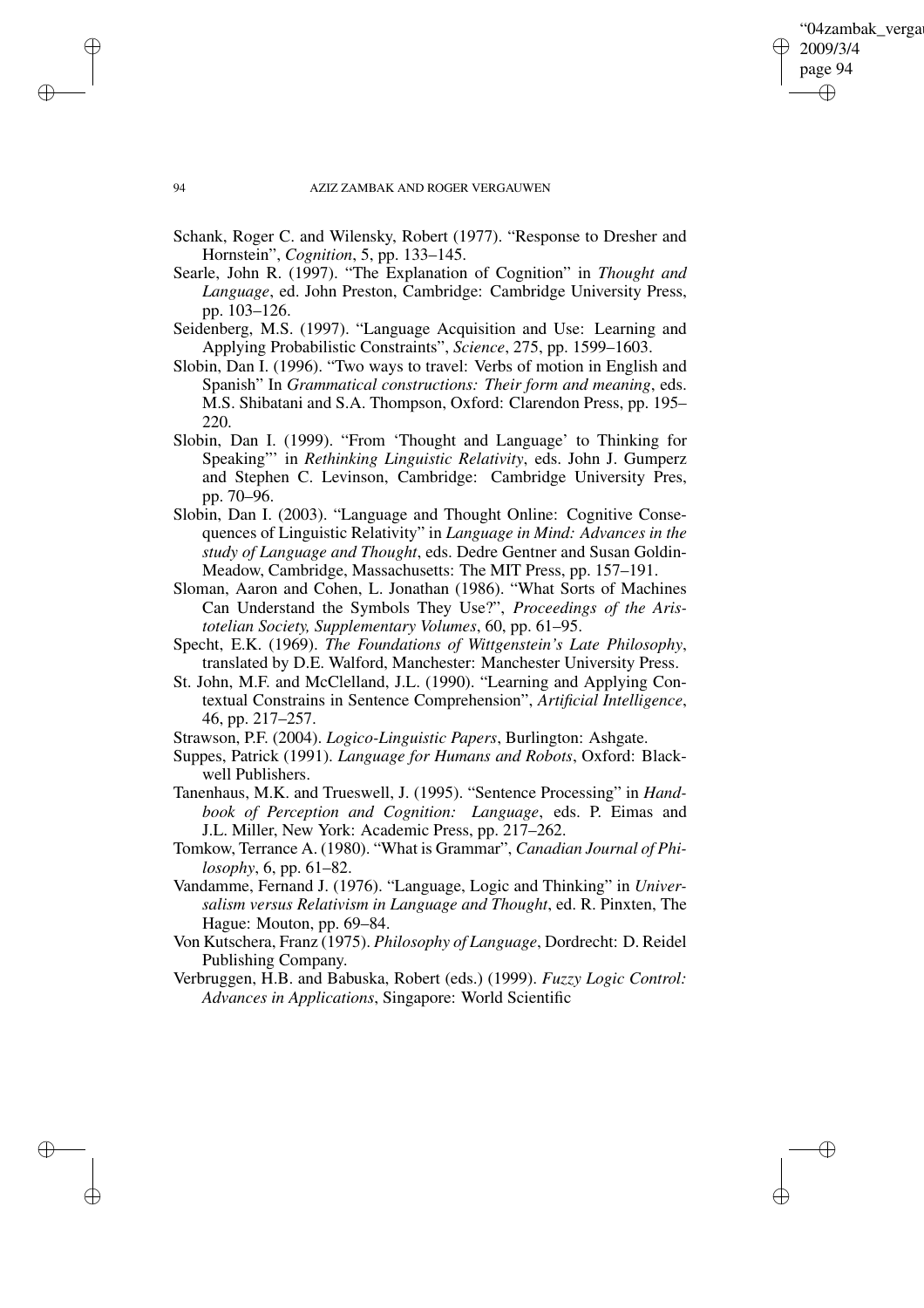✐

Vygotsky, Lev (1972). "Thought and Language" in *Language and Thinking*, ed. P. Adams, Harmondsworth: Penguin Education.

✐

✐

✐

- Walczak, Steven (2002). "A Context-Based Computational Model of Language Acquisition By Infants and Children", *Foundations of Science*, 7, pp. 393–411.
- Waters, Harriet S. and Tinsley, Virginia S. (1982). "The Development of Verbal Self-Regulation: Relatinships between Language, Cognition, and Behavior" in *Language Development*, ed. Stan A. Kuczaj, New Jersey: Lawrence Erlbaum Associates, Publishers, pp. 251–277.
- Weizenbaum, Joseph (1976). *Computer Power and Human Reason*, San Francisco: W.H. Freeman and Company.
- Whorf, Benjamin Lee (1956). *Language, Thought and Reality: Selected Writings of Benjamin Lee Whorf*, ed. John B. Carroll, Cambridge, Massachusetts: The MIT Press.
- Wilkins, Wendy (1989). "Linguistics, Learnability, and Computation" in *The Computer and the Brain: Perspectives on Human and Artificial Intelligence*, eds. Jean R. Brink and C. Roland Haden, Amsterdam: Elsevier Science Publishers, pp. 197–207.
- Wilks, Yorick Alexander (1972). *Grammar, Meaning, and the Machine Analysis of Language*, London: Routledge & Kegan Paul.
- Wilks, Yorick (1974). "One Small Head Models and Theories in Linguistics", *Foundations of Language*, 11, pp. 77–95.
- Wilks, Yorick (1977). "Methodological Questions About Artificial Intelligence: Approaches to Understanding Natural Language", *Journal of Pragmatics*, 1, pp. 69–84.
- Wilks, Yorick (1988). "Reference and Its Role in Computational Models of Mental Representations" in *Meaning and Mental Representations*, eds. Umberto Eco, Marco Santambrogio, and Patrizia Violi, Indianapolis: Indiana University Press, pp. 221–237.
- Winograd, Terry (1972). *Understanding Natural Language*, New York: Academic Press.
- Winograd, Terry (1973), "A Process model of Language Understanding," in *Computer Models of Thought and Language*, eds. R. Schank and K.M. Colby, San Francisco: W.H. Freeman & Co., pp. 152–186.
- Winograd, Terry (1977). "On Some Contested Suppositions of Generative Linguistics About the Scientific Study of Language", *Cognition*, 5, pp. 151–179.
- Wittgenstein, Ludwig (1922). *Tractatus Logico-Philosophicus*, London: Routledge, 1961.
- Wittgenstein, Ludwig (1958). *Philosophical Investigations*, G.E.M. Anscombe (trans.), Oxford: Blackwell.
- Wittgenstein, Ludwig (1967). *Zettel*, G.E.M. Anscombe and G.H. von Wright (eds), G.E.M. Anscombe (trans.), Oxford: Blackwell.